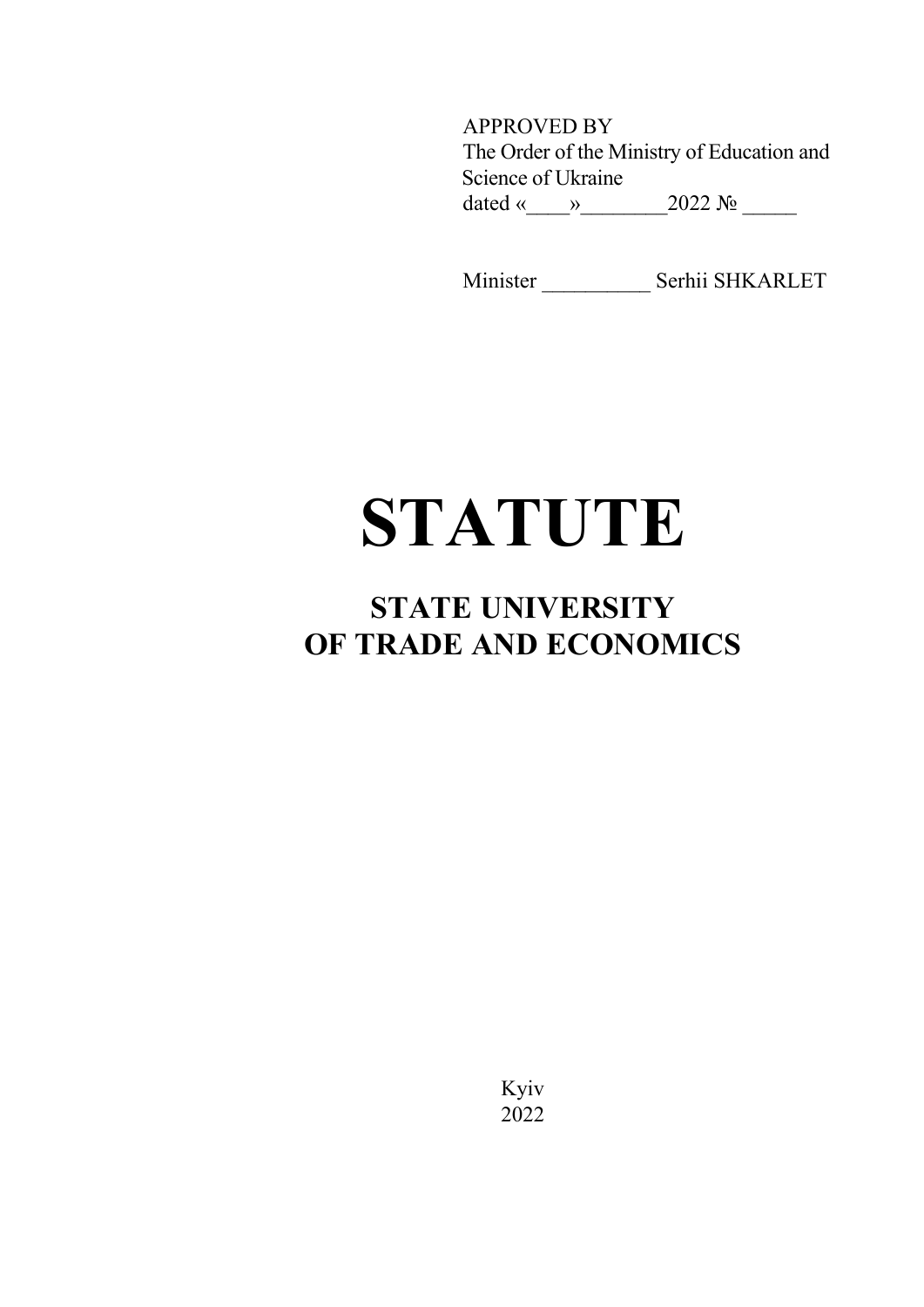1.1. This Statute of a higher education institution is a document regulating the activities of the STATE UNIVERSITY OF TRADE AND ECONOMICS (hereinafter – the University, SUTE), which is state-owned and subordinated to the Ministry of Education and Science of Ukraine (hereinafter – MES).

1.2. Full name of the University:

in Ukrainian — ДЕРЖАВНИЙ ТОРГОВЕЛЬНО-ЕКОНОМІЧНИЙ УНІВЕРСИТЕТ;

in English — STATE UNIVERSITY OF TRADE AND ECONOMICS;

in French — L'UNIVERSITE D'ÉTAT DE COMMERCE ET D'ECONOMIE;

in German — STAATLICHE UNIVERSITÄT FÜR HANDEL UND WIRTSCHAFT;

in Russian — ГОСУДАРСТВЕННЫЙ ТОРГОВО-ЭКОНОМИЧЕСКИЙ УНИВЕРСИТЕТ.

1.3. Abbreviated name of the University:

in Ukrainian — ДТЕУ;

in English — SUTE;

in French — UEСЕ;

in German — SUHW;

in Russian — ГТЭУ.

1.4. The University was established in accordance with the order of the Cabinet of Ministers of Ukraine of October 6, 2021 № 1298-r «On the Reorganization of the Kyiv National University of Trade and Economics.» The State University of Trade and Economics and its structural subdivisions are the legal successors of all property, rights and obligations of the Kyiv National University of Trade and Economics in accordance with the distribution balance.

KNUTE was founded in 1946 as the Kyiv branch of the All-Union Correspondence Institute of Soviet Trade. According to the resolution of the Council of Ministers of the USSR of January 14, 1959 № 50 this branch became subordinated to the Kharkiv Institute of Soviet Trade, and later the same year – to the Donetsk Institute of Soviet Trade.

According to the Resolution of the Council of Ministers of the USSR of January 31, 1966 № 77 «On the Organization of the Kyiv Institute of Trade and Economics», the order of the Minister of Higher and Secondary Special Education of the USSR of February 14, 1966 № 87 "On the announcement of the resolution of the Council of Ministers of the USSR of January 31, 1966 № 77", Resolutions of the Council of Ministers of the USSR of March 4, 1966 № 195 «On the organization of the Kyiv Institute of Trade and Economics» and the order of the Ministry of Trade of the Ukrainian SSR of March 23, 1966 № 125 «On the organization of the Kyiv Institute of Trade and Economics» Kyiv Institute of Trade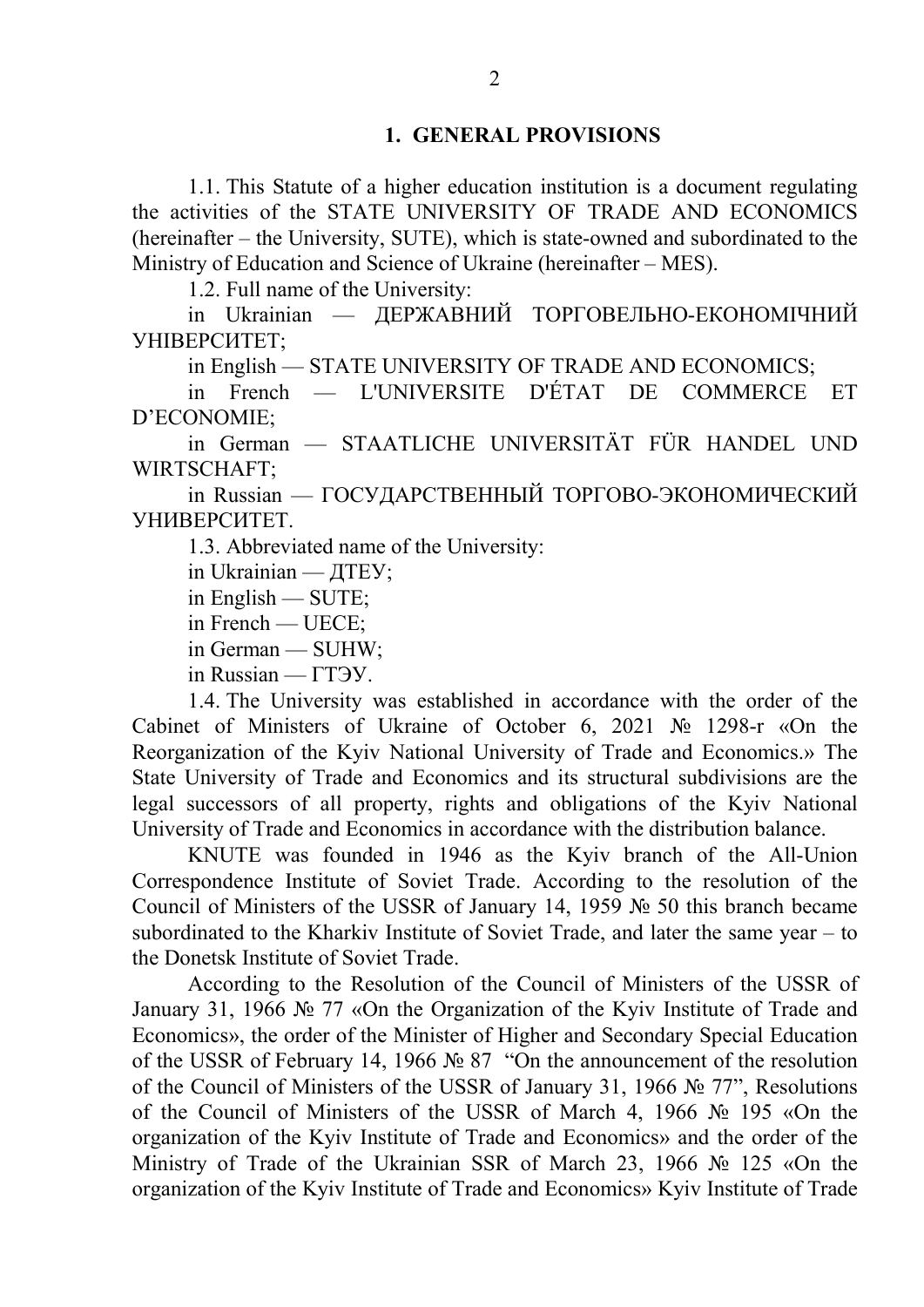and Economics of the Ministry of Trade of the USSR was established on July 15, 1966. According to the Resolution of the Cabinet of Ministers of Ukraine of December 25, 1992 № 719 «On the transfer of educational institutions of the former Ministry of Foreign Economic Relations and Trade to the functional department of the Ministry of Education» the subordination of the Kyiv Institute of Trade and Economics was transferred from the Ministry of Foreign Economic Relations and Trade to the Ministry of Education of Ukraine. According to the resolution of the Cabinet of Ministers of Ukraine of August 29, 1994 № 592 «On improving the network of higher education institutions» the institute was transformed into Kyiv State University of Trade and Economics. According to the Decree of the President of Ukraine of September 11, 2000 № 1059/2000 «On granting some higher educational institutions the status of national university» the University became national. According to the order of the Ministry of Education and Science of October 30, 2000 № 505 «On announcing the Decree of the President of Ukraine «On granting some higher educational institutions the status of national university» The University name became the Kyiv National University of Trade and Economics.

1.5. The University is a multidisciplinary institution of higher education that conducts innovative educational activities at various levels of higher education (including PhDs), conducts fundamental and/or applied researches, is a leading scientific and methodological center, has a developed infrastructure of educational, scientific, scientific and production units, promotes the dissemination of scientific knowledge and conducts cultural and educational activities.

The University is included in the State Register of Scientific Institutions, which provide state support as a successor to the Kyiv National University of Trade and Economics.

The University is a non-profit budget institution.

The University is an educational institution with academic, organizational, financial and staff autonomy.

In order to inherit and develop traditions at the University, the University Day is celebrated annually (usually on the last Saturday of May).

1.6. The University operates in accordance with the law and this Statute.

SUTE makes decisions within its powers and conducts activities within the rights provided by law. Intervention of public administration bodies in educational, scientific, economic and other activities of the University is carried out in cases provided by law.

The language of the educational process at the University is the state language.

The use of languages is determined by the laws of Ukraine «On ensuring the functioning of the Ukrainian language as the state language» and «On education».

The Academic Board of the University has the right to decide on the teaching of one, several or all disciplines, individual tasks and tests in English,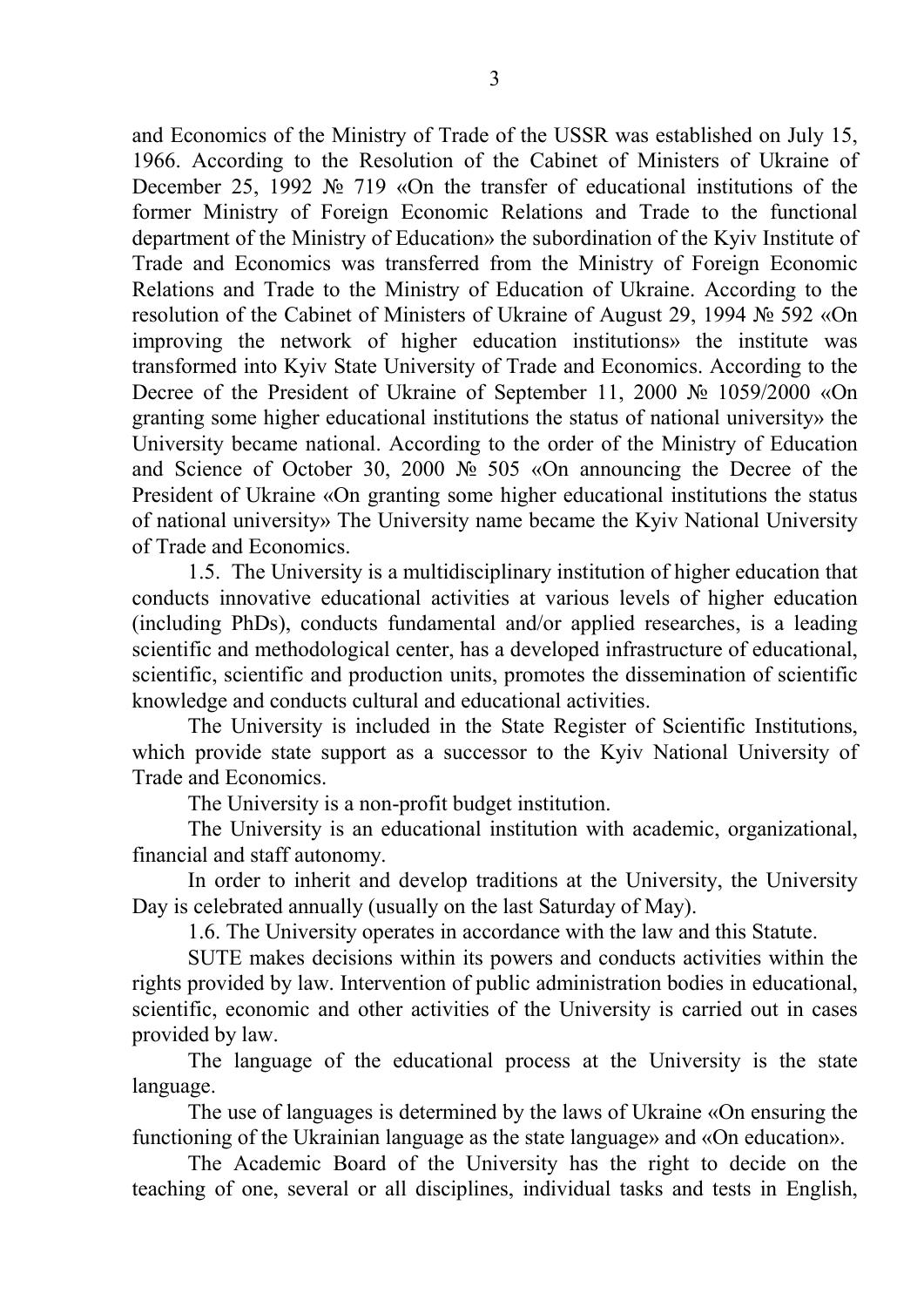provided that all students studying the relevant disciplines speak English. If there is a written request from one or more students, the University provides translation into the state language.

Academic, teaching, scientific and pedagogical staff of the University, except for foreigners or stateless persons who are invited to the University and work on a temporary basis as academic, teaching, scientific and pedagogical employees or teachers of a foreign language, are obliged to speak and use the state language while performing their official duties.

The level of proficiency in the state language of academic, teaching, scientific and pedagogical staff of the University is certified by a document of complete general secondary education, provided that such a document confirms the study of Ukrainian as a subject (discipline) or a state certificate of proficiency issued by the National Commission on State Language Standards in accordance with the Law of Ukraine «On Ensuring the Functioning of the Ukrainian Language as the State Language».

1.7. University Address (legal address): 19, Kioto Street Kyiv, 02156, Phone number: +38 (044) 531-49-90, fax:  $+38$  (044) 531-31-75. e-mail: knute@knute.edu.ua. website: www.knute.edu.ua.

1.8. The main activities of the University are: training in the selected specialties of highly qualified specialists of the

appropriate degree in accordance with the state (regional) order and contractual obligations;

training and certification of academic, scientific and pedagogical staff;

postgraduate education and advanced training of specialists under the profile of the University;

scientific and innovative activities aimed at social and economic development of the country, enhancing human resource development, ensuring the University competitiveness at the domestic and international educational level, achieving the parameters of the research university;

integration of educational process, science and practice;

career guidance among the University applicants;

financial and economic, publishing, cultural and artistic, sports and health activities;

implementation of external relations with national and international research and innovation institutions, state and local authorities, higher educational institutions, enterprises and establishments;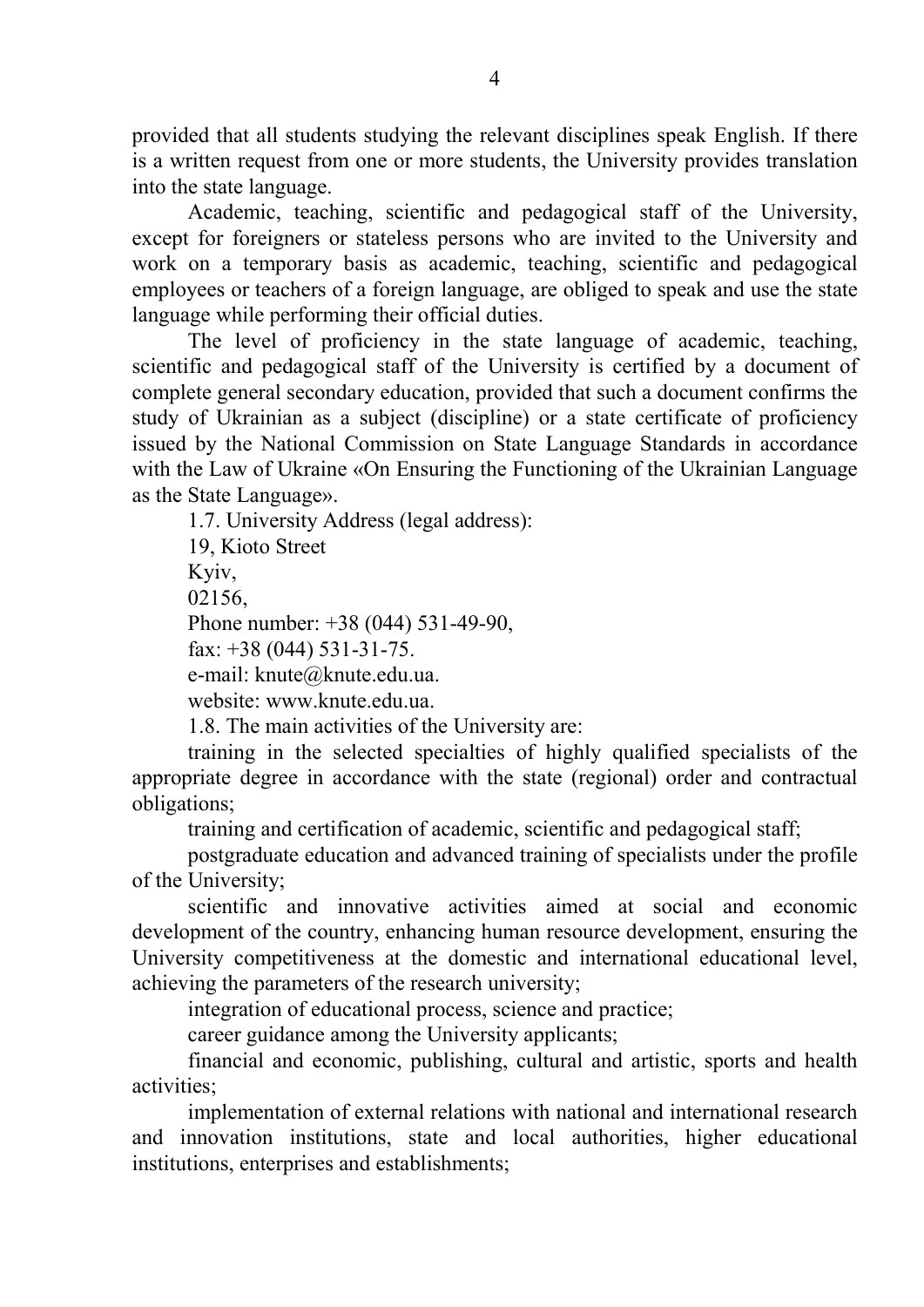further reformation and modernization of higher education in accordance with modern requirements and achievements of Ukrainian and international science, organization of scientific and methodological support for training;

promoting the development of society on the basis of new knowledge, raising the educational and cultural level and spirituality of citizens, forming the younger generation through patriotic, environmental, informational, legal education, maintaining a healthy lifestyle, ability to self-develop and self-organize.

The University carries out international cooperation, concludes cooperation agreements, establishes direct relations with higher educational institutions, research institutions and enterprises of foreign countries, international organizations, foundations, etc. in accordance with the law.

1.9. The purpose and main tasks of the University.

The main purpose of the University is to provide the conditions necessary for higher education, training specialists for the needs of Ukraine in accordance with their interests, abilities and regulatory requirements in the field of vocational, professional pre-higher and higher education.

The main tasks of the University are:

carrying out high quality educational activities, which ensure obtaining an appropriate degree in the chosen specialties;

conducting scientific activities by making research and ensuring creative activities of students, training highly qualified scientific staff and using the obtained results in the educational process;

participation in ensuring the social and economic development of the state through the formation of human capital;

formation of personality through patriotic, legal, ecological education, affirmation of moral values, academic integrity, social activity, civic position and responsibility, healthy lifestyle, ability to think freely and self-organize in modern conditions;

providing an efficient combination of educational, scientific and innovative activities in the educational process;

creation of necessary conditions for realization of educational process participants' abilities and talents;

preservation and increase of moral, cultural, scientific values and achievements of society;

dissemination of knowledge among the population, raising the educational and cultural level of citizens;

establishing international relations and conducting international activities in the field of education, science, sports, arts and culture;

studying the demand for certain specialties in the labor market and promoting the employment of graduates;

1.10. Types of activities that the University may carry out under the law: Higher Education;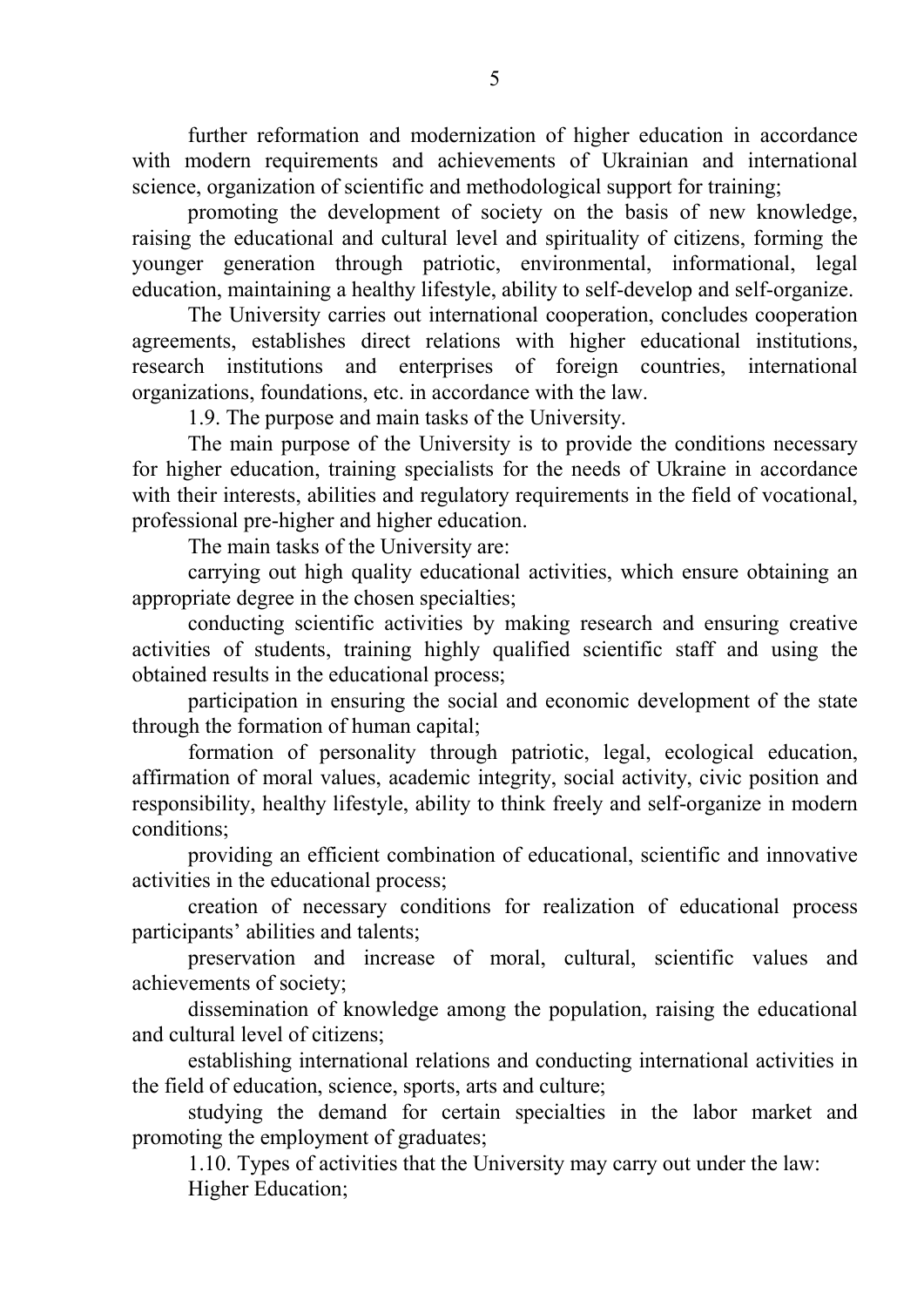professional (vocational) education;

general secondary education;

professional pre-higher education;

other types of education;

research and experimental development in the field of social sciences and humanities;

research and experimental development in the field of other natural and technical sciences;

research and experimental development in the field of biotechnology; other activities in the field of education; education in the field of sports and recreation; education in the field of culture; cultivation of cereals (except rice), legumes and oilseeds; rice cultivation; growing berries, nuts, other fruit trees, shrubs; cultivation of other annual and biennial crops; growing other perennial crops; food production; supply of other ready meals; technical tests and research; growing vegetables and melons, roots and tubers; growing sugar cane; tobacco growing; growing fiber crops; growing grapes; growing tropical and subtropical fruits; growing citrus; growing grains and stone fruits; growing oil crops; growing crops for the production of beverages; growing spicy, aromatic and medicinal crops; reproduction of plants; mixed agriculture; ancillary activities in crop production; ancillary activities in animal husbandry; post-harvest activity; seed treatment for reproduction; manufacture of meat products; processing and canning of fish, crustaceans and mollusks; processing and canning of potatoes; production of fruit and vegetable juices; other types of processing and canning of fruits and vegetables;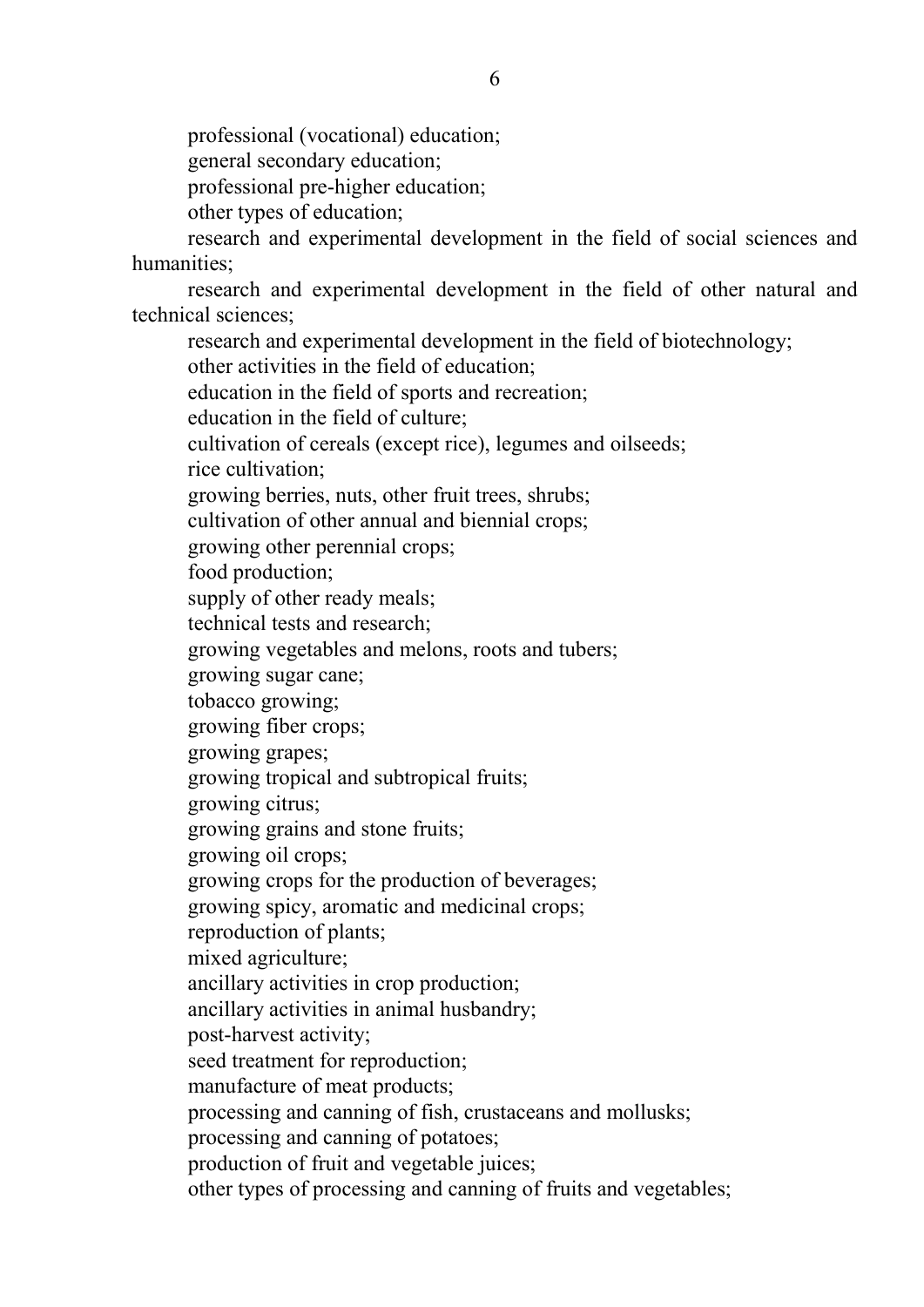production of oil and animal fats;

production of margarine and similar edible fats;

milk processing, butter and cheese production;

ice cream production;

manufacture of products of the flour and cereal industry;

manufacture of starches and starch products;

manufacture of bread and bakery products; production of flour confectionery, cakes and perishable cakes;

production of rusks and biscuits, production of flour cakes and nonperishable cakes;

production of pasta and similar flour products;

sugar production;

production of cocoa, chocolate and sugar confectionery;

production of ready meals and dishes;

production of baby food and dietary food products;

production of other food products not included in other groups;

distillation, rectification and mixing of alcoholic beverages;

production of grape wines;

production of cider and other fruit and berry wines;

production of other undistilled beverages from fermented products;

beer production;

malt production;

production of soft drinks, production of mineral waters and other bottled waters;

printing newspapers;

printing other products;

production of printing forms and provision of other printing services;

bookbinding and related services;

production of furniture for offices and trade enterprises;

production of kitchen furniture;

production of other furniture;

repair and maintenance of finished metal products;

repair and maintenance of machinery and equipment for industrial use;

repair and maintenance of electronic and optical equipment;

repair and maintenance of electrical equipment;

repair and maintenance of other vehicles;

repair and maintenance of other machines and equipment;

organization of building construction;

construction of residential and non-residential buildings;

electrical work;

installation of water supply networks, heating and air conditioning systems; other construction and installation works;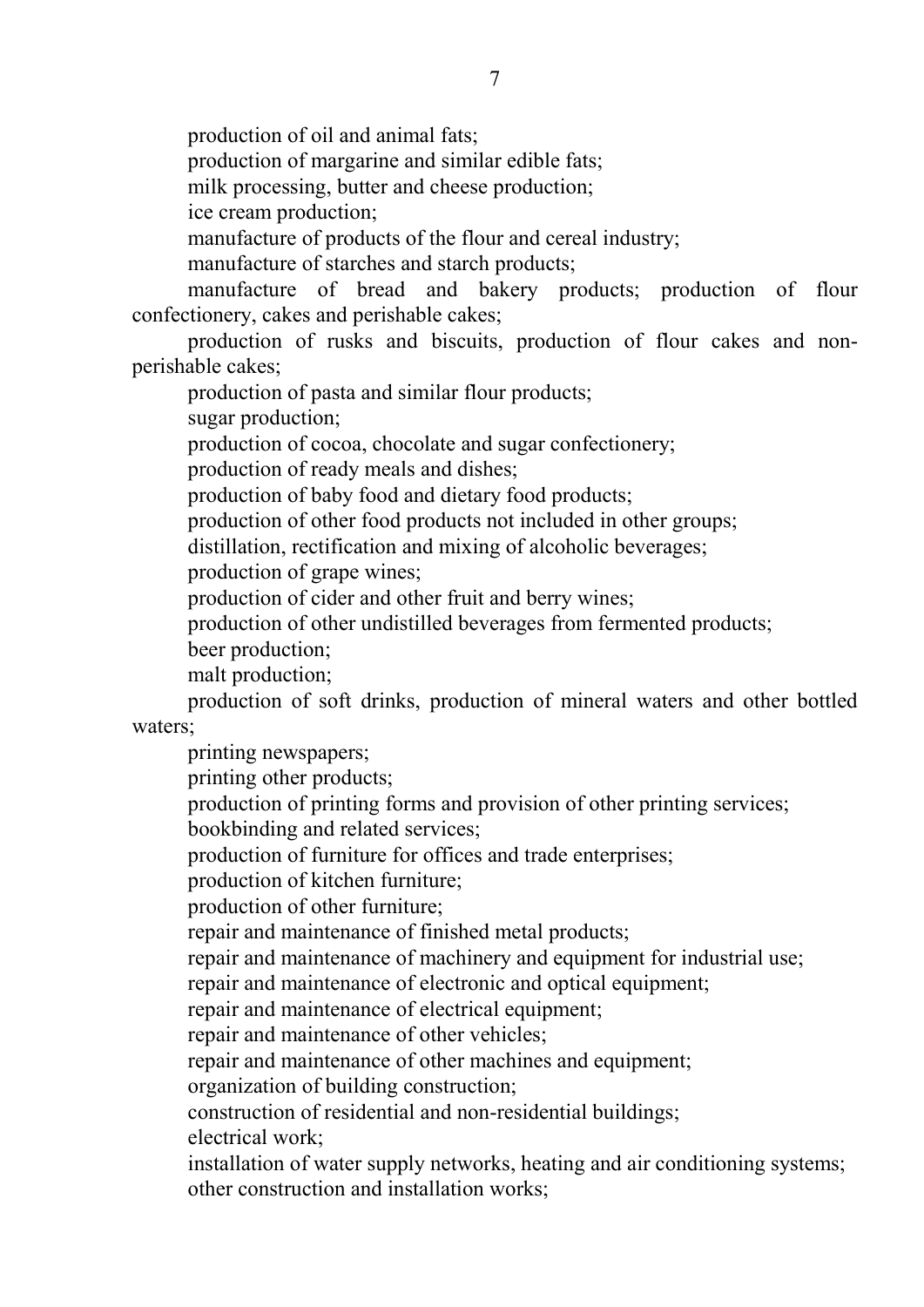plaster works; installation of joinery; floor covering and wall cladding; painting and glazing; other works on completion of construction; roofing works; other specialized construction works not included in other groups; activity of hotels and similar means of temporary accommodation; activity of accommodation facilities for the period of leave and other temporary residence; providing places with campsites and parking lots for campers and trailers; activities of other means of temporary accommodation; printing activities and related services; publishing books; publishing directories and catalogs; publishing newspapers; publishing magazines and periodicals; other types of publishing activities; production of computer games; production of other software; computer programming; consulting on informatization issues; computer hardware management activities; other activities in the field of information technology and computer systems; leasing and operation of own or leased real estate; activities in the field of engineering, geology and geodesy, providing technical consulting services in these areas; provision of translation services; rental of goods for sports and recreation; rental of videos and CDs; duplication of audio, video recordings, software; rental of other household goods and personal items; leasing of intellectual property and similar products, except for copyrighted works: activity of vehicle drivers preparation schools; theatrical and concert activities;

activities to support theatrical and concert events;

individual artistic activity;

functioning of theater and concert halls;

operation of sports facilities;

activity of sports clubs;

activity of fitness centers;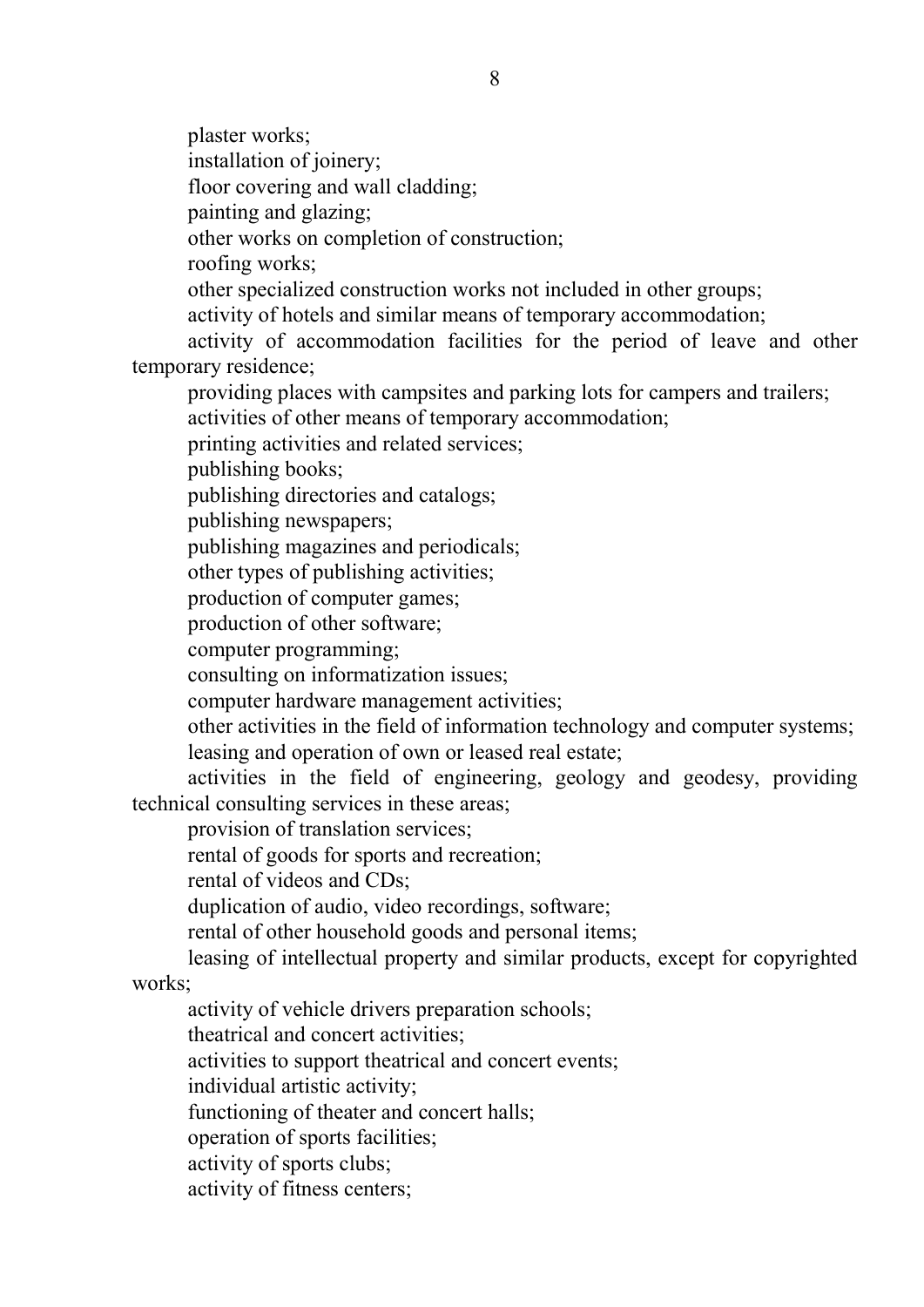other activities in the field of sports; organization of other types of recreation and entertainment; repair of electronic household equipment for receiving, recording, reproducing sound and images; repair of household appliances, home and garden equipment; repair of furniture and household items; provision of services by hairdressers and beauty salons; public relations activities; business and management consultancy; advertising activities; activities in the field of law; market research and public opinion polling; water intake, purification and supply; safe waste collection; dismantling (dissembling) of machines and equipment; retail trade of food, beverages or tobacco in non-specialized stores; other types of retail trade in non-specialized stores; retail trade carried out by postal order firms or via the Internet; other types of retail trade outside stores; retail trade of books in specialized stores; retail trade of newspapers and stationery in specialized stores; retail trade of audio and video recordings in specialized stores; freight road transport; provision of transportation services (relocation); warehousing; ancillary maintenance of land transport; restaurant activities, provision of mobile food services; delivery of ready meals for events; beverage service; production of movies and videos, television programs; composing movies and videos, television programs; distribution of movies and videos, television programs; film demonstration; publishing of sound recordings; activities in the field of radio broadcasting; activities in the field of television broadcasting; data processing, posting information online and related activities; web portals; activity of news agencies; provision of other information services not included in other groups; activities in the field of accounting and auditing; tax advice; activity of main departments (head offices);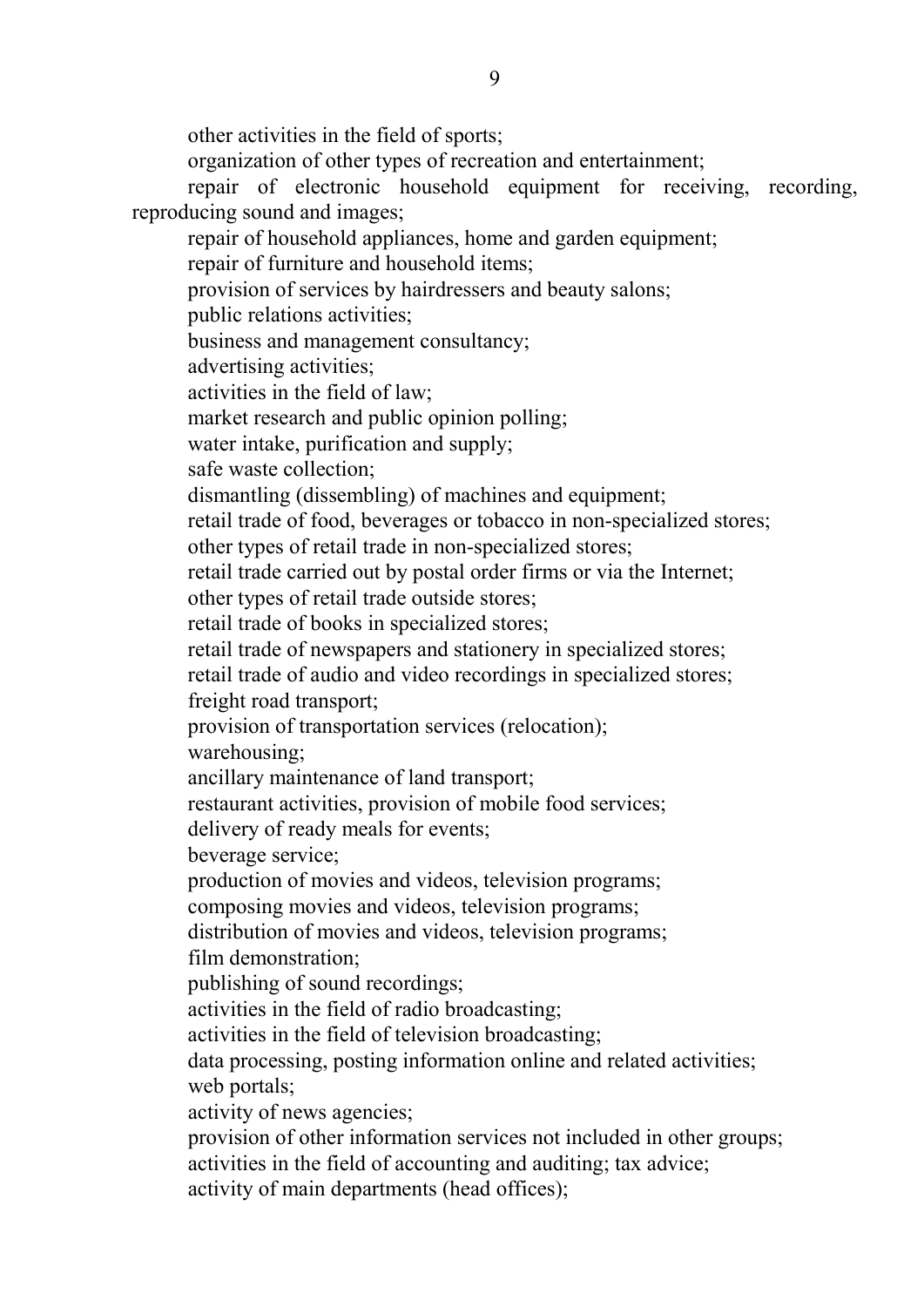specialized design activities;

activities in the field of photography;

other professional, scientific and technical activities not included in other groups;

rental of cars;

rental of trucks;

rental of office machinery and equipment, including computers;

rental of other machinery, equipment and goods not included in other groups;

activities of employment agencies;

activities of temporary employment agencies;

other activities to provide labor resources;

photocopying, preparation of documents and other specialized ancillary office activities;

organization of congresses and trade fairs;

packaging;

provision of other ancillary commercial services not included in other groups;

functioning of libraries and archives;

functioning of museums;

washing and dry cleaning of textile and fur products;

other activities (including the provision of paid services) in accordance with the law.

In accordance with the legislation of Ukraine, the University may provide paid services to individuals and legal entities, if it can provide an appropriate level of educational services as the main statutory activity.

If any activities require obtaining a license (permit), the University carries them out after obtaining the appropriate license (permit) in the manner prescribed by law.

1.11. Based on the successful achievement of the results of the relevant educational or educational and research program by the students, the University awards the educational level, professional degrees and educational degrees:

Qualified Worker;

Junior Specialist;

Professional Junior Bachelor;

Junior Bachelor;

Bachelor;

Master:

Doctor of Philosophy.

The University provides Doctor of Science degree programs in accordance with the legislation of Ukraine.

The University also provides: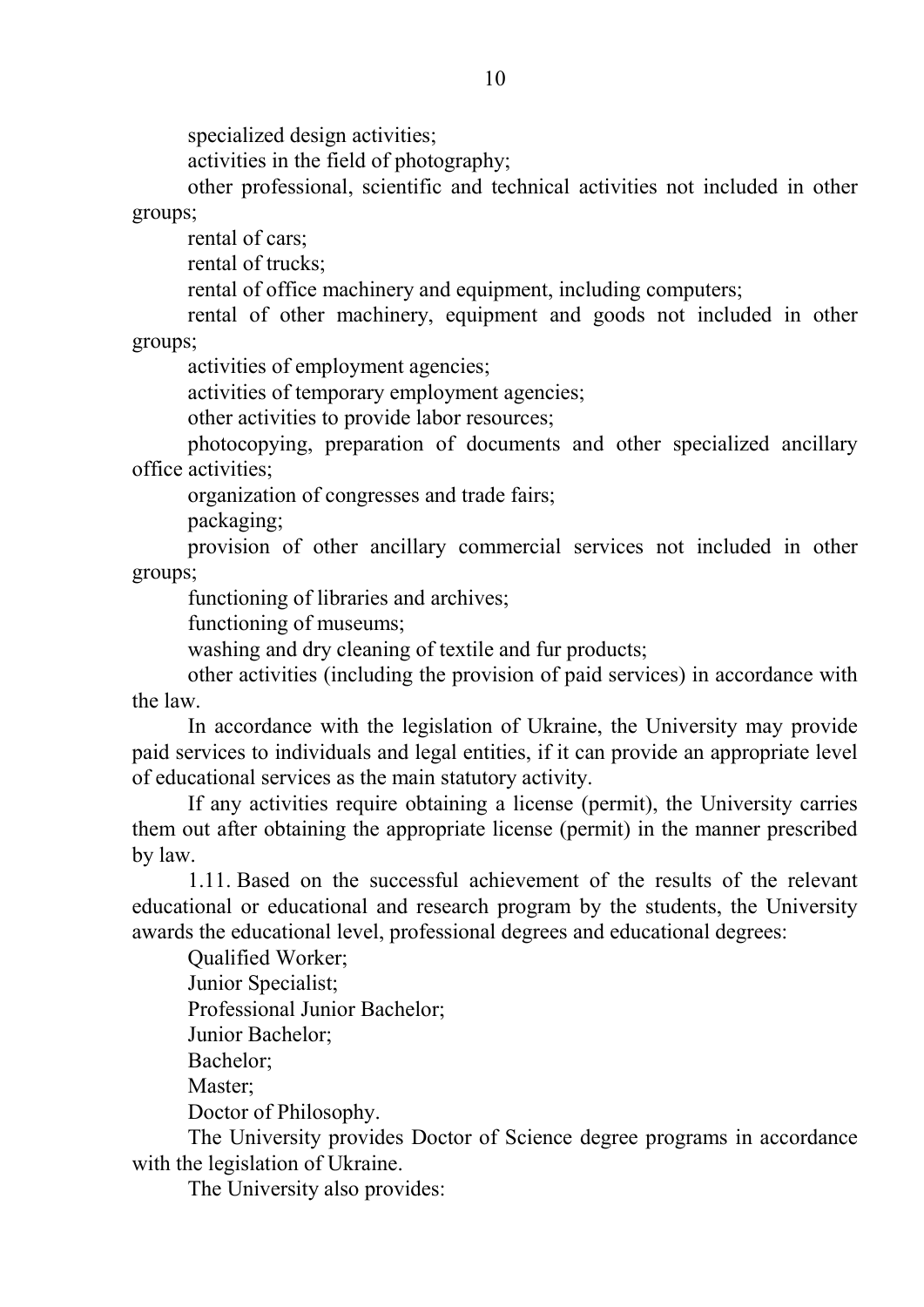preparation of citizens of Ukraine, foreign citizens, stateless persons to enter higher educational institutions;

training of foreign citizens, stateless persons under accredited educational programs.

1.12. The University is a legal entity under public law, the main activity of which is educational activities. It is a budgetary institution with fixed assets under the full economic authority, which cannot be the subject of collateral; independent balance, accounts, including deposits, in territorial units of central executive body in the field of treasury service of budget funds and institutions of state banks; coat of arms, flag, seal with the image of the State Emblem of Ukraine and its name.

SUTE on its own behalf may acquire property and personal non-property rights, have responsibilities, be a plaintiff and defendant in court, act as a founder (co-founder) of print media, legal entities that conduct their activities in accordance with the areas of training, research and production, innovation activities of the University and/or ensure the implementation of its statutory tasks, to act as a participant in joint activities.

1.13. Structural subdivisions are formed by the decision of the University Academic Board in accordance with the procedure set by the legislation and this Statute. The structural subdivisions of the University are:

Chernivtsi Institute of Trade and Economics of State University of Trade and Economics, address: Ukraine, 58002, Chernivtsi region, Chernivtsi, 7, Tsentralna Square;

Uzhhorod Institute of Trade and Economics of State University of Trade and Economics, address: Ukraine, 88020, Zakarpatska (Transcarpathian) region, Uzhhorod, 4, Korytnianska Street;

Vinnytsia Institute of Trade and Economics of State University of Trade and Economics, address: Ukraine, 21100, Vinnytsia region, Vinnytsia, 87, Soborna St.;

Chernivtsi Higher Commercial School of State University of Trade and Economics, address: Ukraine, 58001, Chernivtsi region, Chernivtsi, 2, Soborna Sq.;

Uzhhorod Higher Commercial School of State University of Trade and Economics, address: Ukraine, 88005, Zakarpatska (Transcarpathian) region, Uzhhorod, 21, Pravoslavna embankment;

Separate structural subdivision «Kharkiv Vocational College of Trade and Economics of State University of Trade and Economics», address: Ukraine, 61045, Kharkiv region, Kharkiv, 202, Klochkivs'ka St.;

Separate structural subdivision «Khmelnytskyi Vocational College of Trade and Economics of State University of Trade and Economics», address: Ukraine, 29016, Khmelnytskyi region, Khmelnytskyi, 114, Kamianetska St.;

Separate structural subdivision «Kyiv Vocational College of Trade and Economics of State University of Trade and Economics», address: Ukraine, 03115, Kyiv, 2/4, Lvivska St.;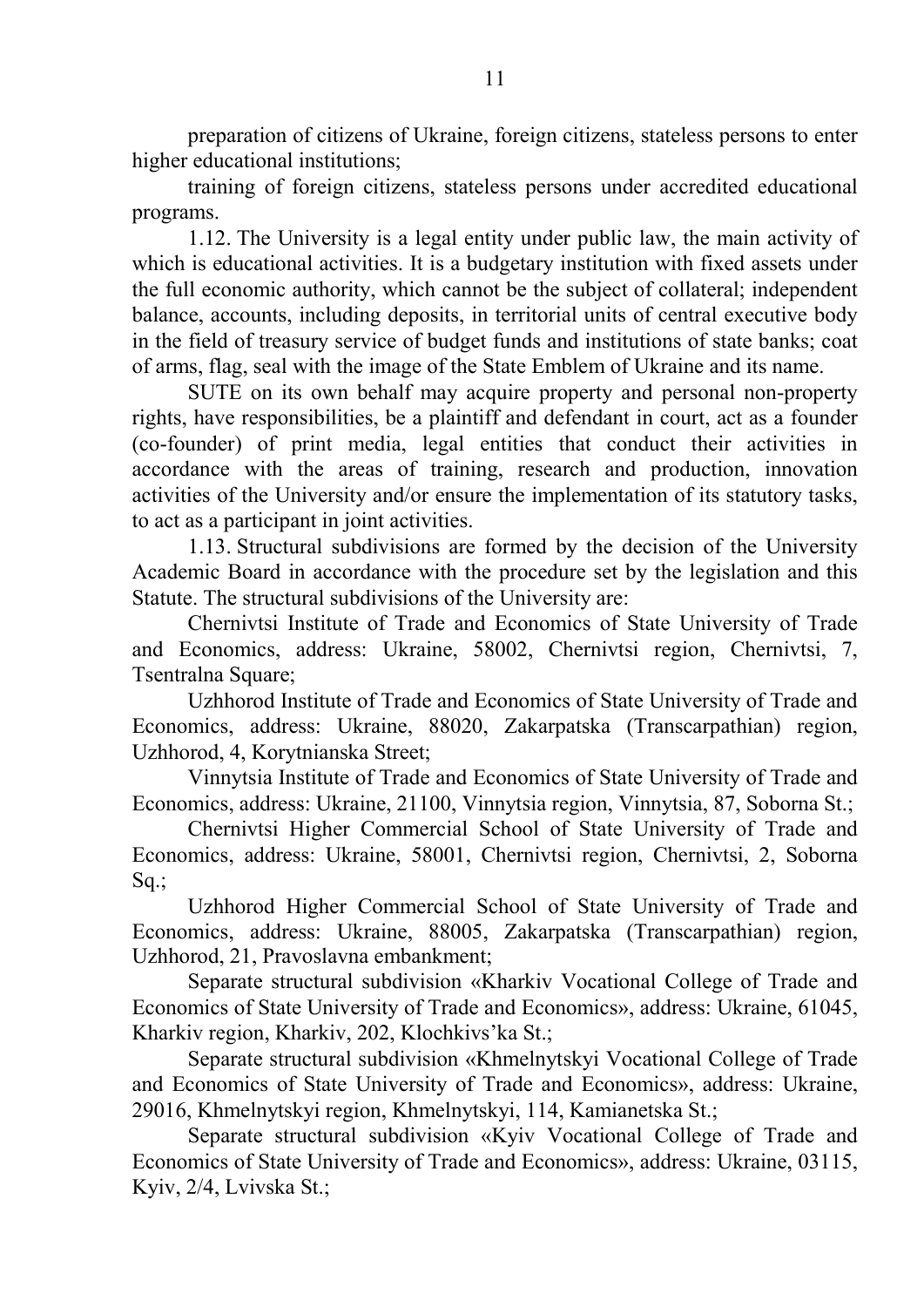Separate structural subdivision «Kolomyia Vocational College of Law and Economics Of State University of Trade and Economics», address: Ukraine, 78200, Ivano-Frankivsk region, Kolomyia, 2-A, Bohdana Khmelnytskoho St.;

Separate structural subdivision «Vinnytsia Vocational College of Trade and Economics of State University of Trade and Economics», address: Ukraine, 21022, Vinnytsia region, Vinnytsia, 80, Kyivska St.;

Separate structural subdivision «Burshtyn Vocational College of Trade and Economics of State University of Trade and Economics», address: Ukraine, 77111, Ivano-Frankivsk region, Burshtyn, 1, Olhy Basarab St.;

Separate structural subdivision «Zhytomyr Vocational College of Trade and Economics of State University of Trade and Economics», address: Ukraine, 10005, Zhytomyr region, Zhytomyr, 101, Chudnivska St.;

Separate structural subdivision «Uzhhorod Vocational College of Trade and Economics of State University of Trade and Economics», address: Ukraine, 88000, Zakarpatska (Transcarpathian) region, Uzhhorod, 1/3 Kapitulna St.

Vocational Colleges of the University (hereinafter – Vocational Colleges) have the right, in accordance with the license (licenses), to provide a complete general secondary education and/or specialized secondary education of professional and academic orientation, professional (vocational) education, and/or primary level (short cycle) of higher education, and/or the first level of higher education in accordance with the legislation.

Vocational Colleges, in accordance with Article 27 of the Law of Ukraine «On Professional Pre-Higher Education», have the powers, rights, responsibilities, goals, objectives, principles of activity provided by the Law of Ukraine «On Professional Pre-Higher Education» and other legislation, for professional prehigher educational institutions by the laws of Ukraine, if their rights to conduct educational activities in the field of professional pre-higher education is specified in the license of the University and if the main activity of the Vocational College is educational activities in the field of professional pre-higher education.

The Vocational Colleges are granted separate rights of a legal entity of financial and economic independence, including the right to maintain a separate balance sheet and estimates, accounts and network code in the territorial body of opening a registration account with the State Treasury Service of Ukraine, current bank accounts, seal and stamp with their own name, introduce their own symbols and attributes, etc.

Vocational Colleges carry out their activities on the basis of regulations approved by the Academic Board of the University. The Director of the Vocational College reports to the Rector of the University and acts on the basis of an appropriate order.

Information on Vocational Colleges is entered into the Unified State Electronic Database on Education. Vocational Colleges carry out educational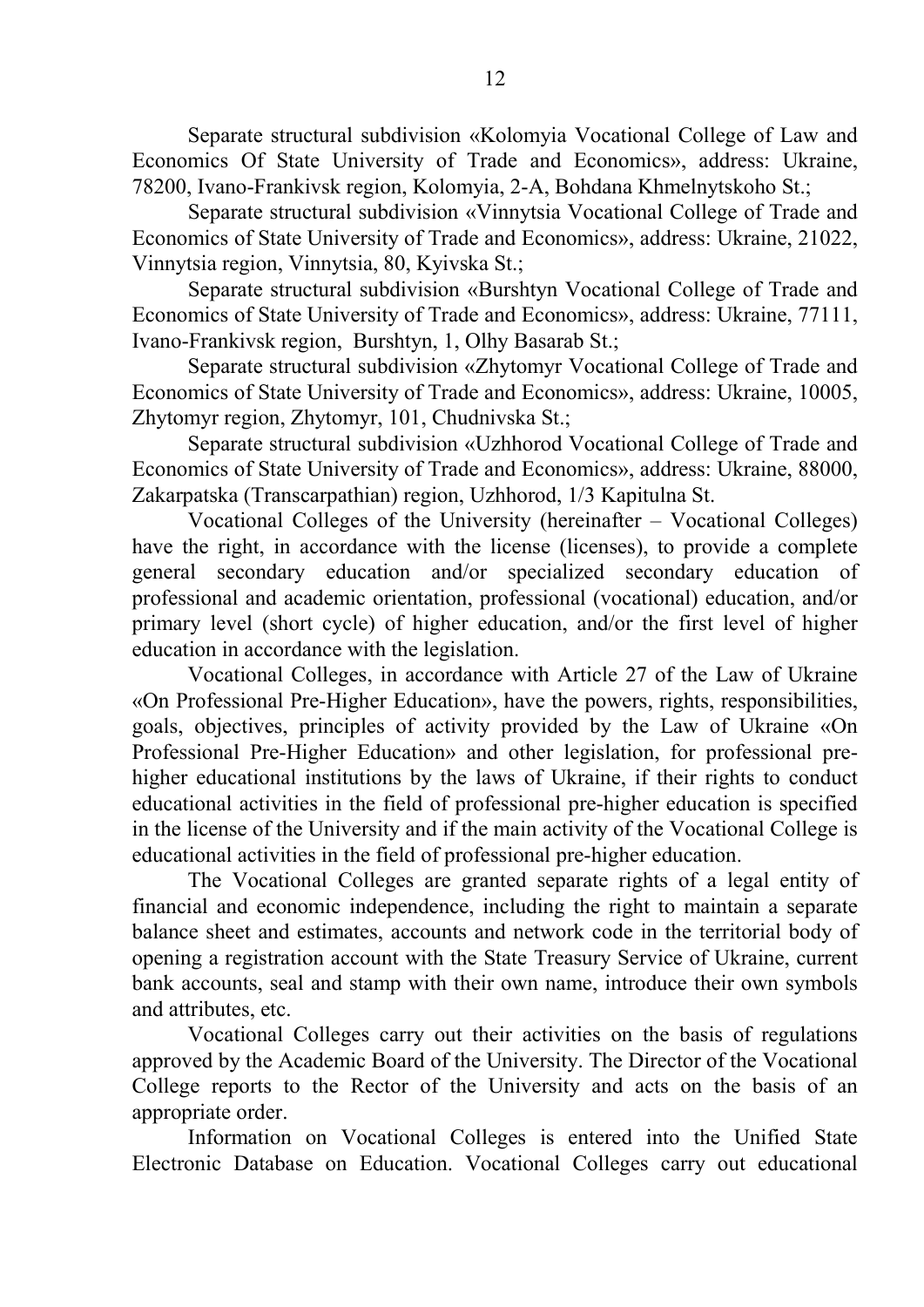activities under their own educational (educational and professional programs) and issue documents on education with their own name.

SUTE structural subdivisions carry out their activities in accordance with the provisions on these structural subdivisions.

Regulations on institutes, faculties and Vocational Colleges of the University are approved by the Academic Board of SUTE, regulations on other structural subdivisions of the University are approved by the Rector of SUTE.

The main structural subdivisions of the University are:

faculties;

departments;

library.

The University can have the following structural subdivisions:

scientific, educational & scientific, research, research & production and design institutes, training & research & production centers (sectors, parts, complexes, etc.), research stations, design bureaus, departments of postgraduate and doctoral studies, training and production plants, experimental enterprises, legal clinics, science park, technology parks, other departments that provide practical training for specialists in certain specialties and/or conduct research;

preparatory departments (divisions), retraining and advanced training units, institutes of postgraduate education, laboratories, educational and methodical offices, computer and information centers, educational, production and creative workshops, educational and research farms, production structures, publishing houses, sports complexes, welfare and recreation facilities, student sports centers;

special training and rehabilitation unit, which is formed to organize an inclusive educational process and special training and rehabilitation support for students with special educational needs, providing them with access to quality higher education, taking into account their abilities;

other subdivisions, the activity of which is not prohibited by law.

# **2. POWERS OF THE MINISTRY OF EDUCATION AND SCIENCE OF UKRAINE**

2.1. The Ministry of Education and Science implements the rights and obligations of the body authorized by the Cabinet of Ministers of Ukraine in relation to the University as the central executive body in the field of education and science, which subordinates and manages the University.

2.2. MES:

approves the Statute of the University and makes changes to it or approves a new edition upon submission of the University staff conference;

concludes a contract within a month with the Rector of the University, elected on a competitive basis in accordance with the procedure set by the Law of Ukraine «On Higher Education»;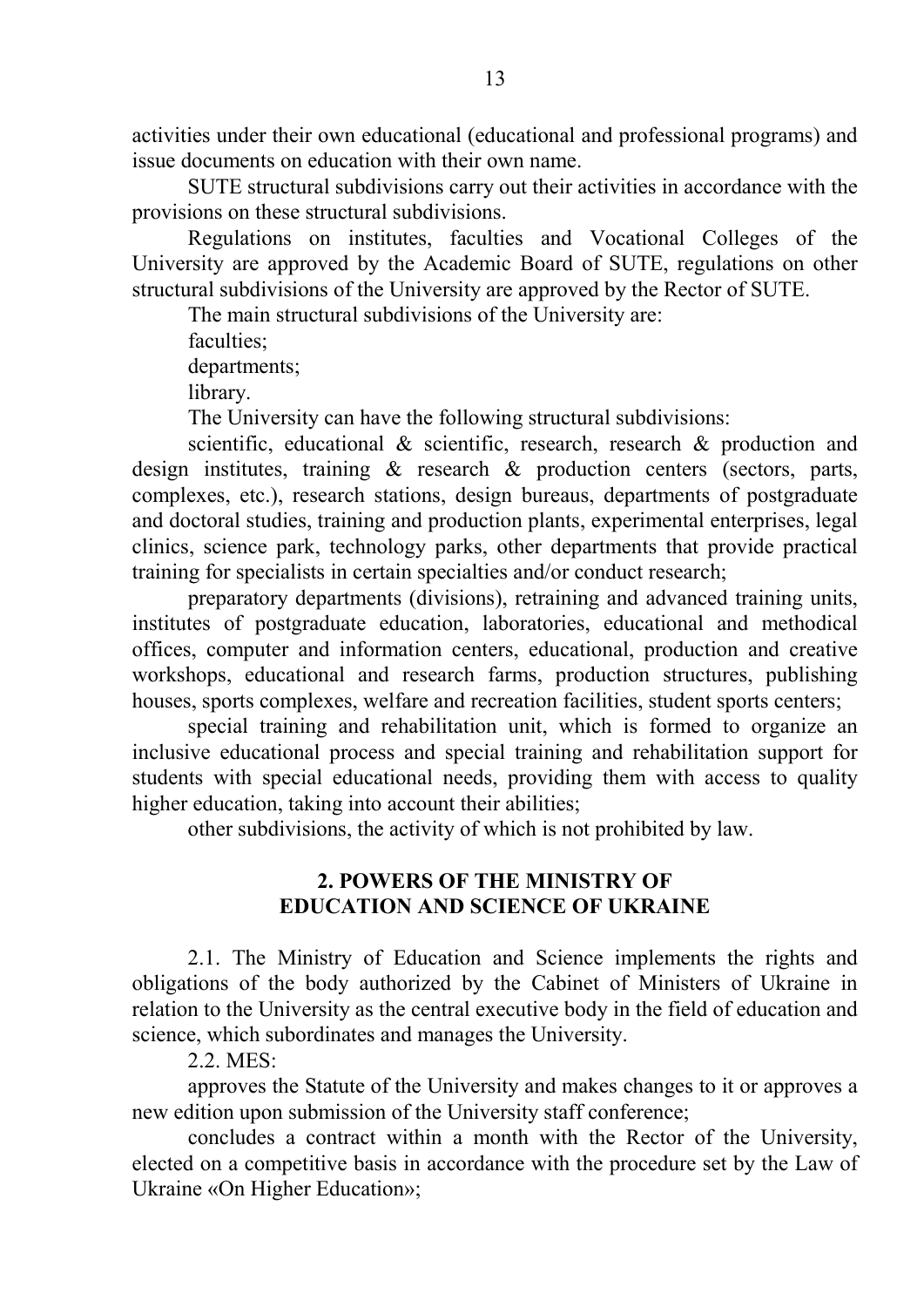upon the submission of the University staff conference, early terminates the contract with the Rector of the University on the grounds specified by labor legislation, or for violation of the University Statute and the terms of the contract;

exercises control over the financial and economic activities of the University;

monitors compliance with the Statute of the University;

exercises other powers provided by law.

The Ministry of Education and Science may delegate some of its powers to the Rector of the University.

# **3. CIVIL LEGAL CAPACITY OF THE UNIVERSITY**

3.1. Civil legal capacity of SUTE arises from the moment of establishment of the University and ceases from the date of entering a record on its termination in the Unified State Register of Legal Entities, Individual Entrepreneurs and Public Associations.

The University acquires the status of a higher educational institution from the moment of obtaining a license to conduct educational activities in accordance with the procedure set by the Cabinet of Ministers of Ukraine.

3.2. The University exercises the right of autonomy, which envisages its autonomy, independence and responsibility in making decisions on academic, organizational, financial, personnel and other issues of activities carried out under the legislation.

3.3. The autonomy of the University is determined by law, this Statute and provides for the right to:

1) develop and implement educational (scientific) programs within licensed specialities;

2) independently determine the forms of education and forms of organization of the educational process;

3) choose the types of bachelor and master programs, provided by the International Standard Classification of Education;

4) hire academic, teaching, scientific and pedagogical and other employees;

5) form and approve its own staff list in accordance with the legislation. If the number of persons enrolled in each educational program is reduced within 20 percent of the number determined at the beginning of training under this program, the number of scientific and pedagogical staff is not reduced.

6) make a final decision on the recognition (including the establishment of equivalence) of higher education degrees of bachelor, master, doctor of philosophy (candidate of science) and doctor of science and academic titles of associate professor, professor obtained in foreign institutions during enrollment to study and/or to hold positions of academic or scientific and pedagogical employee;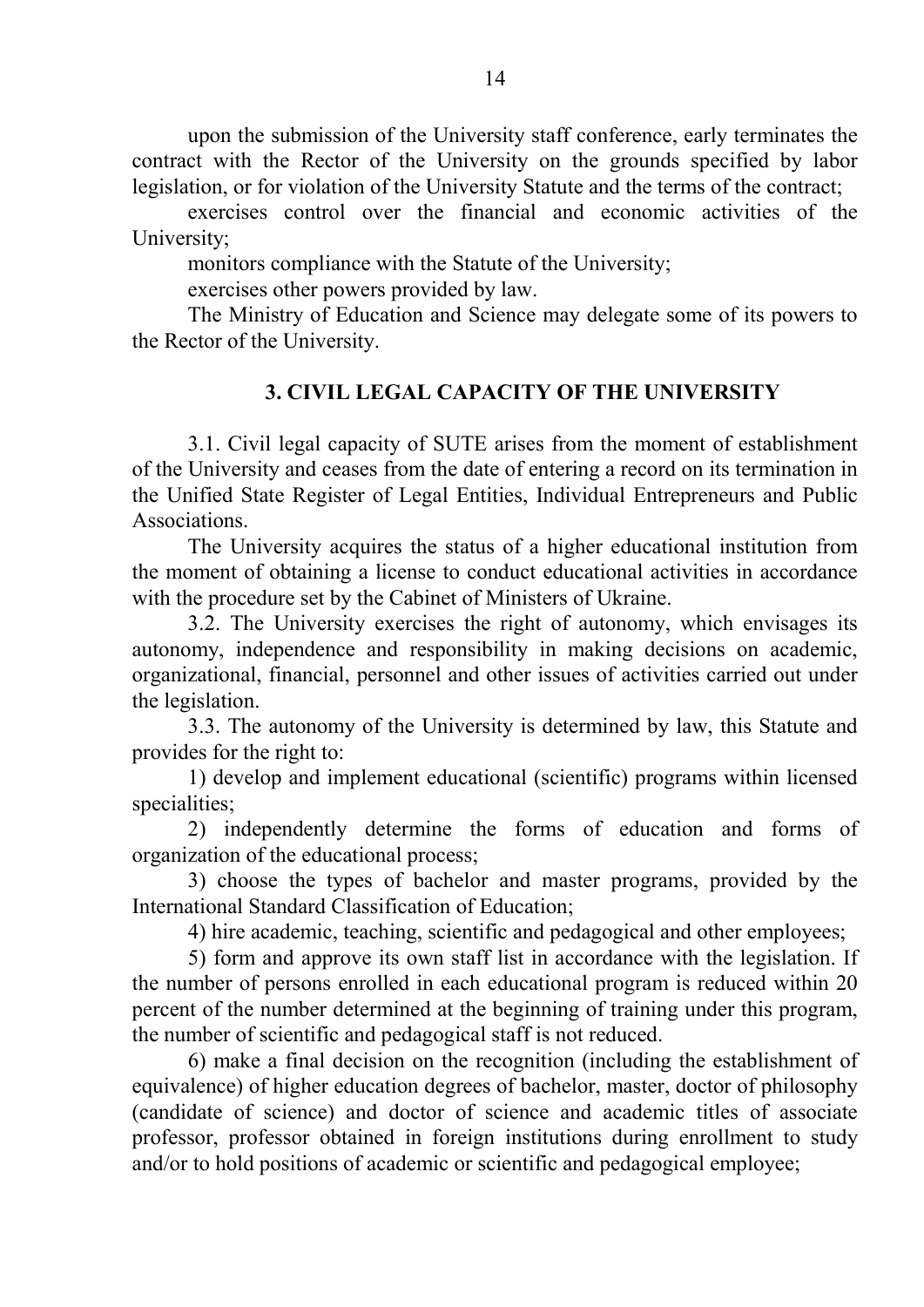7) introduce rating assessment of educational, artistic, research and innovative achievements of educational process participants;

8) provide additional educational, scientific and other services in accordance with the legislation:

9) independently develop and implement their own programs of educational, artistic, scientific, scientific & technical and innovative activities;

10) independently introduce specializations, determine their content and programs of academic disciplines;

11) award degrees of higher, professional pre-higher, vocational education to applicants who, in accordance with the law, have successfully passed the certification procedure after graduation at the appropriate level of education;

12) issue documents on higher, professional pre-higher, vocational education of their own type, approved by law;

13) make decisions in accordance with the legislation on the award and deprivation of degrees of Doctor of Philosophy, independently form one-time specialized scientific boards;

14) establish general secondary education institutions in coordination with local self-government bodies;

15) act as a founder or co-founder of institutions of professional (vocational), professional pre-higher education, colleges;

16) form, reorganize and liquidate their structural subdivisions;

17) carry out publishing activity, in particular to publish textbooks, manuals and scientific works, and also to develop own publishing facilities;

18) carry out joint activities with educational institutions, scientific institutions and other legal entities on the basis of relevant agreements;

19) place their training, research and training & research & production units at enterprises, institutions and organizations;

20) participate in the work of international organizations;

21) introduce their own symbols and attributes;

22) establish their own forms of moral and financial incentives of the educational process participants and other employees of the University;

23) apply with an initiative to the bodies that manage in the field of higher, professional pre-higher, vocational education, to amend existing or develop new regulations in the field of higher, professional pre-higher, vocational education, as well as participate in work on such projects;

24) be the founder (co-founder) of other legal entities that conduct their activities in accordance with the directions of educational, research and production, innovation activities of the University and/or ensure the implementation of its statutory tasks;

25) carry out financial, economic and other activities in accordance with the legislation and this Statute;

26) open current and deposit accounts in banks;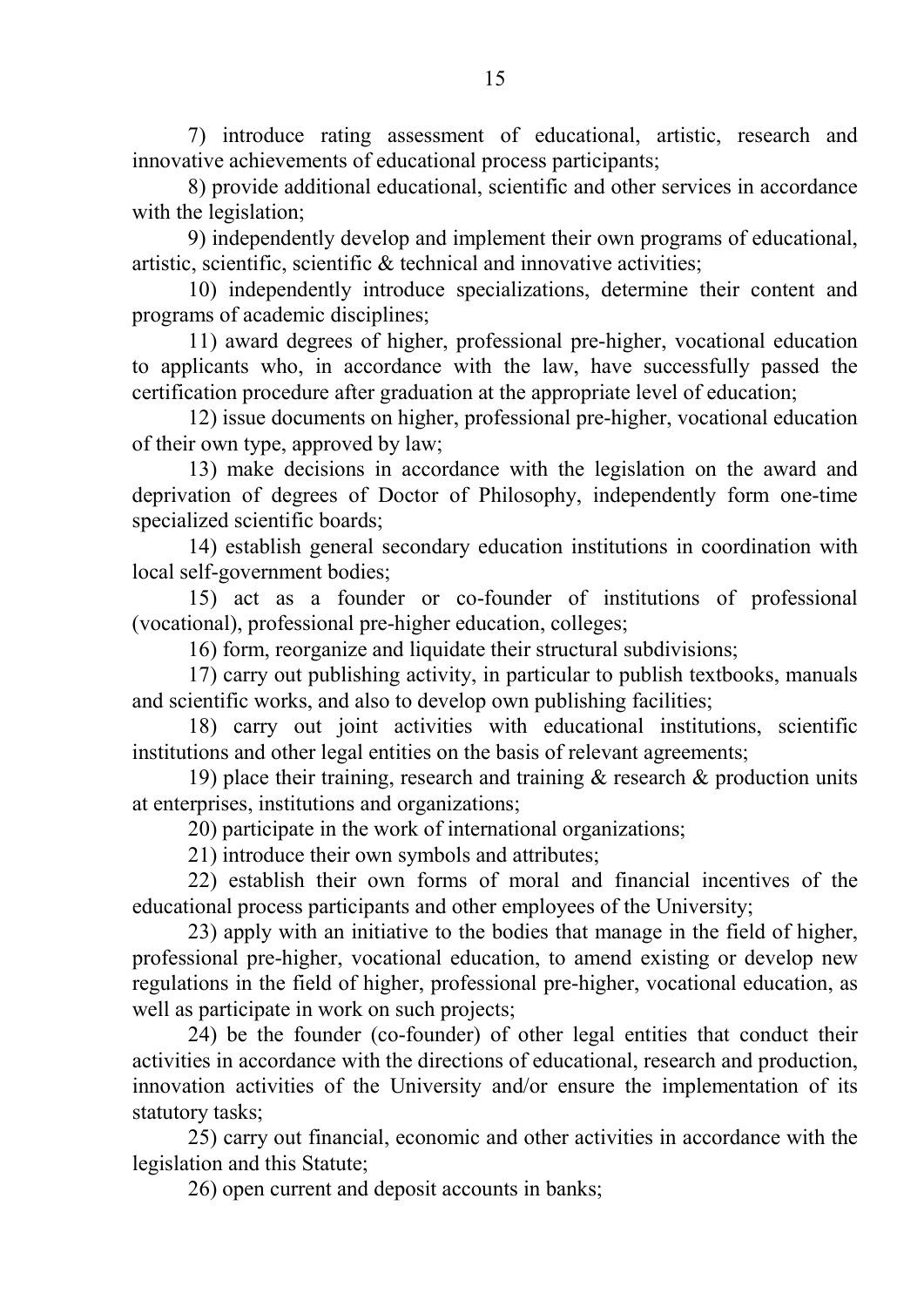27) dispose of own revenues, in particular from the provision of paid services;

28) carry out international cooperation, conclude cooperation agreements, establish direct relations with higher educational institutions of foreign states, international organizations, foundations, etc. in accordance with the legislation;

29) conduct educational activities together with foreign educational institutions according to agreed educational programs;

30) form on its basis innovative structures of different types (science and technology parks, business incubators, small enterprises, etc.) combining the interests of high-tech companies, science, education, business and the state to launch and implement innovative projects;

31) form educational, educational  $\&$  research and educational  $\&$  scientific  $\&$ production complexes, scientific parks and to be a part of consortiums. All participants of the complex, consortium retain the status of a legal entity and financial independence;

32) set standards for the number of students for one position of academic, teaching, scientific and pedagogical employee under the law;

33) independently determine the items and amounts of expenses of own revenues;

34) exercise other rights that do not contradict the law.

3.4. The University in accordance with the law and this Statute has the right to:

1) ownership of objects of intellectual property rights, created at their own expense or at the expense of state or local budgets (except as provided by law);

2) establish a permanent fund (endowment) of the University and dispose of revenues from its use in accordance with the conditions of the permanent fund, as well as receive property, funds and tangible assets, including buildings, structures, equipment, vehicles, from government agencies, local governments, legal entities and individuals, including as charity;

3) conduct financial and economic activities in Ukraine and abroad;

4) use the property assigned to the University on the right of economic execution, including for economic activities, transfer it for rent and use in accordance with the law;

5) create its own or use under the contract other facilities for educational, scientific, innovative or economic activities;

6) create and develop own base of social objects, a network of sports, health and cultural structural divisions;

7) carry out capital construction, reconstruction, overhaul and maintenance of fixed assets;

8) direct funds to the social support of academic, teaching, scientific and pedagogical and other employees of the University and students;

9) open current and deposit accounts in national and foreign currencies in accordance with the law, use bank loans without regard to restrictions on the right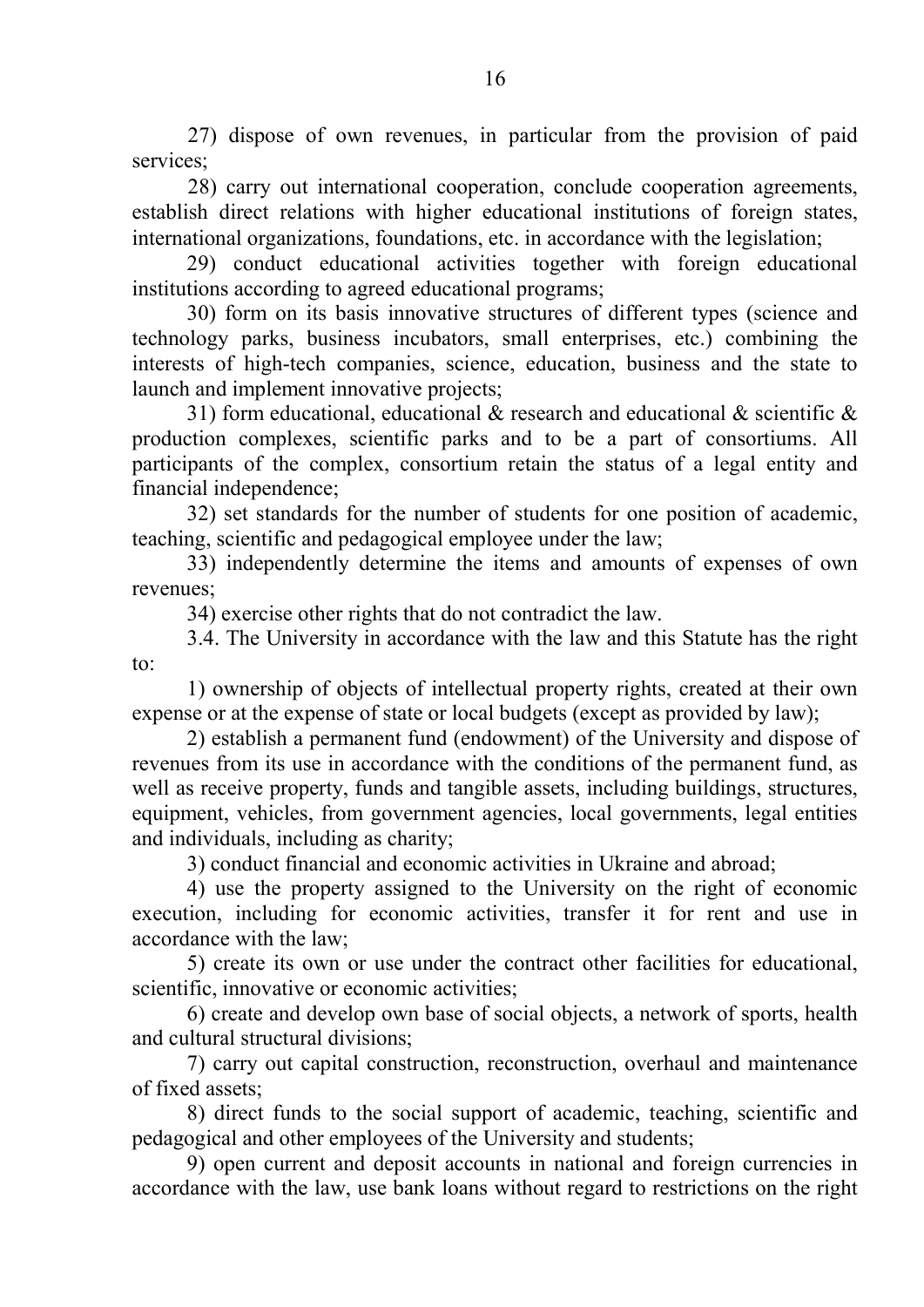to borrow, established by Article 16 and paragraph 27 of the first part of Article 116 of the Budget Code of Ukraine;

10) participate in the formation of the authorized capital of innovation structures and small enterprises formed with the participation of higher educational institutions that develop and implement innovative products by contributing intangible assets (property rights to the objects of intellectual property rights);

11) establish educational institutions and research institutions;

12) establish enterprises for innovation and/or production activities;

13) make transfers in foreign currency of contributions for collective membership in international educational and scientific associations, as well as for subscriptions to foreign scientific publications and access to world information networks and databases;

14) by contributing intangible assets (property rights to objects of intellectual property rights) to participate in the formation of the authorized capital of innovation structures of various types (science, technology parks, business incubators, etc.);

15) establish their structural subdivisions abroad in accordance with the legislation of foreign states;

16) distribute publishing products, provide printing services, and issue documents on education;

17) act as a founder or co-founder and publish printed media (magazines, newspapers, books, etc.), create television and radio programs, Internet resources in accordance with the law;

18) manufacture and sell products with the symbols of the University;

19) carry out production and sale of products of restaurant business, the organization of its consumption according to the legislation;

20) direct funds to the construction or improvement of social facilities;

21) create production, service, design and engineering, technological units, social facilities and other structures whose activities are not prohibited by law, or participate in their creation on a property basis;

22) acquire, receive material and technical values (buildings, structures, equipment, vehicles, etc.), as well as funds from executive authorities, enterprises, institutions, organizations, citizens and charitable foundations for the development of facilities, ensuring the educational process, improving living conditions, disease prevention and health of pupils, students, postgraduate students, doctoral students and other persons studying at the University, academic, teaching, scientific and pedagogical and other categories of employees of the University in accordance with the legislation and statutory activities of the University;

23) receive dividends from securities, interest on deposits and placement of special fund financial resources on current accounts of public sector banks.

3.5. The educational process at the University is democratic, free from the interference of political parties, public and religious organizations.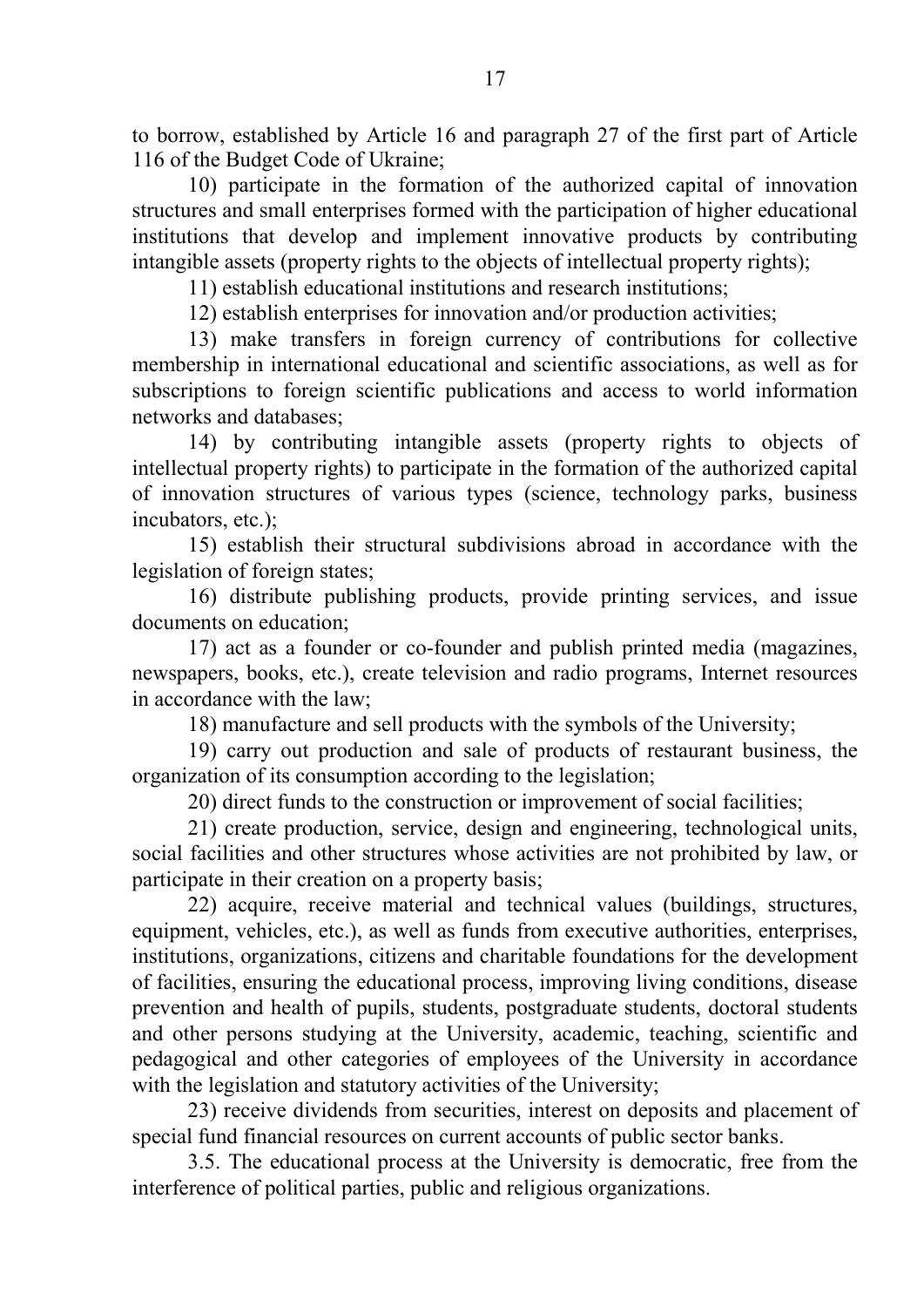The establishment of political parties and their branches, religious organizations and their bodies is not allowed at the University. Public organizations operate at the University on the basis determined by the Constitution of Ukraine and the laws of Ukraine.

3.6. The University is obliged to:

1) comply with the requirements of the Constitution of Ukraine, Laws of Ukraine «On Education», «On Professional Pre-Higher Education», «On Higher Education», «On Vocational Education», «On Research, Scientific and Technical Activity», other legislative acts, as well as this Statute;

2) adhere to the standards of educational activities and standards of higher education for each level of higher education within each speciality;

3) take measures, including through the introduction of relevant new technologies, to ensure compliance with academic integrity, prevent and detect academic plagiarism in scientific works of academic, teaching, scientific and pedagogical, other employees and students and bring the perpetrators to disciplinary responsibility;

4) have an internal system for ensuring the quality of higher education, including an approved policy to ensure compliance with academic integrity (code of academic integrity) by the educational process participants;

5) create the necessary conditions for persons with special needs to get higher education;

6) publish information on the implementation of its rights and fulfillment of obligations on the official website, on information stands and in any other publicly available manner;

7) carry out educational activities on the basis of student-centered learning.

3.7. The University is responsible for compliance with regulations in the field of education, other areas of higher education, as well as for the implementation of contractual obligations, including international ones.

3.8. The full list of positions of scientific and academic, teaching, scientific and pedagogical workers is determined by the legislation.

The rights and responsibilities of academic, teaching, scientific and pedagogical and other employees and persons studying at the University are determined in accordance with the legislation, this Statute, the Collective Agreement between the administration and staff of the University, Regulations on Relevant Departments and Internal Regulations at the University.

According to the decision of the University staff conference additional rights and responsibilities within the law may be granted to academic, teaching, scientific and pedagogical, other categories of employees and students.

3.9. Academic, teaching, scientific and pedagogical and other employees of the University can be nominated for state awards, honorary titles, prizes, valuable gifts, diplomas and other types of moral and financial incentives for achieving high results of work.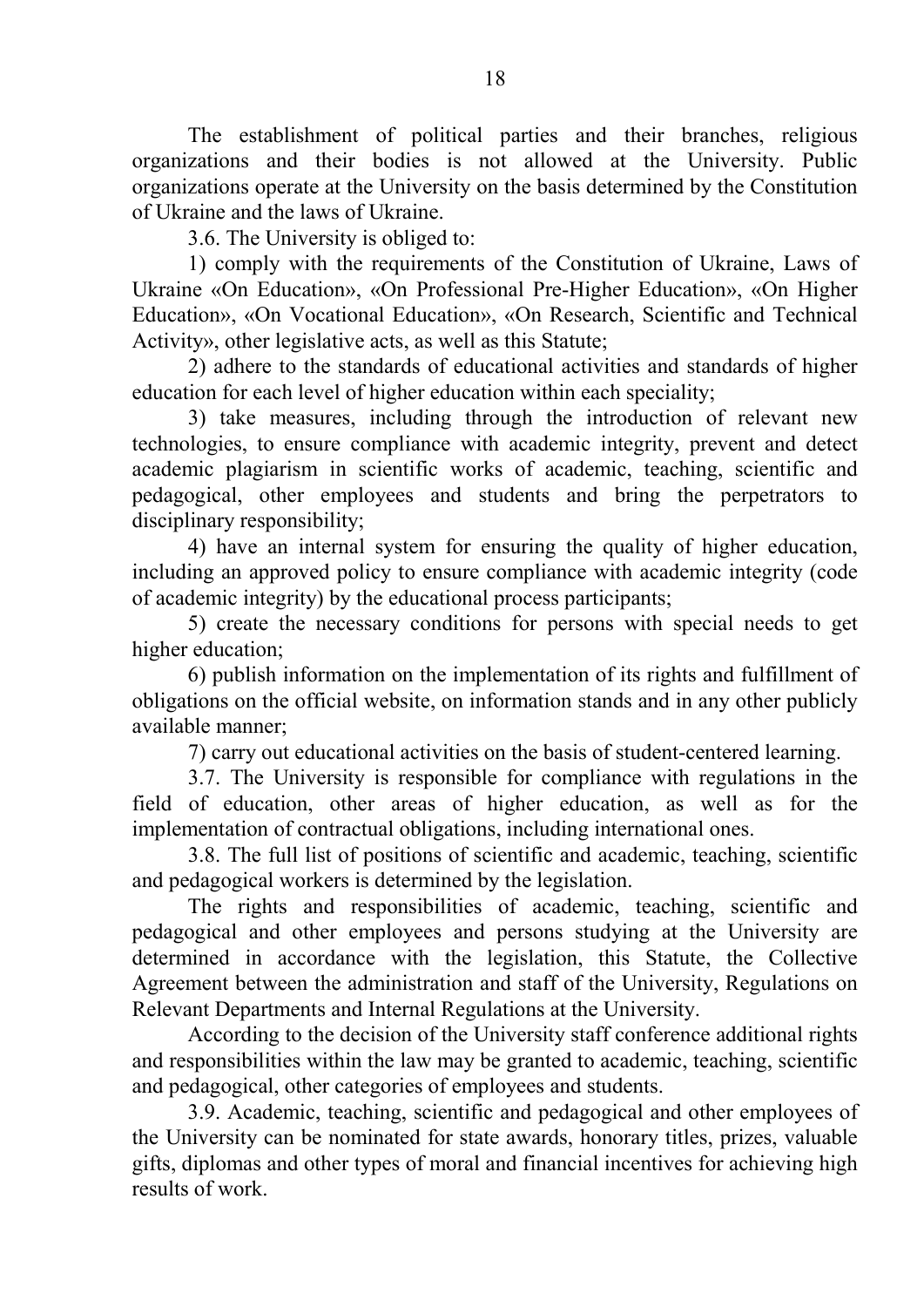Academic, scientific and pedagogical employees of the University can be awarded the title of «Honorary Professor of State University of Trade and Economics» for exceptionally significant personal contribution to the development of the University, training of highly qualified specialists, scientific and pedagogical staff and development of science.

Foreign and domestic academic, scientific and pedagogical workers, leading scientists, public figures can be awarded the title of «Honorary Doctor of the State University of Trade and Economics» for significant achievements in scientific and pedagogical activities and personal contribution to raising the prestige of the University.

According to the decision of the Academic Board of the University, a person who has been awarded the title of «Honorary Professor of the State University of Trade and Economics» upon reaching retirement age gets a lifetime monthly professor's salary from the University's own income.

Regulations on conferring the honorary titles of «Honorary Professor of the State University of Trade and Economics» and «Honorary Doctor of the State University of Trade and Economics» are approved by the Academic Board of the University.

# **4. RESEARCH, SCIENTIFIC, TECHNICAL AND INNOVATIVE ACTIVITY AT THE UNIVERSITY**

4.1. Research, scientific, technical and innovative activities at the University are an integral part of educational activities and are carried out in order to integrate scientific, educational and industrial activities in the higher education system.

Research, scientific, technical and innovative activities are carried out in accordance with the legislation on educational, research, scientific, technical and innovative activities.

4.2. The main purpose of research, scientific, technical and innovative activities is to acquire new scientific knowledge by conducting research and development and directing them to create and implement new competitive technologies, equipment, materials, etc. to ensure innovative development of society, training specialists of innovative type.

4.3. The main tasks of research, scientific, technical and innovative activities at the University are:

1) to obtain competitive scientific and applied results, development of fundamental, applied and exploratory research in priority areas of science and development of new technologies;

2) to apply new research, scientific and technical knowledge during the training of higher education specialists, to ensure the integration of the educational process, science and production;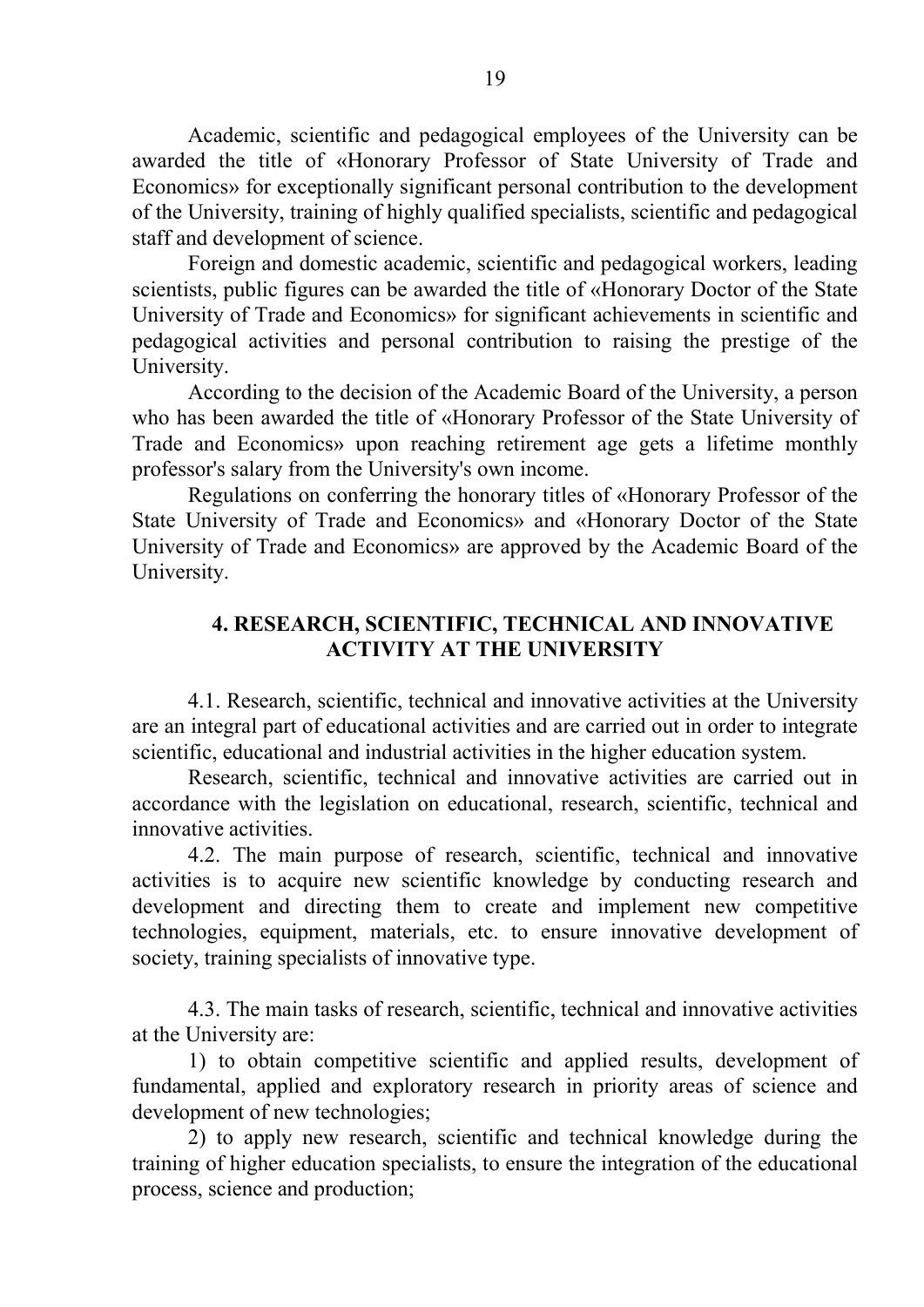3) to form modern scientific personnel potential, capable of ensuring the development and implementation of innovative scientific developments;

4) to implement a continuous cycle of research, scientific and technical activities - from fundamental research to the implementation of scientific and technical developments in practice;

5) to implement fundamental and applied scientific research in certain priority areas of research, scientific, technical and innovative activities together with the National Academy of Sciences of Ukraine and national branch academies of sciences;

6) to introduce into practice scientific achievements, technical and technological developments;

7) to implement joint programs in priority areas of fundamental and applied research to solve important social and economic problems in various sectors of the economy together with other higher educational institutions and research institutions;

8) to implement innovative projects, to develop, produce and launch new high-tech products;

9) to integrate education and science by participating in the creation of scientific, educational and research associations, branches of departments, innovation structures and other organizational forms of cooperation together with institutes of the National Academy of Sciences of Ukraine and national branch academies of sciences; to place educational, research and educational & scientific & production units at enterprises, institutions and organizations;

10) to produce and implement experimental samples of new equipment, technologies and small scale science-intensive products;

11) to ensure the protection of intellectual property rights, in particular, innovative developments of the University;

12) to develop research, scientific and technical creativity of students, to ensure their participation in the implementation of scientific and technical research and to implement research results, etc.

4.4. Scientific research at the University is performed by academic, teaching, scientific and pedagogical, other employees and students of the University. Employees of other organizations may be involved in the performance of research, scientific and technical work.

4.5. The University may implement research, scientific, technical and innovative activities through legal entities created by it, the subject of which is to bring the results of scientific and technical activities of the University to the state of innovative product and its further commercialization.

4.6. Research at the University is carried out according to thematic plans approved by the Academic Board of the University; according to work plans, ordered on a competitive basis by research teams or individual scientists in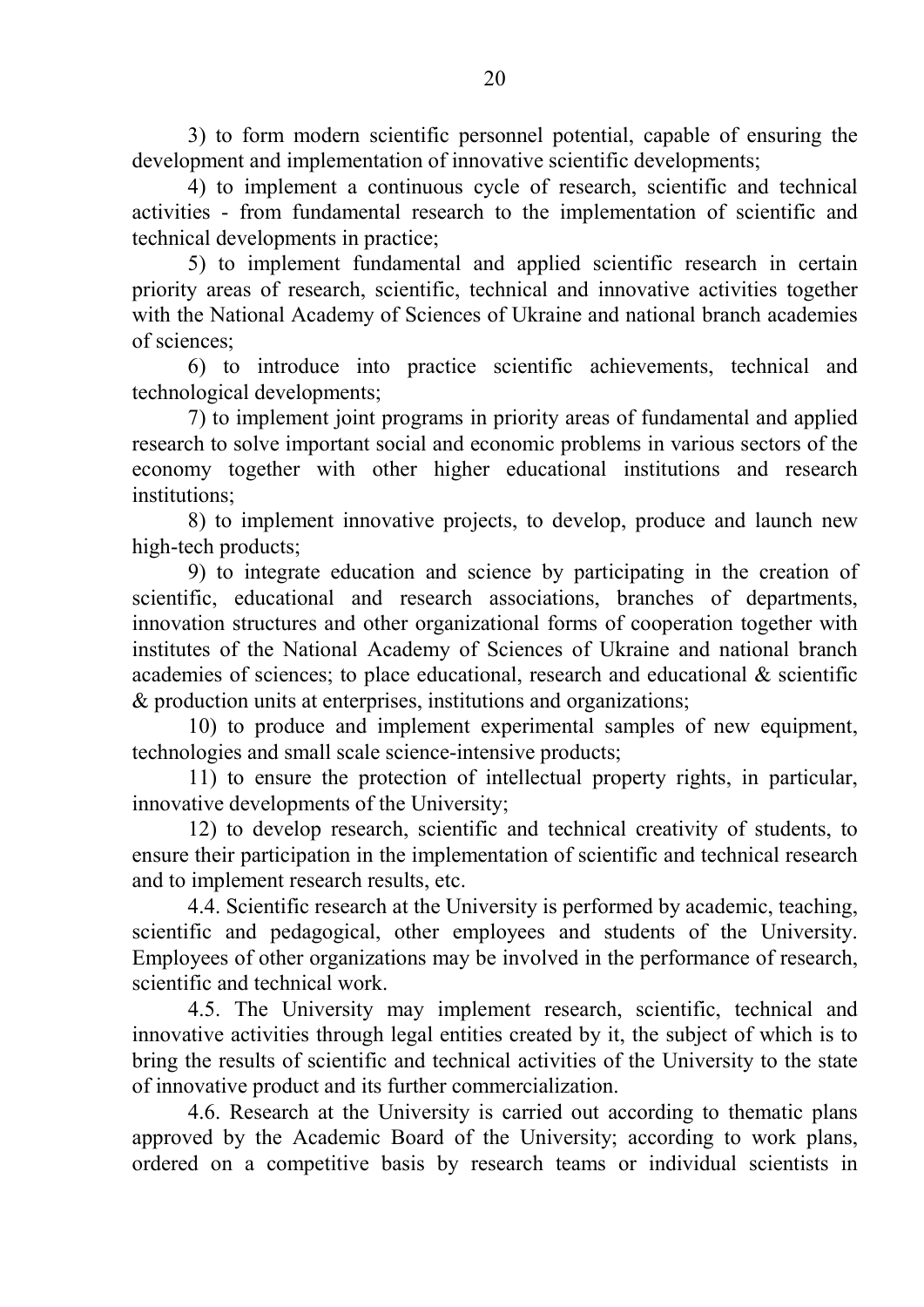accordance with national, state, regional, international, intersectoral and other programs, projects, developments, etc. and on the basis of economic agreements.

4.7. Research conducted at the expense of the State Budget is financed by the Ministry of Education and Science under the approved procedure, regardless of the funding of educational activities. Research, scientific and technical activities at the University can also be carried out on the basis of economic agreements and can be expanded through the use of other sources of funding (grants, own funds, etc.).

4.8. The University under the law has the right to participate in the formation of the authorized capital of innovation structures and small enterprises formed with the participation of higher educational institutions that develop and implement innovative products by contributing intangible assets (property rights to the objects of intellectual property rights).

4.9. The University has specialized (one-time specialized) scientific boards for awarding the degrees of Doctor of Philosophy and Doctor of Science (with the right to accept for consideration and defend theses for the degree of Doctor (Candidate) of Science).

# **5. UNIVERSITY MANAGEMENT, RECTOR'S RIGHTS AND RESPONSIBILITIES**

5.1. The activity and management of the University is carried out on the basis of the following principles:

autonomy and self-government;

delimitation of rights, powers and responsibilities of the Ministry of Education and Science, the management of the University and departments;

combination of collegial and unanimous principles;

independence from political parties, public and religious organizations.

5.2. The direct management of the University is carried out by the Rector. His rights, duties and responsibilities are determined by law, this Statute and the contract.

The Rector is a representative of the University in relations with state bodies, local governments, legal entities and individuals and acts without a power of attorney within the powers provided by the legislation and this Statute.

Within the powers granted to him Rector of the University:

organizes the activities of the University;

decides on the financial and economic activities of the University, approves its structure and staffing list;

disposes of property and funds within the limits and in the manner envisaged by this Statute and legislation;

issues orders and decrees, gives binding instructions to all participants of the educational process and structural subdivisions of the University;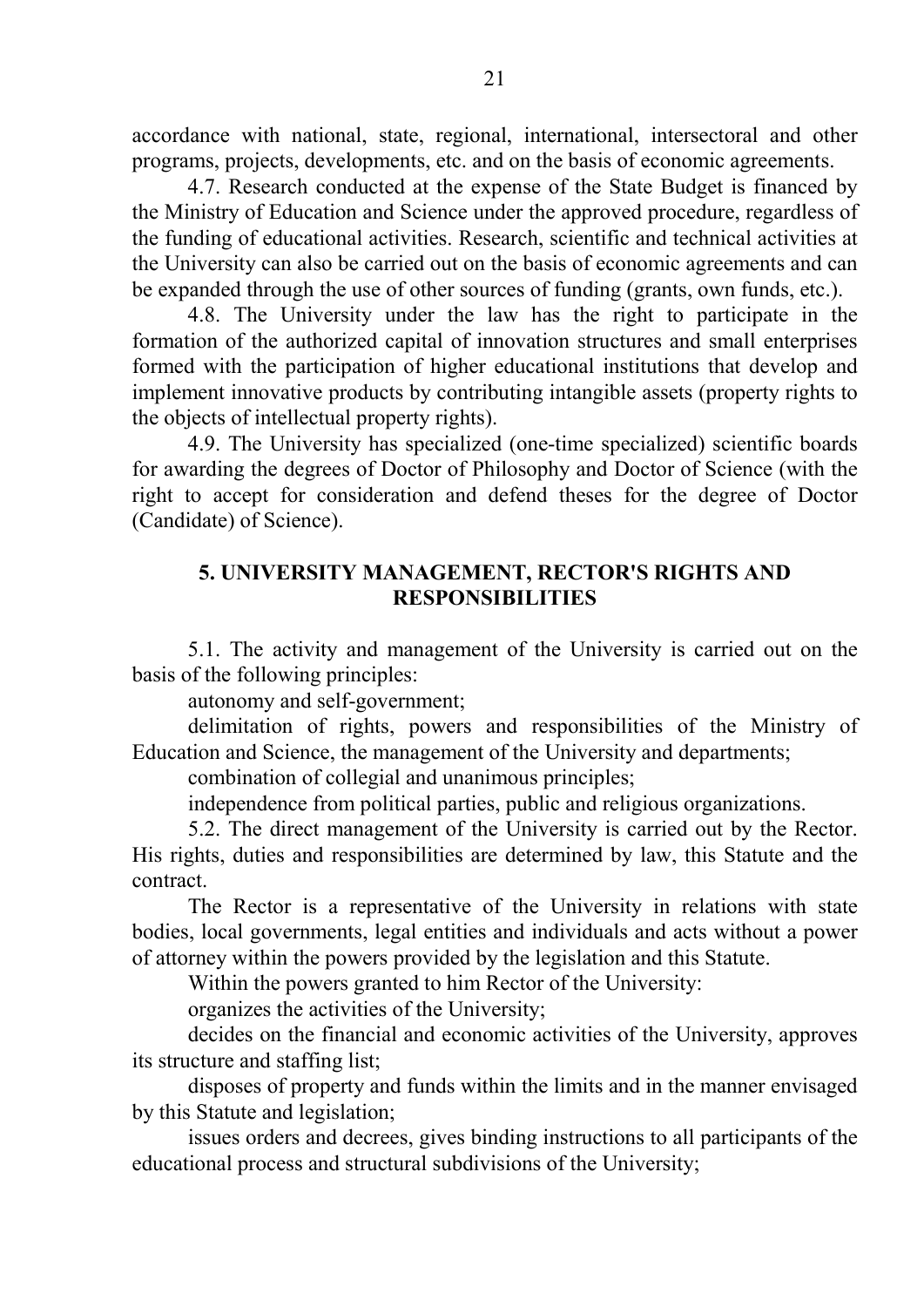is responsible for the results of the University activity to the Ministry of Education and Science;

is the executor of property and funds;

ensures the implementation of the financial plan (budget), concludes agreements;

appoints and dismisses employees;

provides labor protection, observance of law and order;

defines the functional responsibilities of employees;

forms a list of people studying at the University;

expels and renews higher education students from the University in coordination with student self-government bodies and primary trade unions of students (if the person is a member of a trade union), on the grounds established by the Law of Ukraine «On Higher Education»;

ensures the organization and control over the implementation of curricula and programs of academic disciplines;

monitors compliance with all departments of staffing and financial discipline;

exercises control over the quality of work of academic, teaching, scientific and pedagogical and other employees;

ensures the creation of conditions for effective and open public control over the activities of the University;

promotes and creates conditions for the activities of student self-government bodies, trade unions of University employees and students, public organizations operating at the University;

promotes the formation of students' healthy lifestyle, improving the sports and health facilities of the University, creates appropriate conditions for mass sports;

together with the elected bodies of the primary trade unions of University employees and students submits regulations and a collective agreement to be approved at the University staff conference and signs them after approval.

The Rector of the University is responsible for the implementation of educational, scientific, scientific and technical, innovative activities at the University, for the results of financial and economic activities, condition and preservation of real estate and other property of the University.

The Rector of the University reports annually to the Ministry of Education and Science and the University staff conference.

The Rector of the University is obliged to publish the annual report on his activities on the official website of the University.

The Rector of the University may delegate part of his powers to the Vice-Rectors. The powers and responsibilities of the vice-rectors are determined by the rector according to the division of functional responsibilities.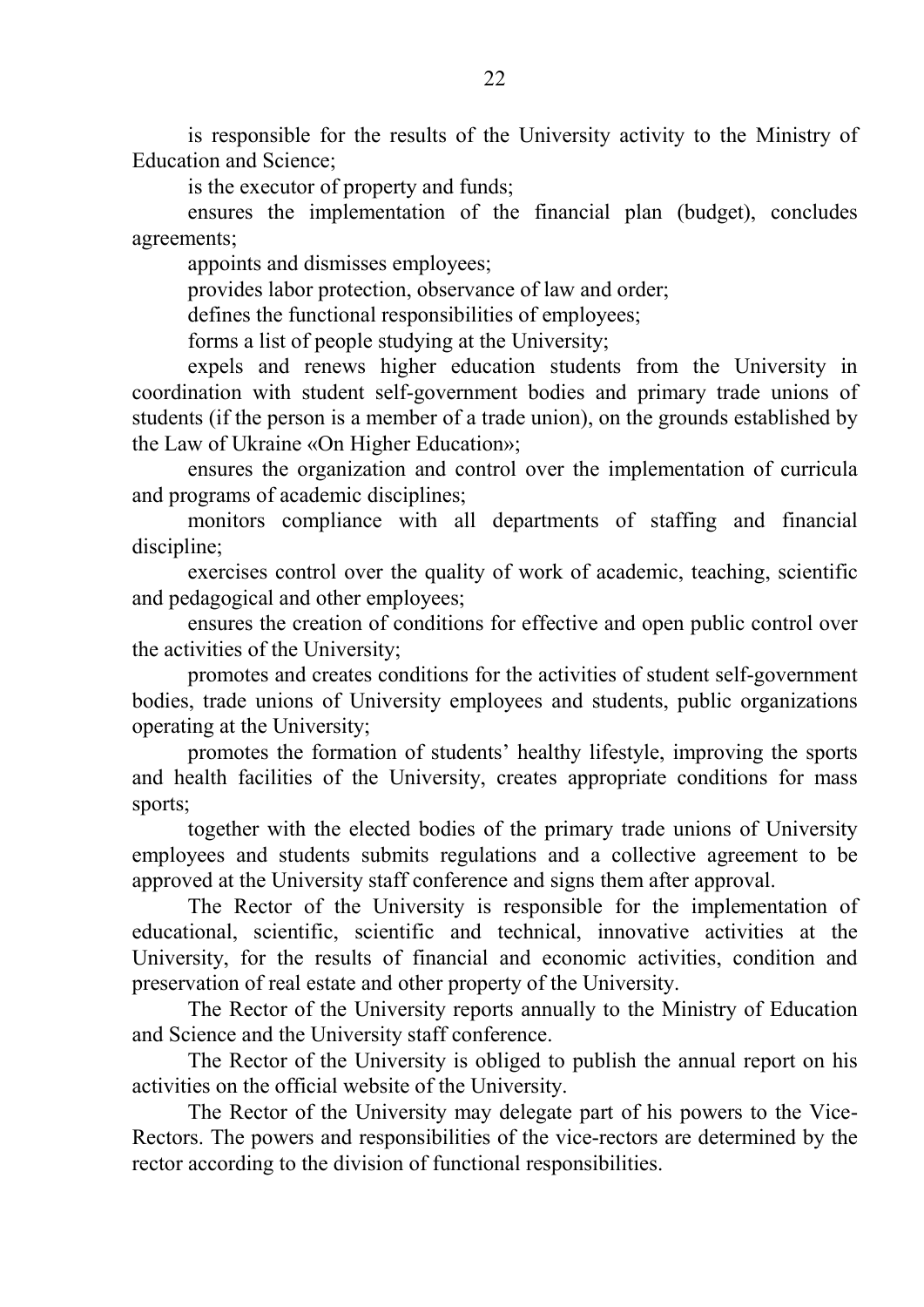5.3. The competition for the position of Rector is held in accordance with the Law of Ukraine «On Higher Education» and Guidelines for the electoral system and the procedure for electing the head of higher educational institution, approved by the Cabinet of Ministers of Ukraine dated December 5, 2014  $\mathcal{N}_2$  726 (as amended).

Candidates for the position of Rector must speak the state language in accordance with the level determined by the National Commission on State Language Standards, have a degree and academic title and work experience on scientific and pedagogical positions for at least 10 years. The candidate for the position of the Rector of the University must be a citizen of Ukraine. One and the same person may not be the Rector of the University for more than two terms.

The position of Rector (including Acting Rector) cannot be hold by a person who:

is declared incapable or whose legal capacity is limited by a court decision;

has a criminal record for committing a crime, if such a criminal record has not been expunged or removed according to the procedure envisaged by law;

is deprived of the right to hold relevant positions by the court verdict;

was found guilty of committing a corruption offense by a court decision – within one year from the date of entry into force of the relevant court decision;

was subjected to an administrative penalty for a corruption offense – within one year from the date of entry into force of the relevant court decision;

falls under the third part of Article 1 of the Law of Ukraine «On Purification of Power».

The Ministry of Education and Science announces a competition to replace the position of Rector no later than two months before the expiration of the contract of the person holding this position. In case of early termination of the powers of the rector, the competition is announced within a week from the date of the vacancy.

The Ministry of Education and Science within two months from the date of announcing the competition for the position of Rector of the University accepts proposals for candidates for the position of Rector and within 10 days from the deadline for submission of proposals submits candidates who meet the requirements of the Law of Ukraine.

The Rector is elected by secret ballot for a term of five years. The following candidates have the right to participate in the election to hold the position of Rector of the University:

each academic, teaching, scientific and pedagogical staff member of the University;

other full-time employees, who are elected by the relevant employees by direct secret ballot;

representatives from among students, who are elected by students' direct secret ballot.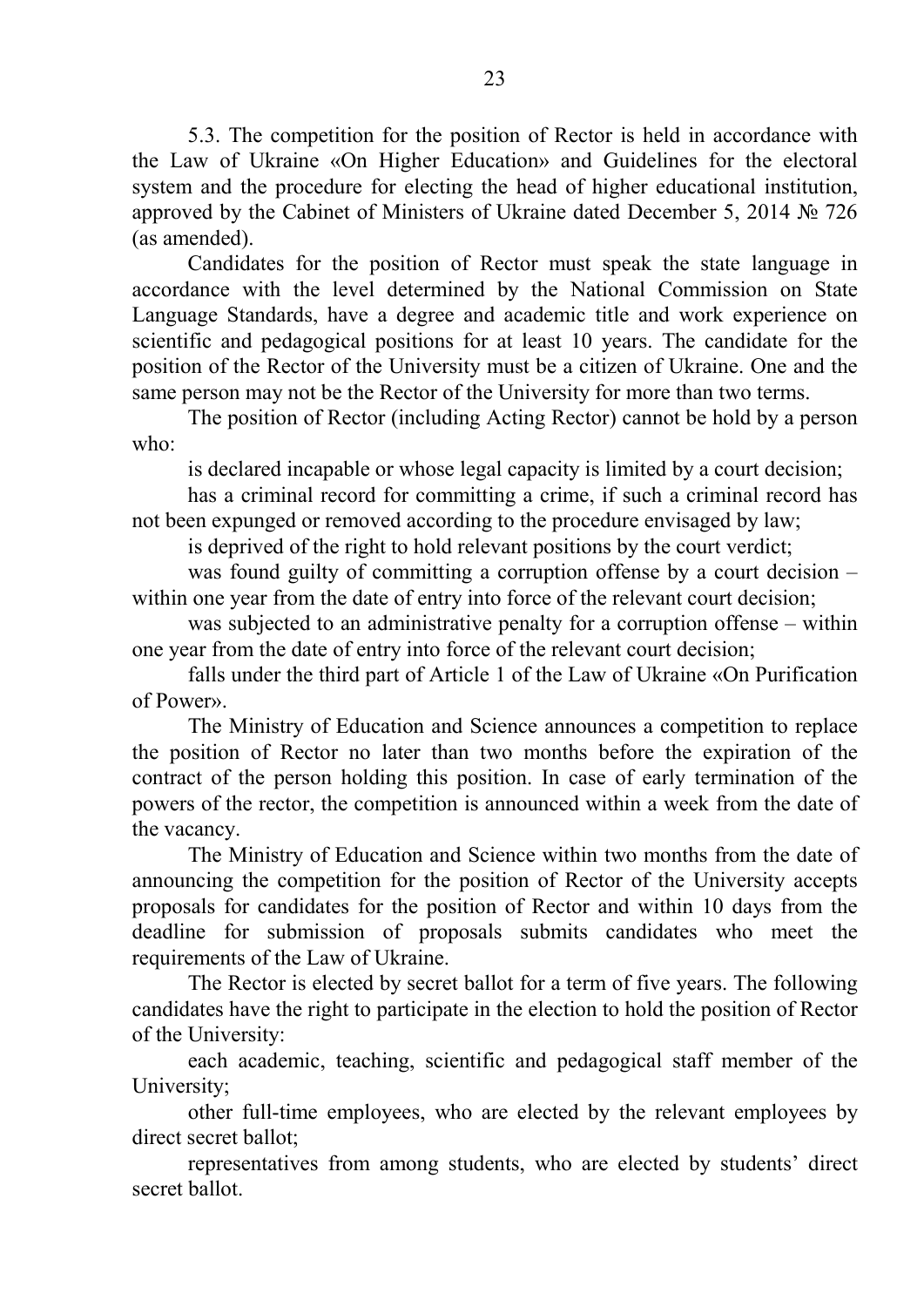The total number of academic, teaching, scientific and pedagogical employees of the University must be at least 75 percent of the total number of persons entitled to participate in the elections; the number of elected representatives from among other employees of the University – up to 10 percent, and the number of elected representatives from among students – not less than 15 percent of persons entitled to participate in elections.

Elections shall be deemed to have taken place if more than 50 per cent of the total number of persons eligible to vote has taken part, each of whom has one vote and votes in person.

If two or more persons (candidates) took part in the elections, and none of them received more than 50 percent of the votes of persons entitled to participate in the elections, the second round of elections shall be held on the seventh calendar day after the first round.

Ballots for voting in the second round of elections include two persons (candidates) who received the largest number of votes in the first round.

The elected Rector of the University is a person (candidate) who received more than 50 percent of the votes of persons entitled to participate in the election, and in the case of the second round – more than 50 percent of the votes of persons who took part in the vote.

MES concludes a contract with a person (candidate) elected as Rector of the University for the period of five years not later than one month from the date of the election, defining the targets of the University to be achieved by the Rector after signing the contract, mechanisms for verifying the achievement of such targets, as well as deadlines for achieving them.

If the person (candidate) elected as Rector of the University has not passed a special examination, the Ministry of Education and Science announces a new competition for the position of Rector of the University within seven calendar days after the end of the special examination.

If the election is declared invalid, or if none of the persons (candidates) received the required number of votes, a new competition for the position of Rector of the University is announced within a week from the date of the election results.

In case of violating this Statute and contract the Rector may be dismissed from the position by the Ministry of Education and Science, as well as by the decision of the University staff conference on the grounds specified by labor legislation. A request to recall the Rector may be submitted to the University staff conference by at least half of the members of the Supervisory or Academic Board of the University. The decision to recall the Rector is made by a majority vote, subject to the presence of at least two-thirds of the University staff conference.

5.4. After retirement from the position of Rector of the University, a person who has held this position for at least 10 consecutive years may be appointed an advisor to Rector of the University on a voluntary basis or at the expense of the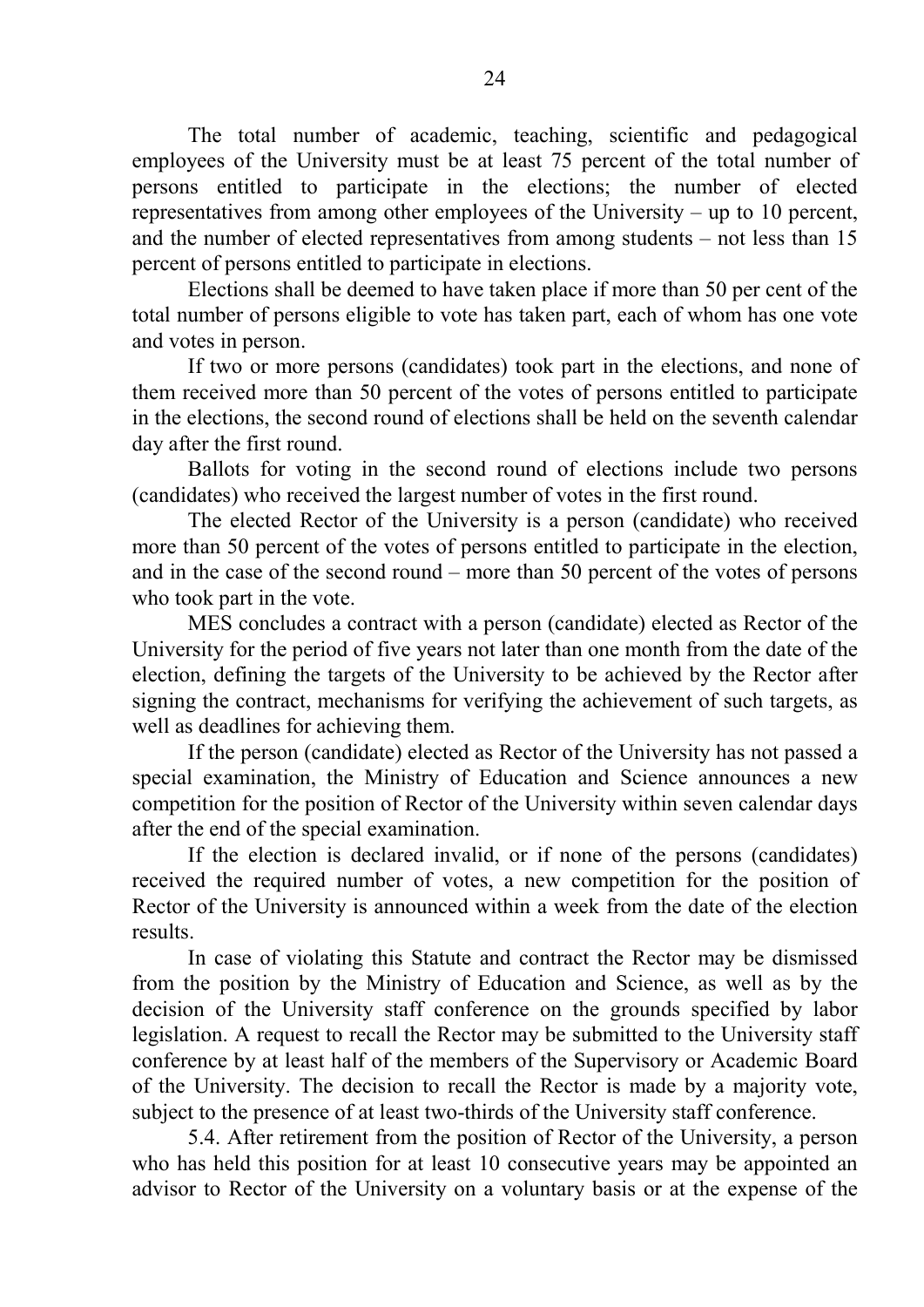University. The salary of the Rector's Adviser of the University is set in the amount of the Rector's salary, which was in effect on the date of dismissal of the Rector (with subsequent changes). A person who works as an advisor to the Rector of the University has the right to establish mandatory and incentive surcharges and allowances provided by the current legislation. The Rector's Adviser is subject to the system of financial incentives for employees, introduced in SUTE in accordance with the Collective Agreement between the administration and the University staff (Regulations on incentives).

5.5. To resolve the issues of the University's activity, collegial bodies are created: the Academic Board of the University and the Academic Boards of the faculties (institutes), the Academic (Pedagogical) Boards of the separate structural subdivisions; working bodies: rector's office, deans' offices, administrative boards, admissions committee, scholarship commissions, as well as advisory bodies: competition committees, methodical boards, quality boards, scientific and expert boards, editorial and publishing boards, working groups of the University, faculties and departments.

In order to develop a strategy and directions of educational and/or scientific activities of the University, the Rector has the right to establish advisory bodies (employers' board, investor board, business board, student and scientific board, etc.) on a voluntary basis.

Regulations on working, advisory and consultative bodies are approved by the Academic Board of the University.

5.6. By the decision of the Ministry of Education and Science, the Supervisory Board of the University is formed to supervise the management of the University's property, observance of the purpose of its creation. The members of the Supervisory Board are approved by the Ministry of Education and Science.

The term of office of the Supervisory Board of the University is 5 years.

The Supervisory Board of the University promotes the solution of long-term tasks of its development, attracting financial resources to ensure its activities in the main areas of development and control over their use, effective interaction of the University with government and local authorities, academia, social and political organizations and subjects of economic activities to develop and improve the quality of educational activities and competitiveness of the University, exercises public control over its activities, etc.

The main tasks of the Supervisory Board of the University are:

consideration and analysis of priority directions of the University development in the spheres of education, research, scientific, technical and innovative activity;

assistance in solving perspective tasks of the University development;

providing assistance to the University Administration in the implementation of state policy in the fields of higher education and science;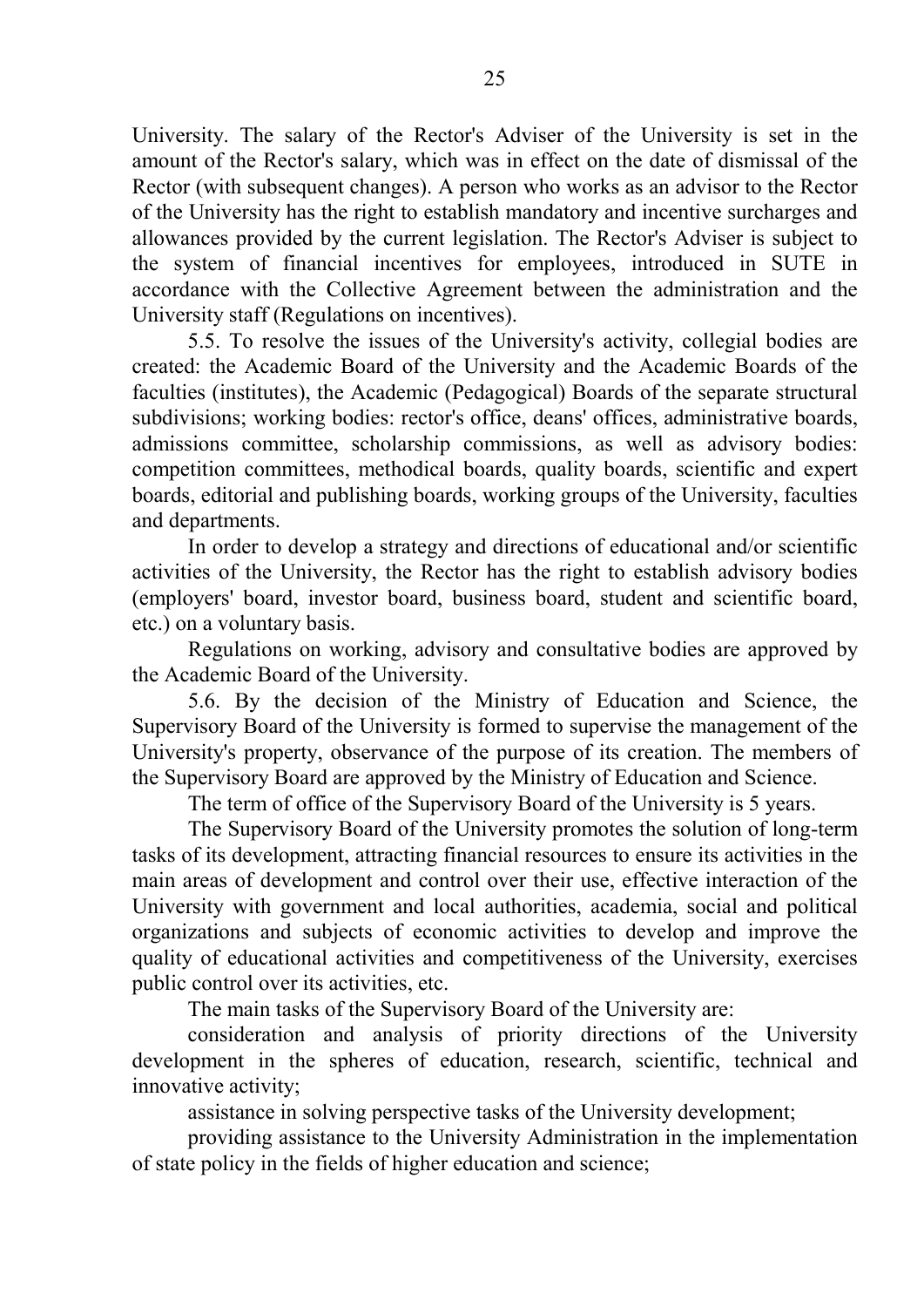attracting financial resources to ensure the activities of the University in the main areas of development and control over their use;

promoting effective interaction of the University with state and local governments, the scientific community, social and political organizations and economic entities to develop and improve the quality of educational activities and competitiveness of the University;

assistance and facilitation in improving the University facilities to ensure the educational process, research, scientific and technical activities, its social infrastructure;

exercising public control over the activities of the University;

promoting the integration of the University into the international educational system, finding ways to expand and improve the international cooperation of the University;

promoting the image of the University as a leader in higher education, science and culture at the regional and national levels.

The Supervisory Board shall not include employees and students of the University.

In accordance with its tasks the Supervisory Board of the University:

conducts competitive selection of the head of the institution of professional pre-higher education under the legislation;

prepares and submits proposals for determining the priority areas of development of educational, research, scientific, technical and innovative activities of the University to the Academic Board and Administration of the University;

participates in the development of draft programs aimed at improving the facilities of the University and its social infrastructure;

provides proposals for optimizing the organizational structure of the University in the areas of its statutory activities;

monitors the state and quality of educational, research, scientific, technical and international activities of the University, promotes the introduction of innovative technologies of the organization of educational and scientific process in the University;

analyzes opportunities, promotes investment and inflows of additional funds, tangible and intangible assets for training, research, educational, health, sports and cultural activities of the University;

monitors the efficiency and examination of economic, financial and commercial activities of the University, provides recommendations to its Administration to improve the mechanisms of cost planning, use of property, land and funds in accordance with the development plan of the University;

performs other functions in accordance with the tasks assigned to it.

The Supervisory Board of the University has the right: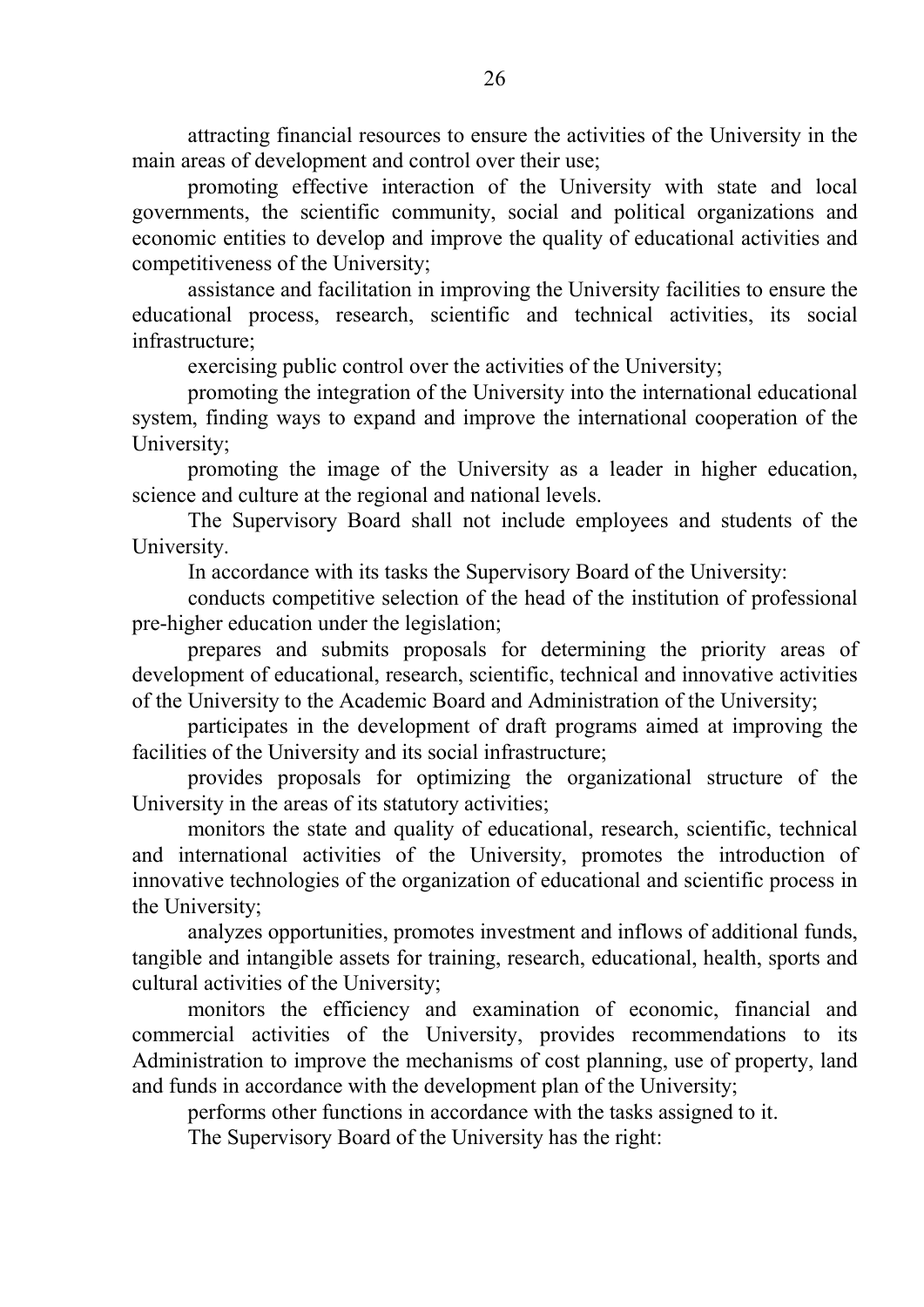to receive the information and materials necessary for performance of the tasks assigned to it from the Administration of the University and heads of its structural divisions in the established procedure;

to form coordination commissions, expert and working groups in order to ensure and scientifically and organizationally support the exercise of its powers, to involve domestic and foreign scientists, experts and specialists in the work of such commissions (groups);

to involve specialists of central, local bodies of executive power and selfgovernment, enterprises and institutions while considering the issues within its competence;

to organize the study of the advanced practices of training specialists in other higher educational institutions, educational and research institutions, organizations, provide recommendations on its dissemination in the practical activities of the University subdivisions to the Academic Board and the Administration of the University;

to hold conferences, seminars, meetings on issues within its competence in accordance with the established procedure;

to provide recommendations on ways and methods of improving the University statutory activities to the Academic Board and the Administration;

to inform the Ministry of Education and Science about the state of activity and the level of efficiency of the University Administration, to make proposals on taking measures to eliminate the identified violations;

to submit to the University staff conference a proposal to recall the Rector on the grounds provided by law, the Statute of the University, the contract;

to cover its activities in the media, present the results of work at meetings, conferences, special stands, on official websites;

to initiate an institutional audit.

Members of the Supervisory Board of the University have the right:

to take part in the University staff conference having the right of advisory vote;

to take part in the meetings of the Academic Board of the University, the Academic Boards of its structural subdivisions, the Rectorate and other working and advisory bodies;

to initiate consideration of issues at regular and extraordinary meetings of the Supervisory Board by putting them on the agenda;

to promote the attraction of additional sources of financing;

to analyze and evaluate the activities of the University and its head;

to monitor the implementation of the estimate and/or budget of the University and make appropriate recommendations and proposals that are mandatory for consideration by the head of the University;

to make proposals to draft decisions of the Supervisory Board;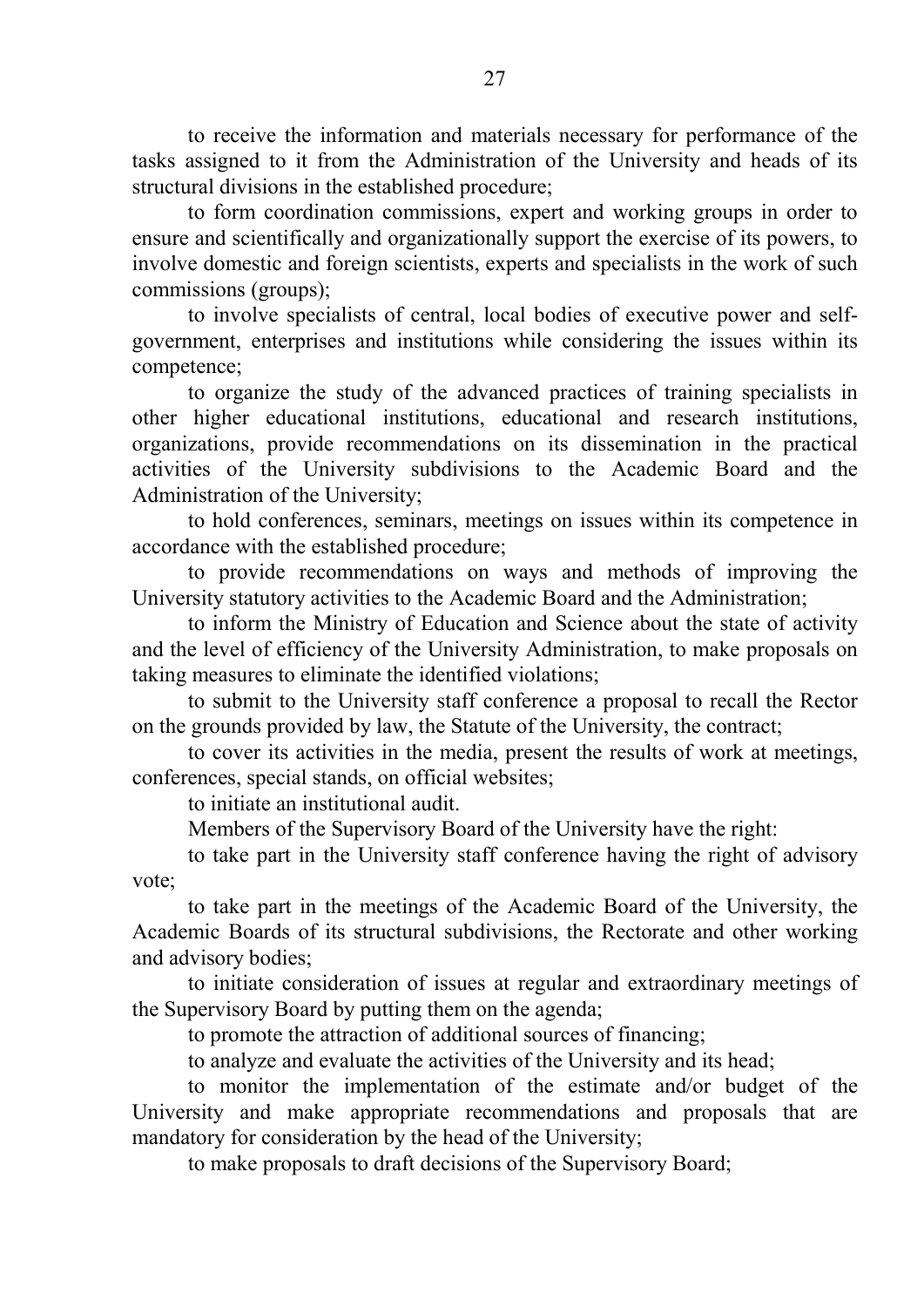to provide recommendations to the administration of the Supervisory Board on all issues within its competence;

to participate in determining the development strategy of the University and monitor its implementation;

to exercise other rights determined by the Statute of the University.

Decisions of the Supervisory Board, taken within its competence, are implemented by order of the Rector of the University and are binding for all structural subdivisions of the University.

The Supervisory Board is headed by its Chairman, who is personally responsible for the implementation of the tasks assigned to the Supervisory Board.

Chairman of the Board:

determines the functional responsibilities of the Deputy, Secretary and members of the Supervisory Board;

plans and coordinates the work of the Supervisory Board;

convenes and conducts its regular and extraordinary (on the proposals of the members of the Supervisory Board) meetings, approves the decisions of the Supervisory Board;

prepares a report on the activities of the Supervisory Board, which is approved at a meeting of the Supervisory Board;

represents the Supervisory Board in state and public institutions, enterprises and organizations;

performs other powers and functions in accordance with the tasks assigned to the Supervisory Board and legislation.

The organizational form of the Supervisory Board's work is meetings, which are usually convened at least once a year. The date and place of the meeting are determined by the Chairman of the Supervisory Board.

In case of absence of the Chairman of the Supervisory Board for valid reasons, the meeting of the Board shall be held by the Deputy.

The Supervisory Board, within its powers, makes decisions, organizes and monitors their implementation.

A meeting of the Supervisory Board is valid if at least two thirds of its members are present.

The decision of the Supervisory Board of the University is considered adopted if more than 50% of the members present at its meeting voted for it. Consideration of issues by the Supervisory Board and adopted resolutions are recorded in the minutes of the meetings, which are signed by the Chairman and the Secretary of the Supervisory Board.

Decisions made by the Supervisory Board within 5 days are brought to the attention of the Academic Board and the Administration of the University and are mandatory for consideration and implementation.

The Supervisory Board may have its own letterhead, which can be used only under the signature of the Chairman of the Supervisory Board or the Deputy.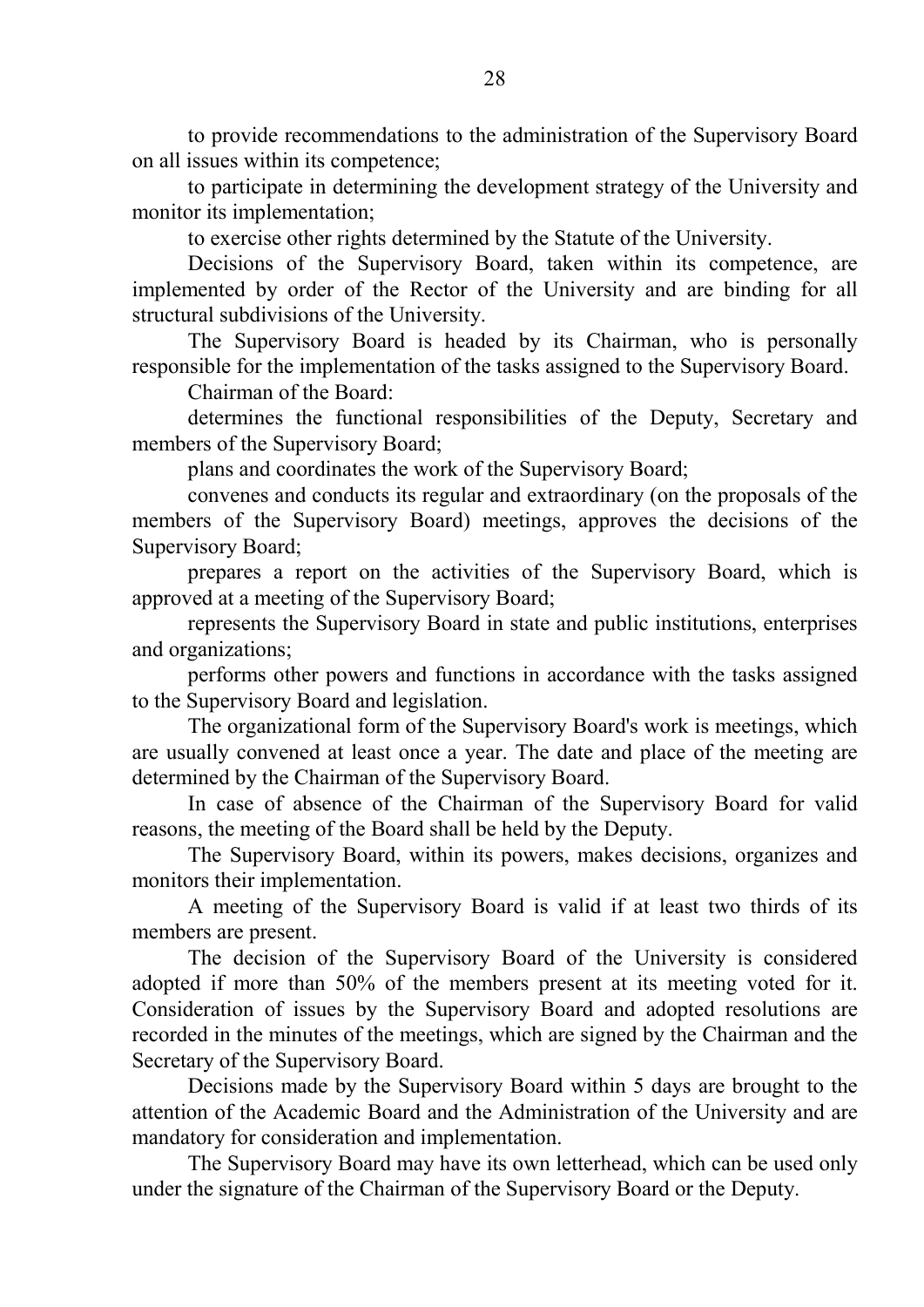Organizational, material and technical support of the Supervisory Board is ensured by the University, which provides it with a meeting room, computer and organizational equipment.

5.7. The Academic Board is a collegial governing body of the University, formed for a term of five years, the composition of which is approved by order of the Rector within five working days from the expiration of the previous term of the Academic Board.

The Academic Board of the University is created to address crucial, prospective issues of the University, which are not within the competence of the staff conference.

The Academic Board of the University is headed by its Chairman, who is elected by secret ballot from among the members of the Academic Board of SUTE, who have a degree and or academic (honorary) title, for the term of the Academic Board.

The Academic Board of the University consists of the Rector, First Vice-Rector, Vice-Rectors, Deans of Faculties, Directors of Educational and Scientific Institutes, Academic Secretary, Director (Head) of the Library, Chief Accountant, Chairman of the Trade Union Committee of the University Workers' and Students' Union, and elected representatives from academic, scientific and pedagogical workers and elected from among the heads of departments, professors, doctors of philosophy, doctors of sciences, elected representatives from other full-time employees of the University, elected representatives from postgraduate students, doctoral students, students, assistants trainees, heads of student self-government bodies of SUTE in accordance with quotas.

Elections to the Academic Board of the University begin 30 calendar days before the expiration of the previous term of the Academic Board of the University.

According to the decision of the Academic Board of the University, it may also include representatives of employers' organizations. At the same time, at least 75 percent of the Academic Board must involve academic, scientific and pedagogical staff of the University, at least 50 percent of which shall be doctors, professors, and at least 10 percent - elected representatives from among students.

Elected representatives are elected by the University staff conference on the submission of candidates selected at conferences (meetings) of labor staff of faculties (institutes, colleges, higher commercial schools); elected representatives who receive education are elected by students (pupils) by direct secret ballot. The number and quotas of elected representatives are determined by the Academic Board of the University. The members of the Academic Board are approved by the Rector.

The Academic Board of the University:

determines the strategy and perspective directions of development of educational, scientific and innovative activity of the University;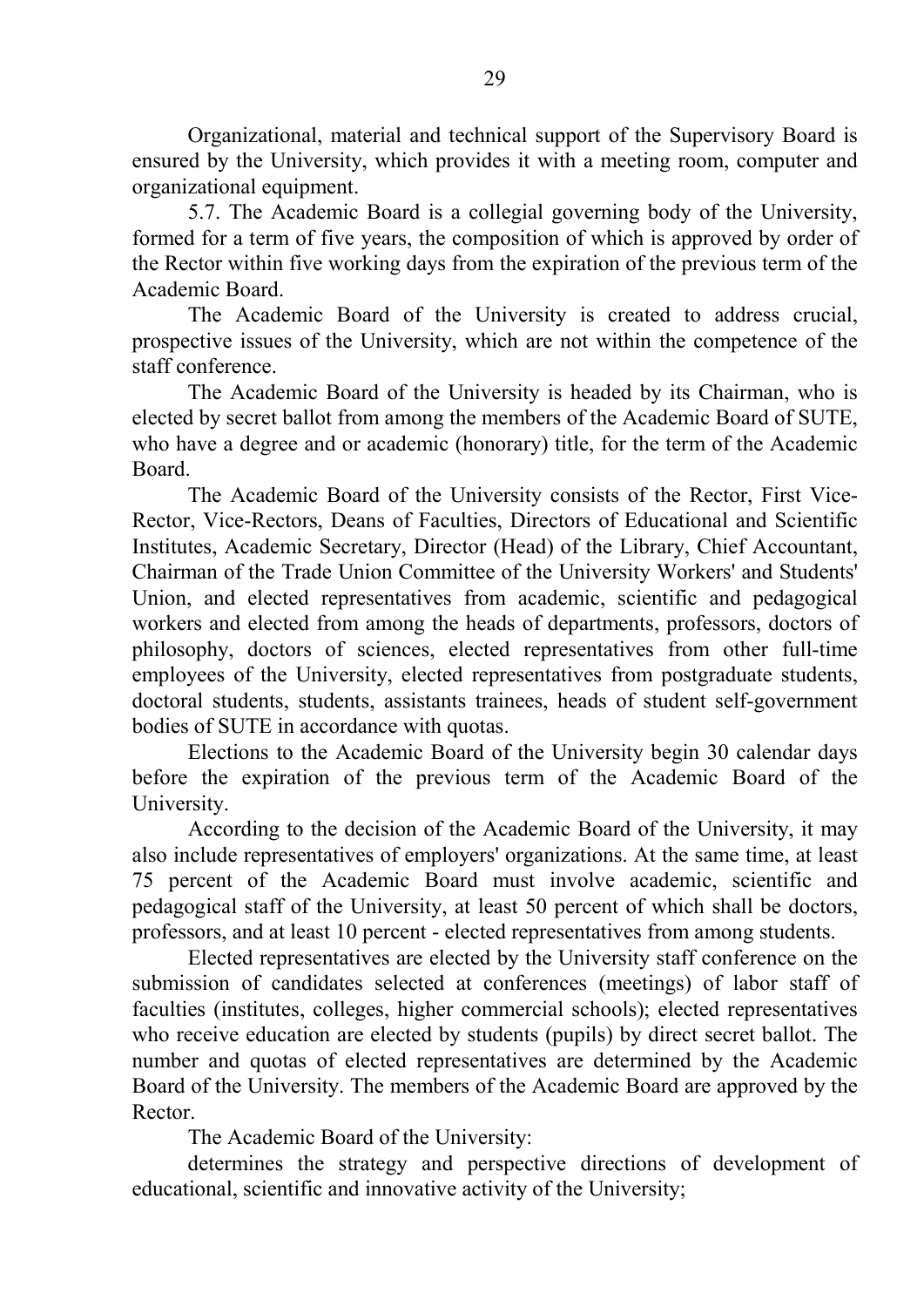develops the draft Statute of the University, changes, amends and submits it for approval to the staff conference;

defines the system and approves procedures for internal quality assurance of higher education;

decides on the placement of own revenues in the territorial divisions of the central executive body in the field of treasury servicing of budget funds, or in banking institutions;

considers and approves the symbols of the University;

decides on the organization of the educational process, determines the terms of study at the appropriate levels;

approves educational programs and curricula for each level of higher education and speciality;

approves the sample and procedure for issuing documents on higher, vocational, professional pre-higher education, including joint and double diplomas;

approves the main directions of research and innovation, approves research plans;

at the request of the Rector of the University or the Permanent Working Group to improve the organizational structure of the University considers proposals to improve the organizational structure of the University – the formation, reorganization or liquidation of structural subdivisions;

submits proposals to the Rector on the appointment and dismissal of the First Vice-Rector, Vice-Rectors, Chief Accountant, Director (Head) of the Library, Academic Secretary;

elects the head of the department, professor, associate professor, senior lecturer, teacher, assistant by secret ballot on a competition basis. The procedure for election is determined by the Regulations on competitive selection procedures for appointing academic and pedagogical staff, directors of colleges and schools of the University, approved by the Academic Board of the University;

approves the results of the competition to fill vacant scientific positions in accordance with the Regulations on the procedure for holding a competition to fill vacant scientific positions at the University, approved by the Academic Board of the University;

assigns academic titles of professor, associate professor and senior researcher and submits the relevant decisions for approval to the attestation board of the Ministry of Education and Science;

considers nominations for state awards, honorary titles of Ukraine and the University;

makes final decisions on the recognition of foreign documents on higher education, scientific degrees and academic titles during the employment of academic, teaching, scientific and pedagogical and other employees, as well as during the enrollment of applicants;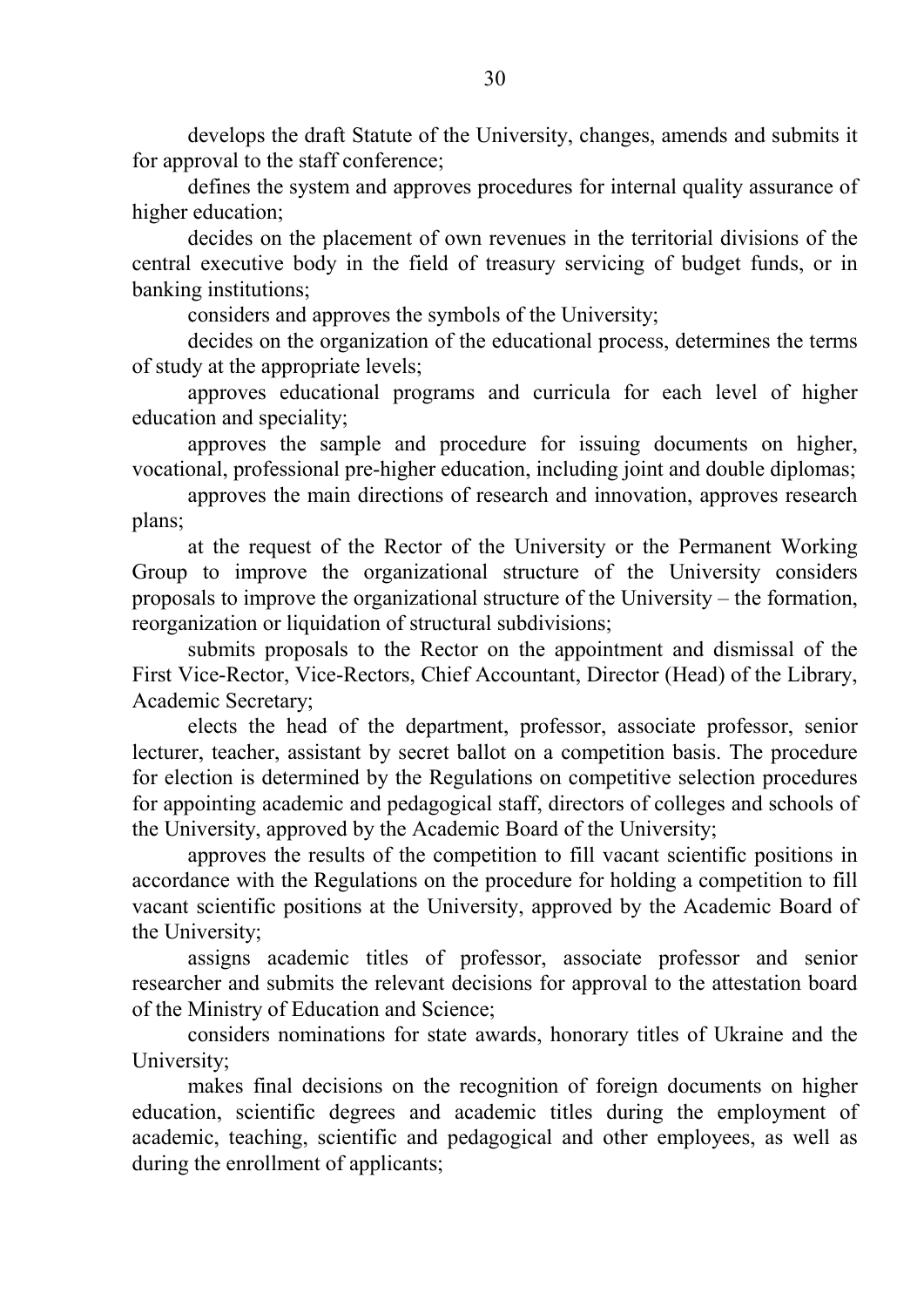has the right to submit a request to recall the Rector of the University on the grounds provided by law, this Statute, the contract, which is considered by the University staff conference;

considers the applications to doctoral studies and listens to the reports of doctoral students, approves the topics of doctoral theses;

grants permission to teachers from among doctors of philosophy, associate professors to supervise postgraduate students, students under the prescribed procedure;

considers applications of students for nominal and personal scholarships;

approves the financial plan and annual financial report of the University;

evaluates scientific, pedagogical, educational, financial and economic activities of structural subdivisions;

provides recommendations for the publication of monographs, textbooks, manuals;

determines the number and quotas of elected representatives (delegates) to the University staff conference;

approves the Regulations on competitive selection procedures for appointing academic and pedagogical staff, directors of colleges and schools;

considers other important issues of the University in accordance with the Regulations on the Academic Board of the University.

Decisions of the Academic Board are put into effect by order of the Rector of the University. The Academic Board usually holds the meetings once every 2 months.

The Academic Board of the University may delegate part of its powers to the Academic Boards of faculties (institutes).

Pedagogical boards are created in separate structural subdivisions of the University – colleges, vocational colleges, schools, which exercise their powers in accordance with the legislation and the Regulations on the Academic Board of the University.

5.8. The Administration of a separate structural subdivision (institute, college, vocational college, school) is carried out by the Director.

Applicants for the position of Director of a separate structural subdivision (institute, college, vocational college, school) are required to speak the state language. The level of proficiency in the state language is certified by a state certificate on the level of proficiency in the state language issued by the National Commission for State Language Standards in accordance with the Law on Ensuring the Functioning of the Ukrainian Language as the State Language.

The Director of the Vocational College of the University is appointed for a term of five years based on the results of competitive selection in accordance with the Law of Ukraine «On Professional Pre-Higher Education», Standard Regulations on Competitive Selection Procedure for Head of Professional Pre-Higher Educational Institution, Regulations on Competitive Selection Procedure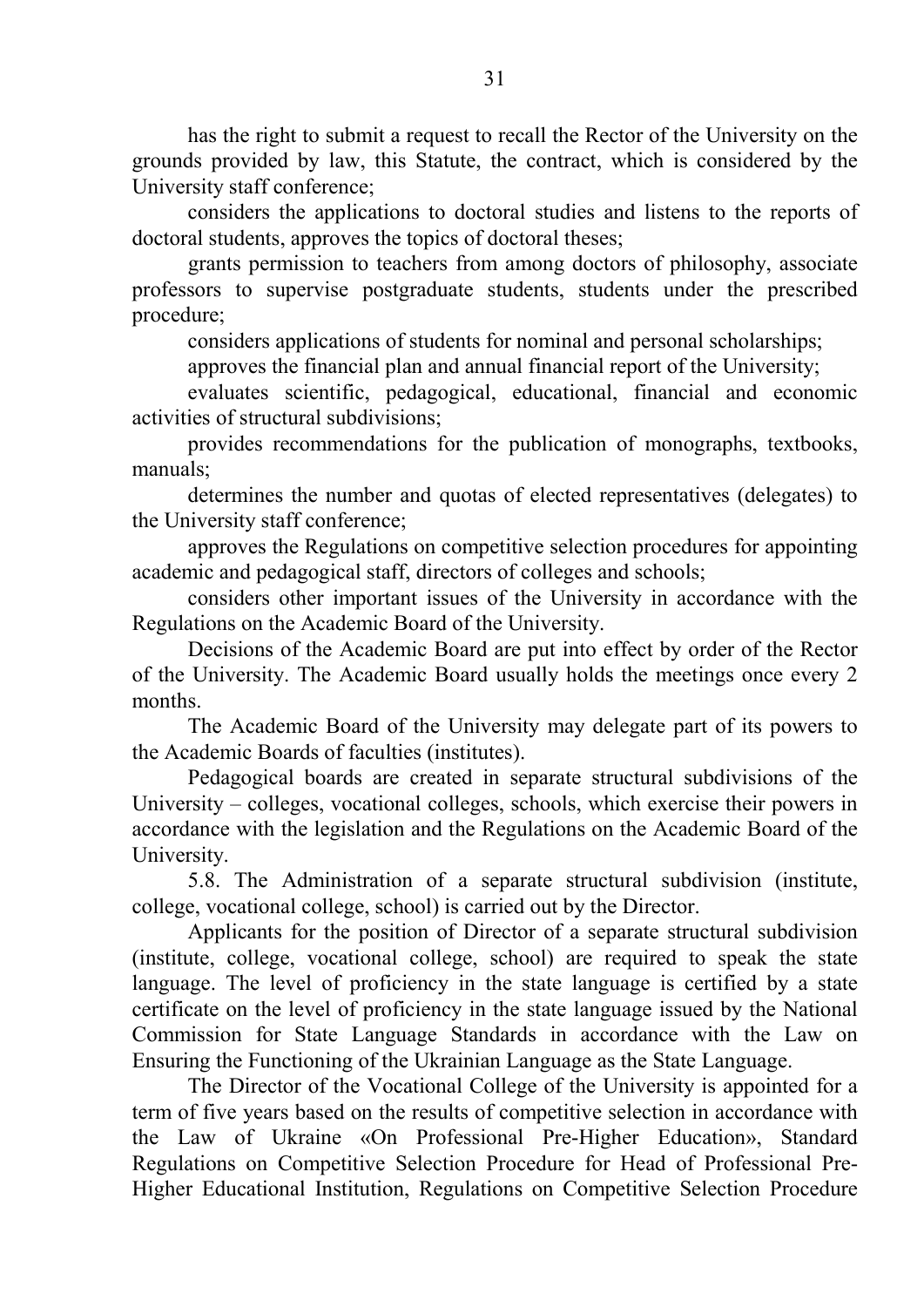for Head of Separate Structural Subdivision of the University - a vocational college.

Qualification requirements, the procedure for selecting candidates for the position of director of a separate structural subdivision (institute, college, school), the procedure for obtaining the consent of the majority of the full staff conference (meeting) of a separate structural subdivision (institute, college, school) and the procedure for appointing a director of a separate structural subdivision (institute, college, school) is determined by the Regulations on competitive selection procedures for appointing academic and pedagogical staff, directors of colleges and schools of the University, approved by the Academic Board of the University.

The Director of a separate structural subdivision (institute, college, vocational college, school) is subordinate to the Rector of SUTE and is obliged to comply with the Constitution of Ukraine, Laws of Ukraine «On Education», «On Higher Education», «On Professional Pre-Higher Education», «On Professional (vocational and technical education)", resolutions of the Cabinet of Ministers of Ukraine, orders, normative and instructive documents of the Ministry of Education and Science, orders and decrees of the Rector of SUTE, the Statute of the University, the Anti-Corruption Program.

The Director of a separate structural subdivision (institute, college, vocational college, school) may be dismissed by the Rector of the University on the grounds specified by law, violation of this Statute and/or the terms of the contract.

5.9. The faculty is managed by the Dean.

The Dean of the Faculty is appointed by the Rector of the University with the consent of the majority of the full Faculty staff conference to hold the position under a contract for up to five years.

The Dean of the Faculty shall have a degree and/or academic (honorary) title, usually in accordance with the profile of the faculty.

Applicants for the position of the Dean of the Faculty are required to speak the state language. The level of proficiency in the state language is certified by a document of complete general secondary education, provided that such a document confirms the study of Ukrainian as a subject (discipline), or a state certificate of proficiency in the state language issued by the National Commission on State Language Standards according to the Law of Ukraine "On ensuring the functioning of the Ukrainian language as the state language».

The peculiarities of the appointment of the Dean of the Faculty are determined by the Regulations on competitive selection procedures for appointing academic and pedagogical staff, directors of colleges and schools of the University, approved by the Academic Board of the University.

The Dean of the Faculty issues orders that are binding for all faculty members. The Dean may delegate part of the powers to the deputies.

The Dean of the Faculty exercises the powers on a permanent basis.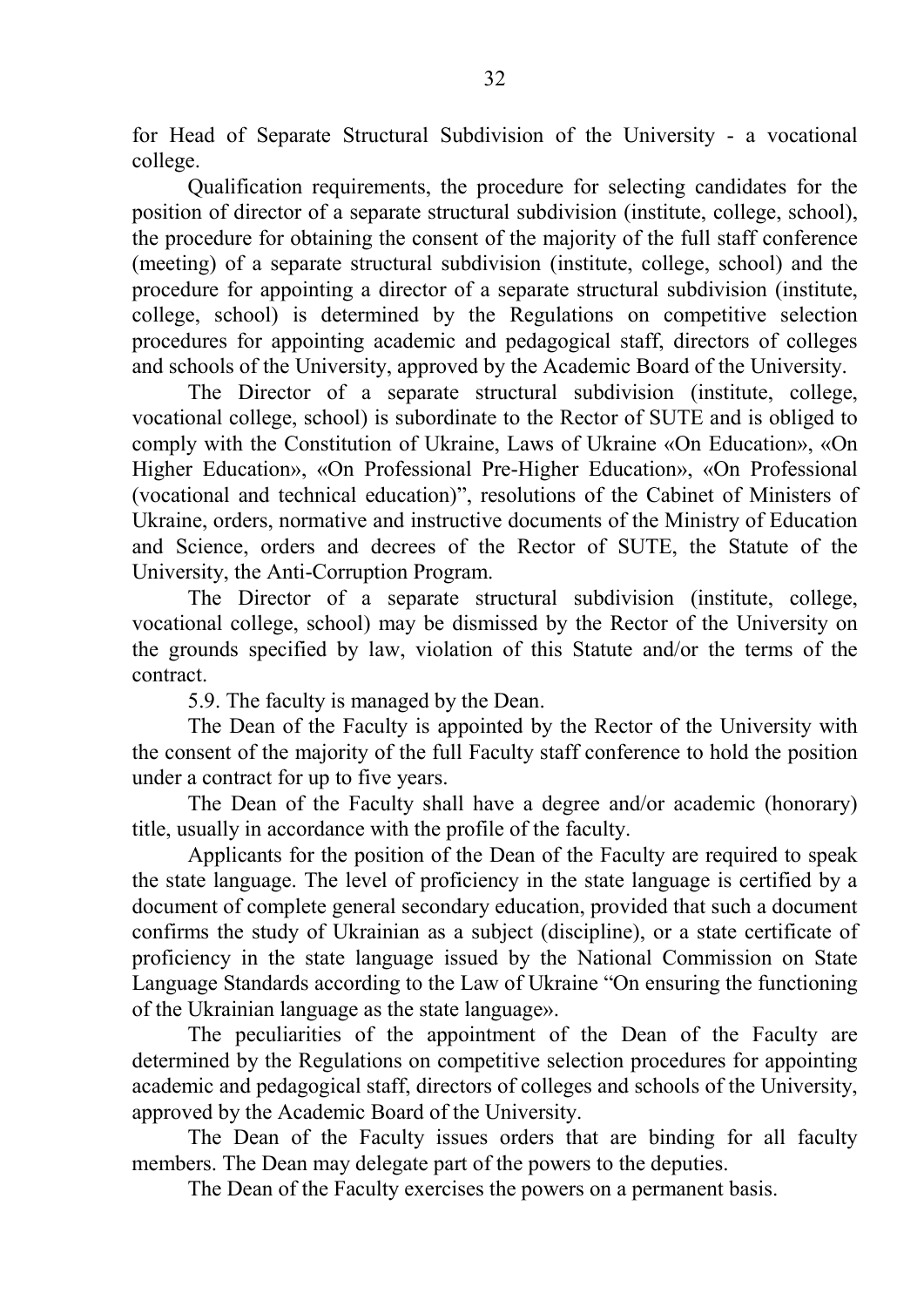In case of violating this Statute, the terms of the contract the Dean of the Faculty may be dismissed by the Rector of the University on the proposal of the Academic Board of the University or the Faculty staff conference on the grounds specified by labor legislation. The proposal to dismiss the Dean of the Faculty is submitted to the Faculty staff conference by at least half of the votes of the Academic Board of the faculty. The proposal to dismiss the head of the faculty is accepted by at least two thirds of the votes of the Faculty staff conference.

When creating a new faculty, the Rector of the University appoints an acting dean of the faculty on a contractual term for the period before the election of the dean, but not more than three months.

The same person cannot be the Dean of the Faculty of the University for more than 10 years.

5.10. The University creates departments – structural subdivisions that conduct educational, methodological and/or scientific activities in a particular speciality (specialization) or intersectoral group of specialities, which include at least five scientific and pedagogical full-time employees, at least three of them shall have a scientific degree or academic (honorary) title. Departments operate in accordance with the Regulations on Departments approved by the Rector of the University.

The department is managed by the Head of the Department, who shall not hold office for more than two terms.

The Head of the Department must have a scientific degree and/or academic (honorary) title in accordance with the profile of the department. The Head of the Department is elected by secret ballot by the Academic Board of the University for a term of five years, taking into account the proposals of the faculty (institute, college) and the department staff. The Rector of the University concludes a contract with the Head of the Department.

The Head of the Department ensures the organization of the educational process, the implementation of curricula and programs of academic disciplines, controls the quality of teaching disciplines, educational, methodological and scientific activities of the department staff.

#### **6. BODIES OF PUBLIC SELF-GOVERNMENT**

6.1. The highest collegial body of public self-government of the University is the University staff conference, including elected representatives from among the students.

The members of the University staff conference are elected representatives (delegates) of the University, representing all categories of educational process participants of the University.

Elected representatives (delegates) of the University staff conference are elected by open voting at staff conferences of faculties, institutes, staff meetings of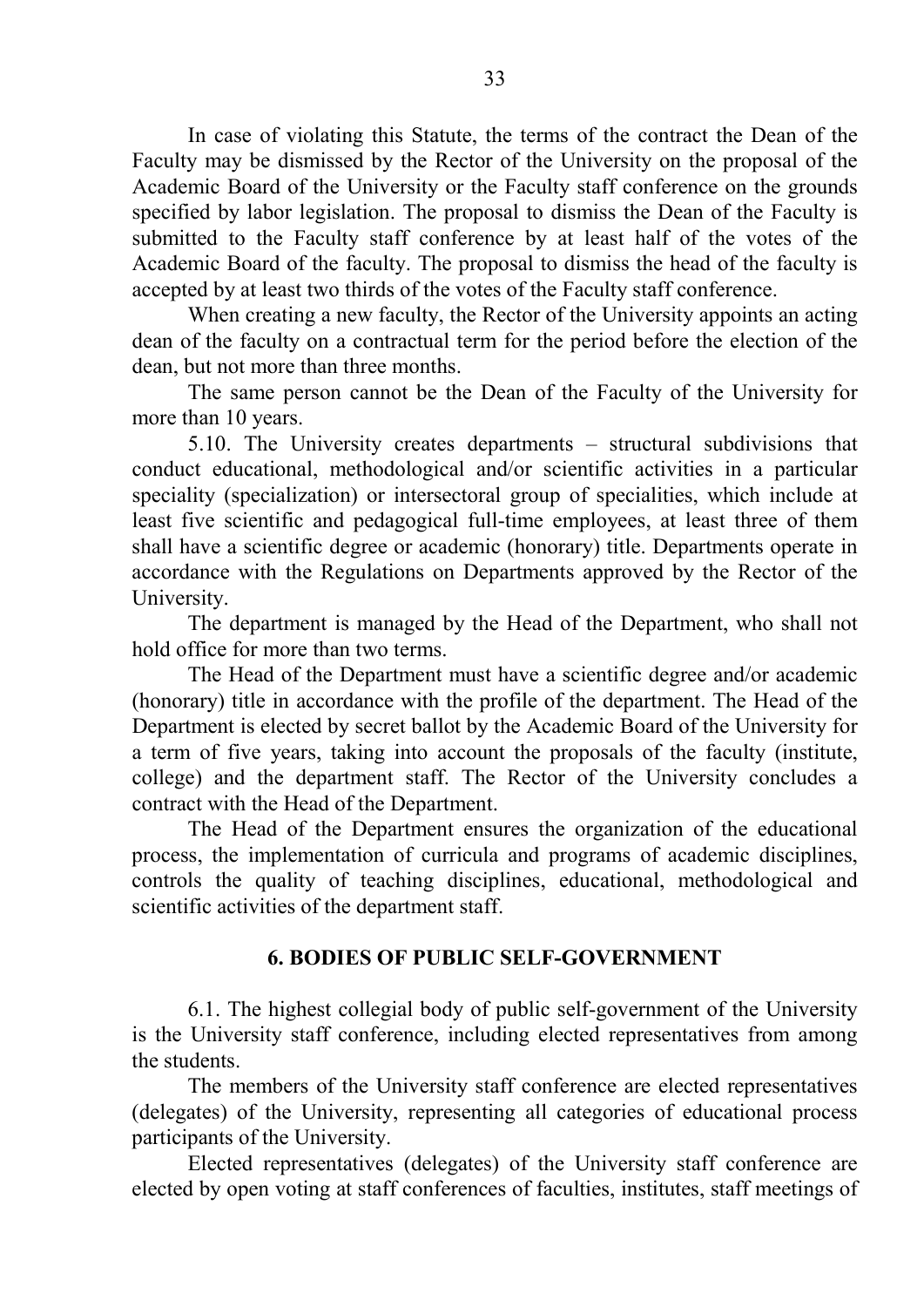colleges, schools, other subdivisions where they work, as well as at conferences of students of the University. Quotas of elected representatives (delegates) are determined by the Academic Board of the University. Permanent delegates make up at least 75 per cent of the academic, scientific and pedagogical staff, and at least 15 per cent of the elected representatives are elected by direct secret ballot. The list of the delegates of the University staff conference is approved by the order of the Rector.

The Conference elects the governing bodies: the Chairman, the Deputy Chairman and the Secretary.

The term of office of the conference delegates is 5 years.

The University staff conference:

approves the Statute of the University, changes and amends it on the proposal of the Academic Board of the University;

considers, approves or rejects the Collective Agreement between the Administration and the staff of the University;

elects a commission on labor disputes in accordance with labor legislation;

annually hears the report of the Rector of the University and evaluates Rector's activity;

votes for elected representatives (members) of the Academic Board of the University on the basis of nominations by the structural subdivisions where they work;

considers the issue of early termination of the powers of the Rector of the University on the basis of a substantiated submission of the Supervisory Board or the Academic Board of the University;

approves the Rules of Procedure at the University;

approves the Regulations on student self-government bodies;

approves the Regulations on the scientific society of students, postgraduate and doctoral students and young scientists of the University;

considers other issues of the University.

The University staff conference is convened at least once a year according to the work schedule, the decision of the Academic Board of the University or the Chairman of the University staff conference, the proposal of the Employees' and Students' Union of the University.

The organization and holding of the University staff conference, its convocation is carried out by the Rectorate of the University and the Trade Union Committee of the Employees' and Students' Union of the University.

6.2. The body of public self-government of the faculty (institute, college, vocational college, school) is the staff conference (meeting) of the faculty (institute, college, vocational college, school), including elected representatives from among those studying at the University.

The body of public self-government of the faculty (institute, college, vocational college, school) shall be presented by all categories of faculty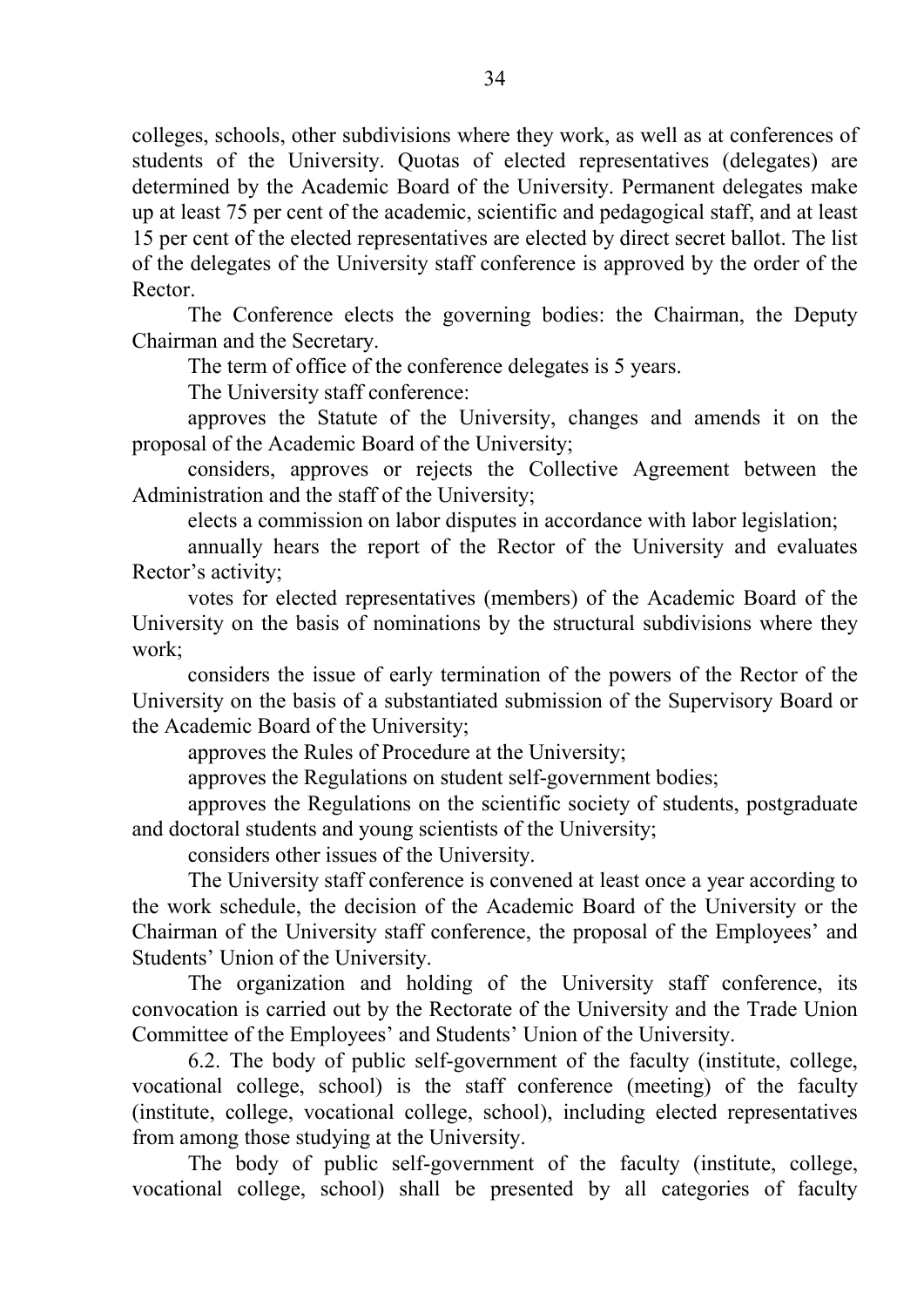employees (institute, college, and vocational college, school) and elected representatives from among the persons studying at the faculty (in the institute, college, and vocational college, school).

The quantitative composition of the staff conference (meeting) of the faculty (institute, college, school) and their quotas from the subdivisions is determined by the academic (pedagogical) board of the faculty (institute, college, and vocational college, school). The number of scientific and pedagogical representatives as the delegates (members) of the staff conference (meeting) shall not be less than 75 percent, the number of elected representatives from students – not less than 15 percent, they are elected by students by direct secret ballot.

Delegates (members) of the staff conference (meeting) of the faculty (institute, college, and vocational college, school) are elected by open ballot at the meeting of employees of departments, deans, units and other subdivisions.

The members of the staff conference (meeting) of the faculty (institute, college, school) are approved by the Rector of the University (director of the institute, college, school). The staff conference (meeting) is elected by the governing bodies: the chairman, deputy chairman, secretary of the conference (meeting).

Staff conference (meeting) of the faculty (institute, college, school) is convened at least once a year.

Staff conference (meeting) of the faculty (institute, college, school):

agrees the appointment of the Dean of the Faculty, director of the institute (college, school) by a majority vote of the full membership;

evaluates the activities of the Dean of the Faculty, director of the institute (college, school);

approves the annual report on the activities of the faculty (institute, college, school);

submits proposals to recall the Dean of the Faculty (Director of the Institute, College, School) to the Rector of the University, on the grounds provided by law, this Statute, the contract concluded with them;

votes for elected representatives to the Academic Board of the University;

votes for elected representatives to the academic (pedagogical) board of the faculty (institute, college, school);

votes for elected representatives (delegates) to the University staff conference.

6.3. There is student self-government at the University and its structural subdivisions. It is an integral part of the public self-government of the relevant educational institutions, consisting of the University students. Student selfgovernment provides students' rights and interests protection and their participation in the University management. Student self-government is carried out by persons getting education, directly and through the bodies of student selfgovernment, elected by direct secret ballot of students.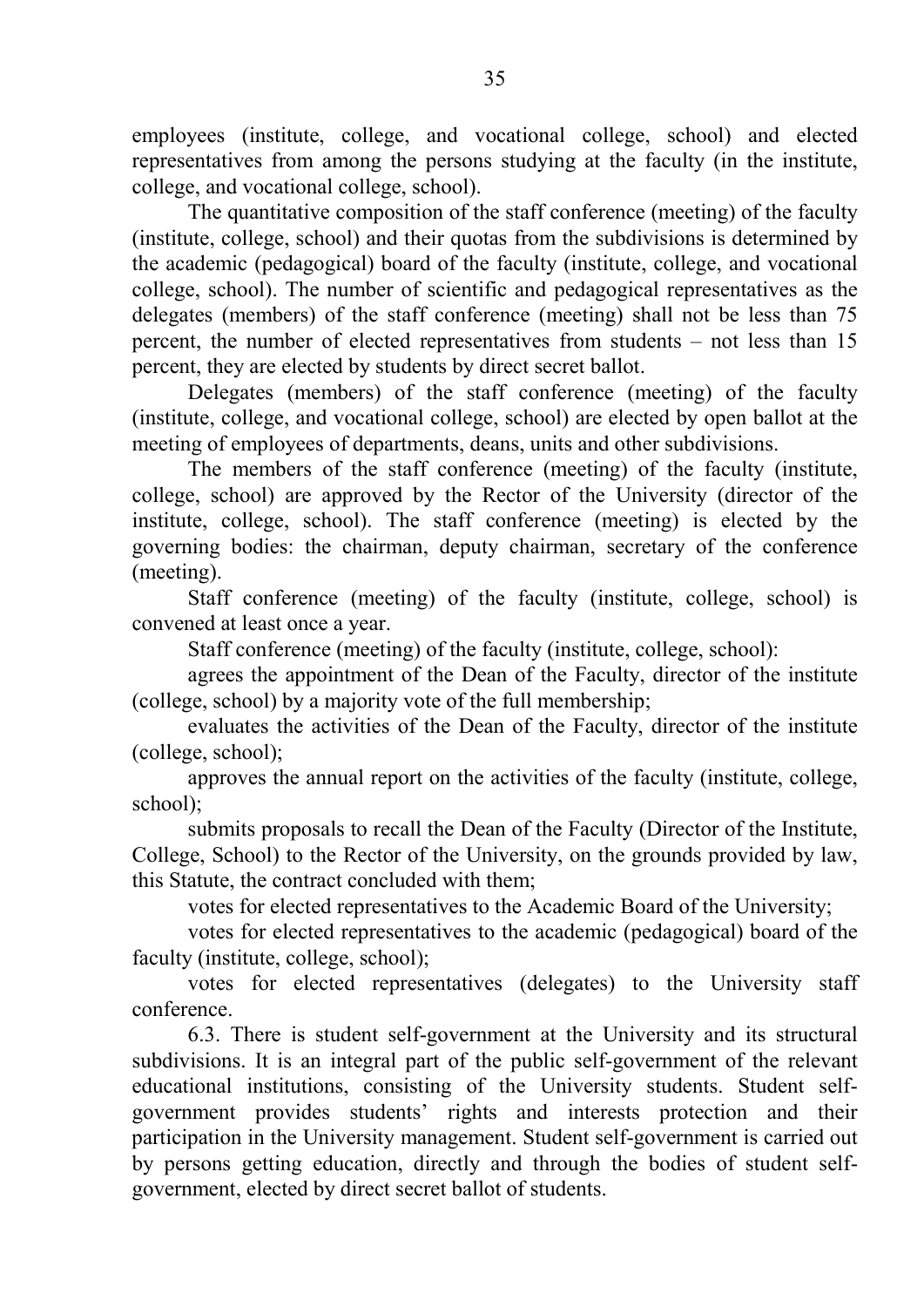Student self-government operates in order to ensure the rights and opportunities of students to decide on studying process and social life, to protect of the rights and interests of students, as well as to participate in the University management.

Student self-government unites all students of the University. All the University students have equal rights and can be elected to working, advisory, elected and other bodies of student self-government.

Bodies of student self-government function in accordance with the legislation, this Statute and the Regulations on Student Self-Government of the University.

Bodies of student self-government operate on the principles of:

voluntariness, collegiality, openness;

electivity and reporting of student self-government bodies;

equality of the right of students to participate in student self-government;

independence from the influence of political parties, public and religious organizations.

Bodies of student self-government:

participate in the management of the University according to the procedure envisaged by the Laws of Ukraine «On Higher Education», «On Professional Pre-Higher Education» and this Statute;

participate in the discussion and resolution of issues of improving the educational process, research, scholarships, leisure, health, living and public catering;

conduct organizational, educational, scientific, sports, health and other activities;

participate in activities (processes) to ensure the quality of higher education; protect the rights and interests of the University students;

delegate their representatives to working and advisory bodies;

adopt acts regulating their organization and activities;

take part in solving issues of ensuring proper living conditions in dormitories and catering facilities for students;

dispose of funds and other property on the balance sheet and bank accounts of student self-government bodies;

make proposals on the content of curricula and programs;

make proposals for the development of the University facilities, including on issues related to life and leisure of students;

have the right to announce protests:

perform other functions provided by the Laws of Ukraine «On Higher Education», «On Professional Pre-Higher Education» and the Regulations on Student Self-Government of the University.

In agreement with the student self-government of the University, decisions are made on: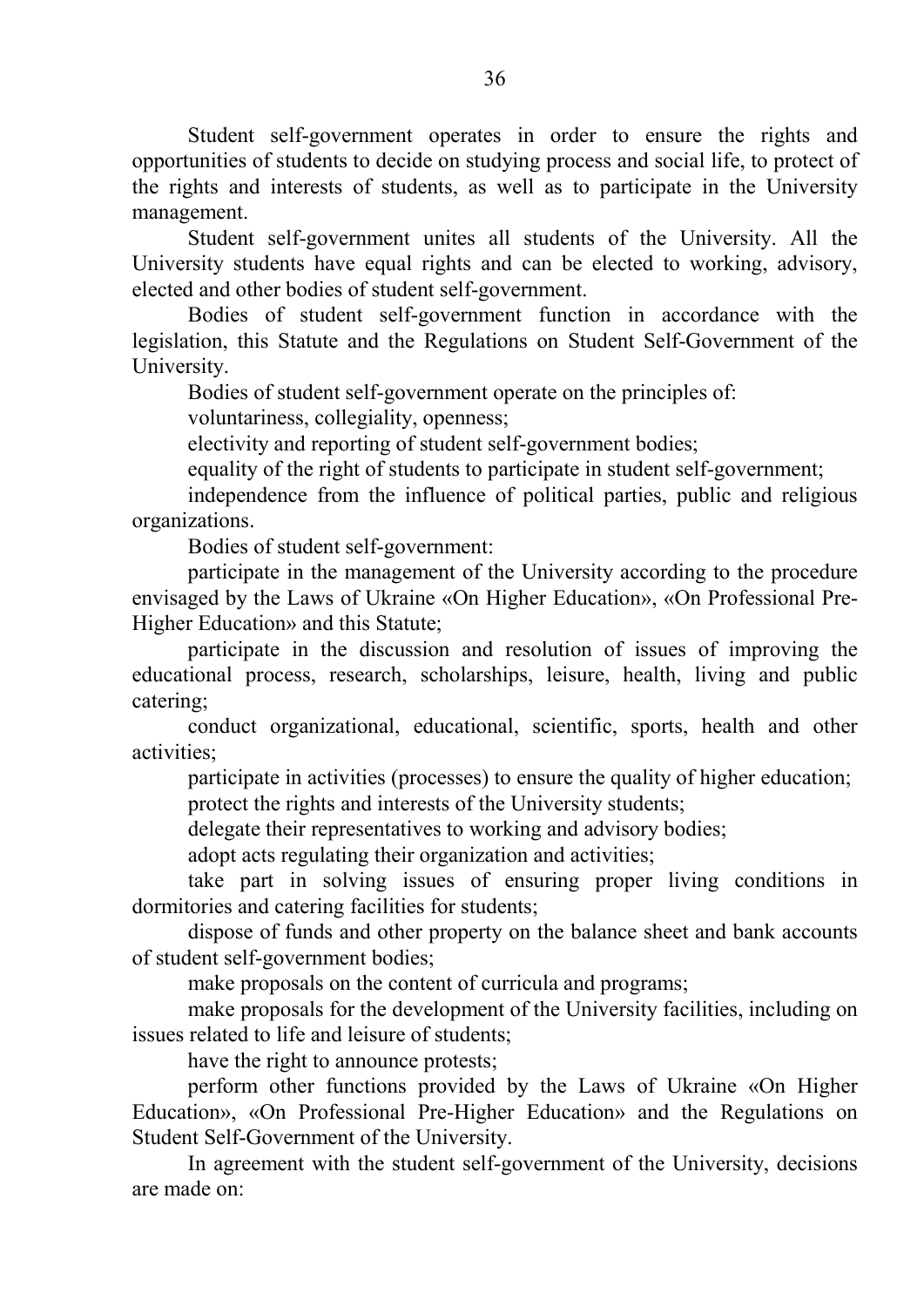expulsion of students from the University and their renewal to study;

change of government-subsidized form of students' education into fee-based education at the expense of individuals (legal entities);

change of fee-based education at the expense of individuals (legal entities) into government-subsidized form;

appointment of the Deputy Dean of the Faculty, Deputy Director of the Institute (college, school), Deputy Head of the University;

accommodation of the University students in the dormitory and their eviction from the dormitory;

approval of the Rules of Procedure at the University in the part concerning students;

activities of campuses and dormitories for accommodation of the University students.

Student self-government is carried out at the level of student group, dormitory, faculty, University, and can also be carried out at the level of course, speciality, student campus, University department.

Bodies of student self-government of the University have the form of student boards.

Representative, executive, control and audit bodies of student selfgovernment are elected for a term of one year. Students elected to self-government bodies may be removed from their positions based on the results of general secret ballot of students. At least 10 percent of the students of the University must collect signatures to initiate such a vote.

The head of the student self-government and the deputies may hold office for no more than two terms.

Upon termination of a person's studies at the University, his/her participation in the body of student self-government shall be terminated under the Regulations on Student Self-Government of the University.

The highest body of student self-government at the University is the conference of students, which:

adopts Regulations on Student Self-Government, determines the structure, powers and procedure for direct secret elections of representative and executive bodies of student self-government;

listens to the reports of representative, executive, control and audit bodies of student self-government, gives them an appropriate assessment;

approves the procedure for the use of property and funds of student selfgovernment bodies, supports student initiatives on a competitive basis;

approves the annual cost estimate (budget) of student self-government bodies, makes changes and amendments to it, listens to a report on its implementation;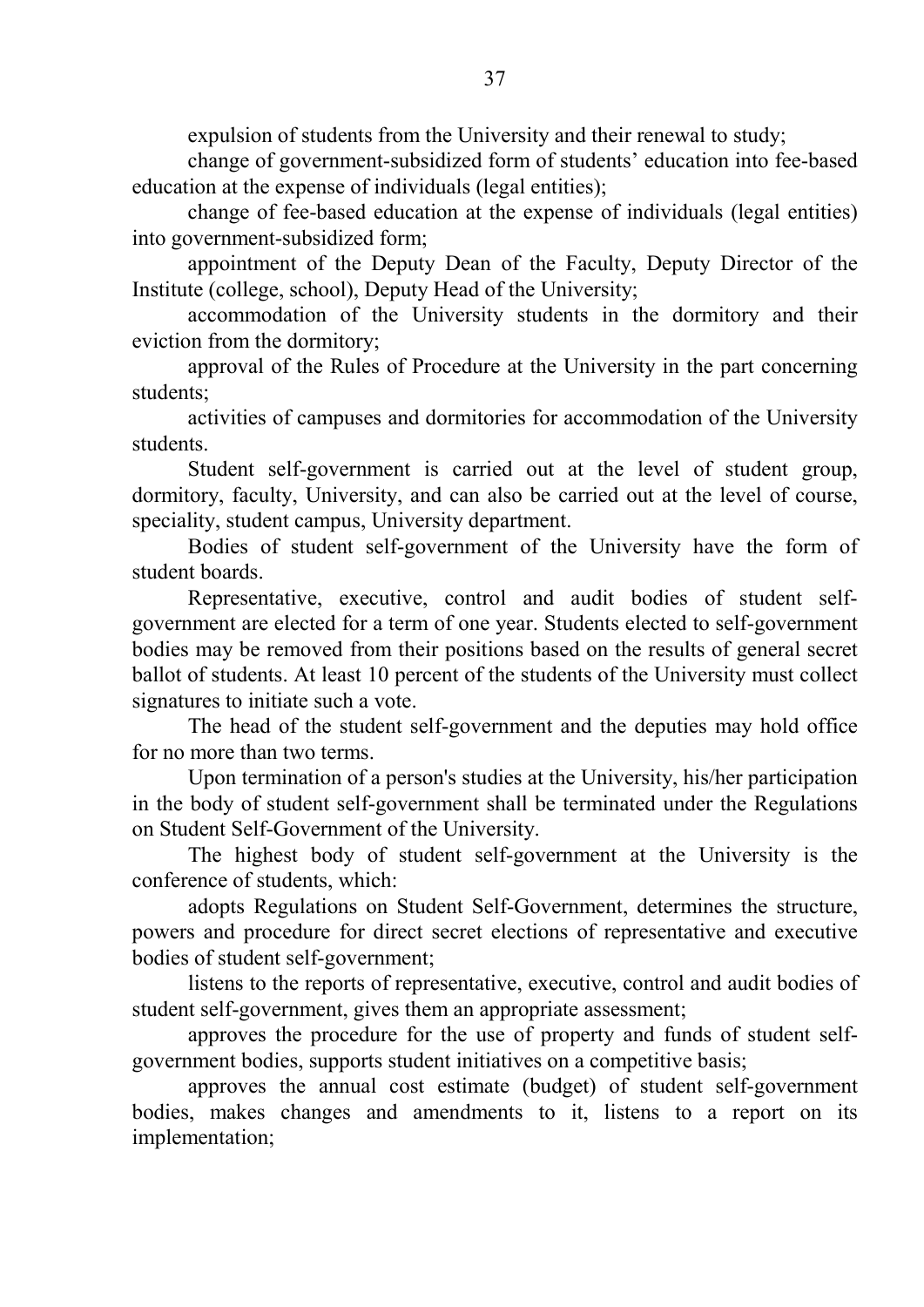elects a control and revision commission from among students to carry out current control over the state of property use and budget execution of student selfgovernment bodies;

elects the Student Self-Government Board of the University and listens to its report;

votes for elected representatives of student self-government bodies to the Academic Board of the University;

determines the structure, powers and procedure for electing the executive bodies of student self-government.

The conference of students is convened by the decision of the Student Self-Government Board and agreed by the Rector of the University. The quotas of delegates to the conference from student groups are determined by the Student Self-Government Board of the University.

Bodies of student self-government may have boards, student monitor meetings, student deans' offices, student educational (scientific) units, etc.

The University Administration has no right to interfere in the activities of student self-government bodies.

The University Administration comprehensively promotes the creation of appropriate conditions for the activities of student self-government bodies (provision of premises, furniture, office equipment, telephone communication, permanent Internet access, allocation of places for information stands, etc.).

The financial basis of student self-government is:

funds determined by the Academic Board of the University in the amount of not less than 0.5 percent of own revenues received by the University from the main activity;

membership fees of students, the amount of which is set by the highest body of student self-government of the University. The amount of the monthly membership fee of one person may not exceed 1 percent of the subsistence level established by law.

Funds of student self-government bodies are used to perform their tasks and exercise their powers in accordance with the estimates approved by them.

Student self-government bodies publicly report on the use of funds and the implementation of estimates at least once a year.

6.4. A Scientific Society of Students, Postgraduate Students, Doctoral Students and Young Scientists, which is part of the system of public selfgovernment of the University, operates at the University and its structural subdivisions.

The Scientific Society of Students, Postgraduate Students, Doctoral Students and Young Scientists involves persons under the age of 35 (for doctoral students – 40 years) who are studying or working at the University.

The Scientific Society of Students, Postgraduate Students, Doctoral Students and Young Scientists protects the rights and interests of those who study or work at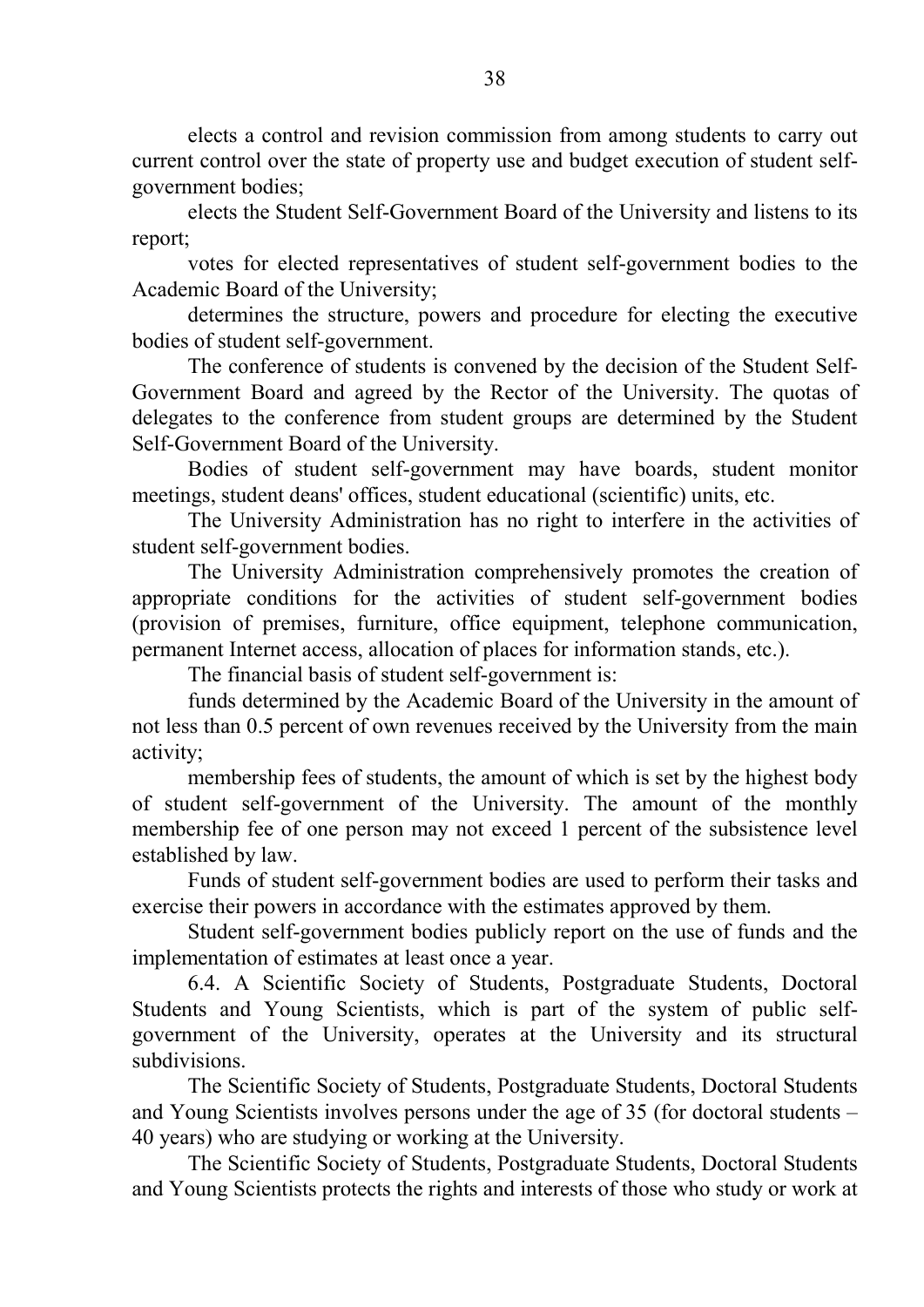the University, in particular on issues of scientific activity, support of scienceintensive ideas, innovations and knowledge exchange.

In its activities, the Scientific Society of Students, Postgraduate Students, Doctoral Students and Young Scientists is guided by the legislation, this Statute and the Regulations on the Scientific Society of Students, Postgraduate Students, Doctoral Students and Young Scientists of the University.

The Scientific Society of Students, Postgraduate Students, Doctoral Students and Young Scientists operates on the principles of:

freedom of scientific creativity;

voluntariness, collegiality, openness;

equality of the right of students to participate in the activities of the Scientific Society of Students, Postgraduate Students, Doctoral Students and Young Scientists.

The Scientific Society of Students, Postgraduate Students, Doctoral Students and Young Scientists:

adopts acts regulating its organization and activities;

conducts organizational, scientific and educational activities;

promotes scientific activity among student youth, promotes the involvement of students in scientific work and innovation;

represents the interests of students, postgraduate students, doctoral students and young scientists before the University administration and other organizations on research and academic career development;

contributes to improving the quality of research;

promotes the exchange of information between young scientists and researchers;

promotes the development of interuniversity and international cooperation;

interacts with the National Academy of Sciences of Ukraine and national branch academies of sciences, scientific and research institutions;

performs other functions provided by the Regulations of the Scientific Society of Students, Postgraduate Students, Doctoral Students and Young Scientists and legislation.

In agreement with the Scientific Society of Students, Postgraduate Students, Doctoral Students and Young Scientists, the University Administration decides to expel PhD students from the University and to renew them.

The governing bodies of the Scientific Society of Students, Postgraduate Students, Doctoral Students and Young Scientists are formed on a democratic basis through elections. The structure of the Scientific Society of Students, Postgraduate Students, Doctoral Students and Young Scientists and the organizational mechanism of its activities are determined by the Regulations on the Scientific Society of Students, Postgraduate Students, Doctoral Students and Young Scientists, approved by the University (college, high school) conference.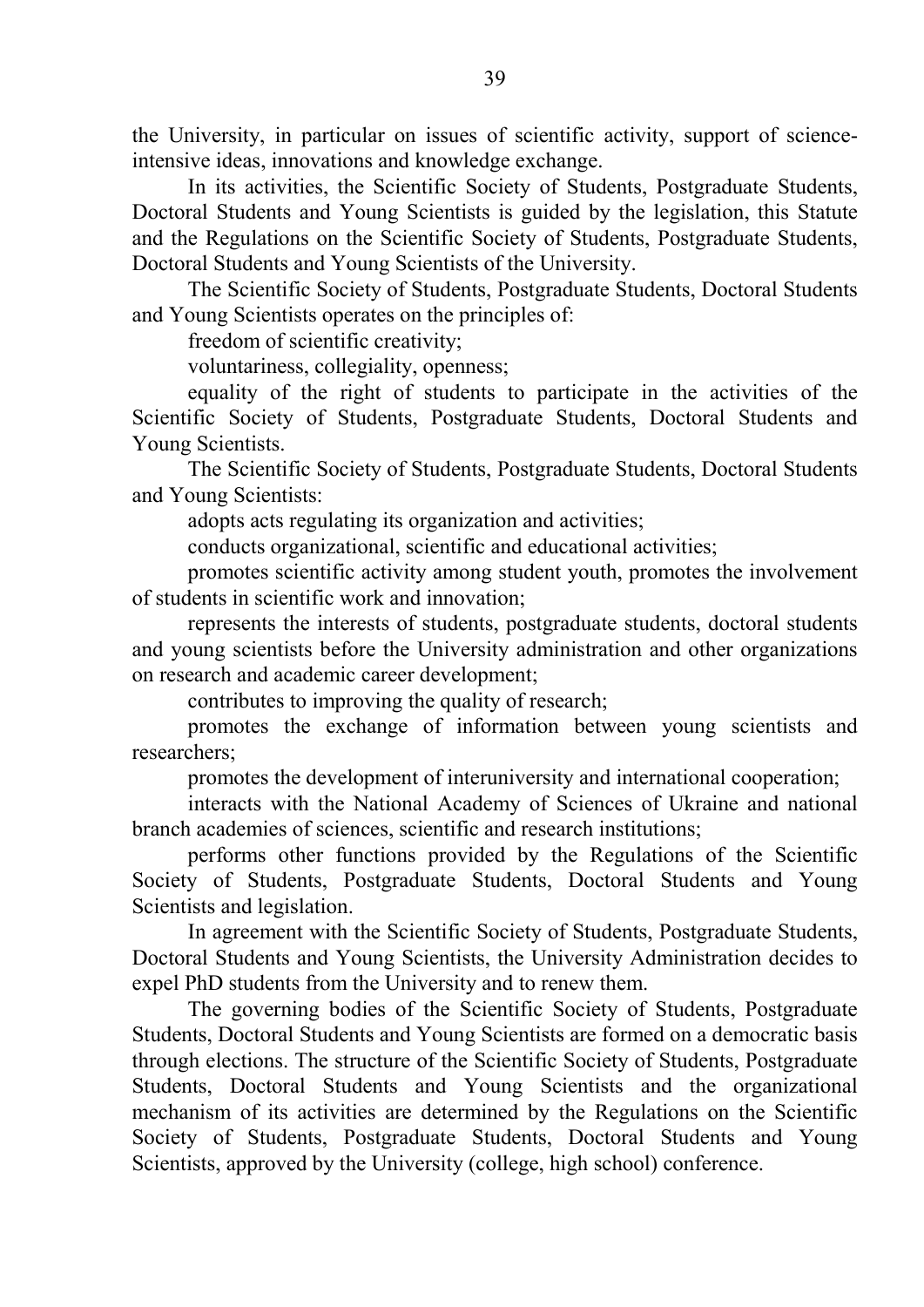The University Administration has no right to interfere in the activities of the Scientific Society of Students, Postgraduate Students, Doctoral Students and Young Scientists, except in cases where such activities contradict the law, this Statute or harm the interests of the University.

The Rector of the University fully promotes the creation of appropriate conditions for the activities of the Scientific Society of Students, Postgraduate Students, Doctoral Students and Young Scientists (provides premises, furniture, office equipment, telephone, permanent Internet access, places for information stands, etc.).

The financial basis of the Scientific Society of Students, Postgraduate Students, Doctoral Students and Young Scientists are the funds determined by the Academic Board of the University.

# **7. PROPERTY AND FUNDS OF THE UNIVERSITY**

7.1. The facilities of the University include buildings, premises, land, communications, equipment, vehicles and other tangible assets.

According to the legislation, in order to ensure the statutory activities of the University, the Ministry of Education and Science establishes buildings, premises, property complexes, communications, and University-provided accommodation on the basis of the full economic authority.

Land use and realization of the rights of the owner of land plots, including the acquisition of relevant land rights, are carried out by the University in accordance with the Land Code of Ukraine.

Property is assigned to the University under the full economic authority and cannot be the subject of collateral, and is not subject to seizure, alienation, privatization or misuse, transfer to property of legal entities, individuals without the consent of the MES and University staff conference, except as provided be the legislation.

Leasing of property objects belonging to the University under the full economic authority is carried out without the right of redemption in accordance with the law.

The buildings and premises of the University must meet the requirements of accessibility in accordance with state building norms and standards. If the facilities in question cannot be fully adapted to the needs of people with special educational needs, their reasonable re-equipment shall be carried out taking into account the universal design.

The design, construction and reconstruction of buildings and premises of the University are carried out taking into account the needs of persons with special educational needs.

7.2. It is forbidden to place any objects (movable and immovable property) on the territory (land plot that is in the permanent use of the University) and in the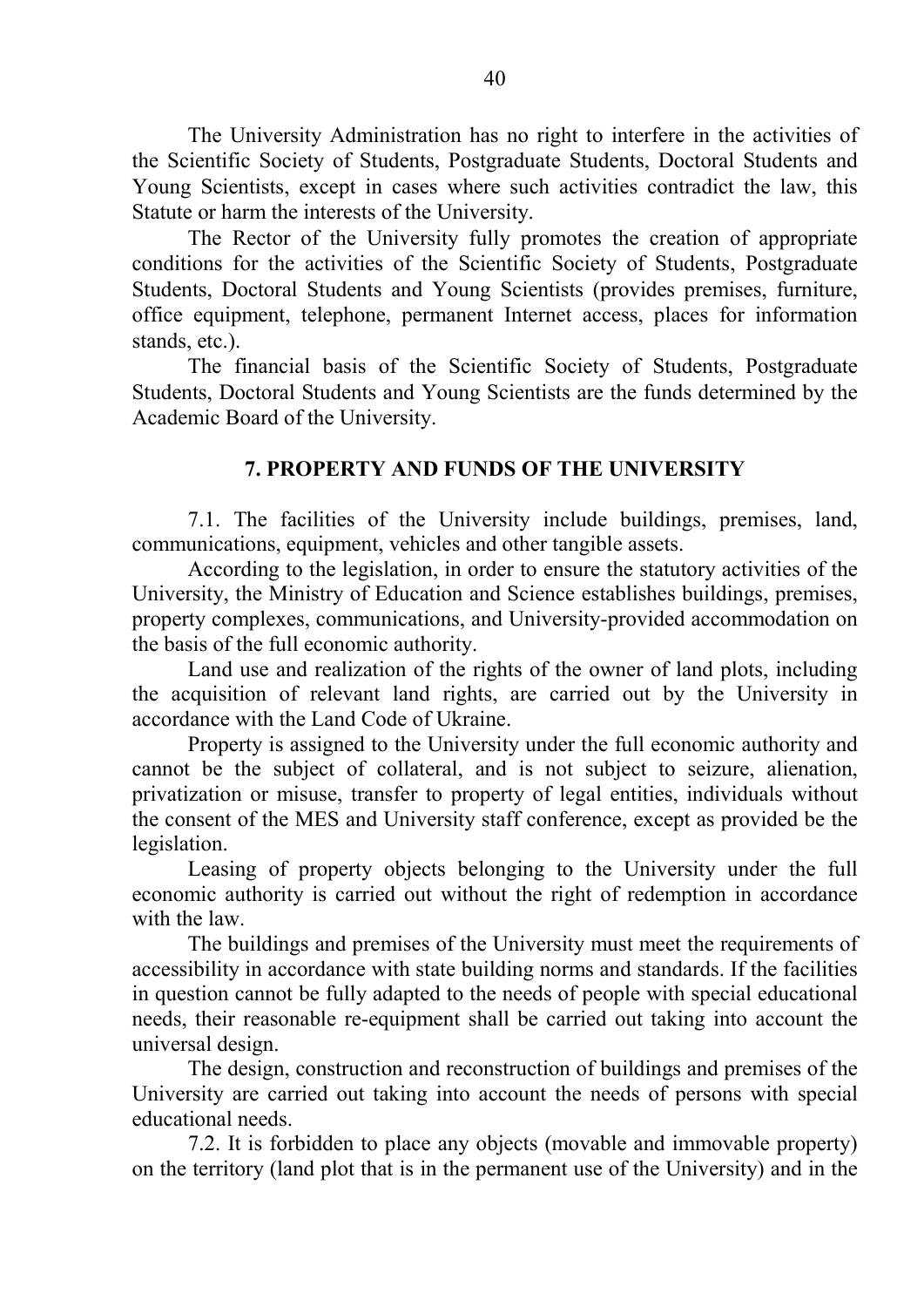buildings of the University without the relevant consent of the Academic Board of SUTE.

7.3. The University is financed from the state (local) budget on the terms of the state (regional) order for payment of specialists' training services, academic, scientific and pedagogical staff and from other sources not prohibited by law, in compliance with the principles of targeted and efficient use of funds, publicity and transparency in decision-making.

7.4. The University's own revenues are formed at the expense of:

fees for services provided in accordance with the main activity (educational, scientific and production) in accordance with the concluded agreements;

fees for research work (services) and other work performed at the request of enterprises, institutions, organizations, other legal entities and individuals;

sales of products of training and production workshops, enterprises, shops and units, from the lease of premises, buildings, equipment;

income from additional (economic) activities;

property rent payments;

proceeds from the sale of property in the manner envisaged by law (except for real estate);

grants from domestic and international organizations, including in the form of securities;

funds received by the University as dividends from securities, from the placement on deposit accounts of temporarily free funds received for the provision of paid services in accordance with the law, from the placement of own revenues (special fund) on current accounts of public sector banks;

voluntary contributions in the form of funds, tangible assets, intangible assets received from enterprises, institutions, organizations, individuals;

charitable contributions (assistance) from individuals and legal entities for statutory activities or specific purposes;

revenues from other sources not prohibited by law.

7.5. According to the decision of the Academic Board of SUTE, the University's own revenues are credited to special registration accounts opened in the territorial subdivision of the central executive body in the field of treasury service of budget funds, or to current and/or deposit accounts of state banks in accordance with law.

These revenues (receipts), as well as interest received from the placement of temporarily free funds of the University on deposit accounts in banking institutions, are included in the estimate (financial plan) of the University and can be used to purchase property, its use (maintenance), capital construction, reconstruction, current and capital repairs of premises, improvement of facilities, laboratories and methodological support of educational process, etc.

The University's own revenues are used to finance the expenses for the maintenance of the University, the realization of the purpose (goals, objectives) and activities defined in this Statute.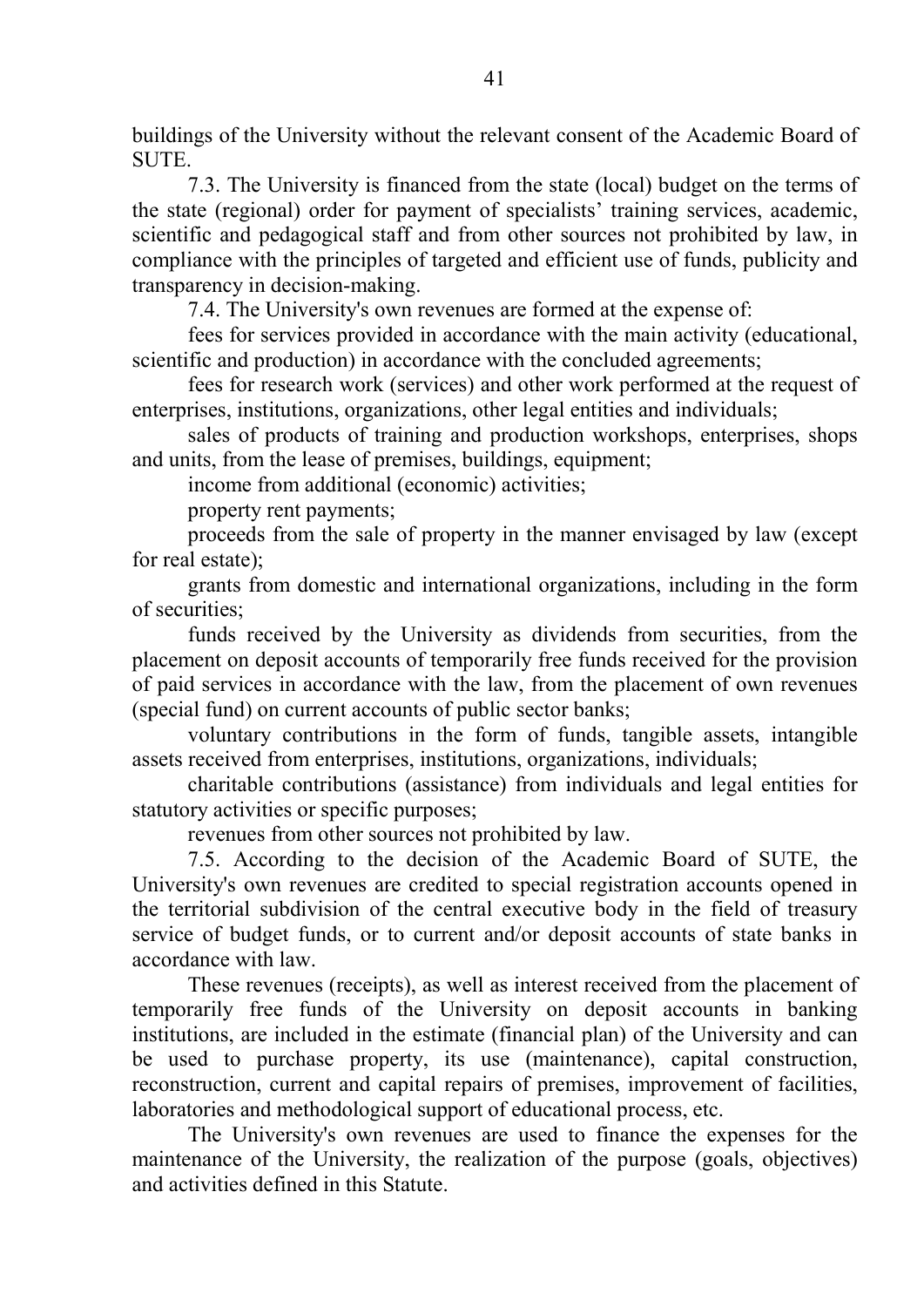7.6. Remuneration system and financial incentives for University employees (conditions and indicators of financial incentives, the procedure for setting allowances for complexity and intensity of work, for high achievements in work or for the period of particularly important work, as well as surcharges for employees for combining positions, expanding service areas, performance of duties of temporarily absent employees, etc.) are carried out in accordance with the requirements of the law and the Collective Agreement between the administration and the staff of the University.

7.7. It is prohibited to distribute the received revenues (own revenues, profits) or their parts among the founders, employees of the University (except for their remuneration, accrual of the single social contribution), members of the governing bodies of the University and other related persons. Revenues (own revenues, profits) of the University are spent exclusively to finance expenditures for the maintenance of the University, the implementation of statutory tasks and achieving the goals of the University and the remuneration of employees of the University.

#### **8. PROCEDURE OF REPORTING AND CONTROL OVER FINANCIAL AND ECONOMIC ACTIVITY**

8.1. The University independently maintains operational, accounting and financial records of its work, prepares approved forms of monthly, quarterly and annual reports in accordance with the law and submits them under the envisaged procedure to the MES and other bodies and institutions authorized by law to control the relevant activities.

8.2. Separate structural subdivisions of the University independently conduct financial and economic activities, operational, accounting and financial records of their work; compile approved forms of monthly, quarterly and annual reports and submit them to the University, bodies and institutions in accordance with the law.

8.3. The Rector and the Chief Accountant of the University are personally responsible for the accuracy of financial, accounting and statistical reporting.

8.4. Control and audit of the University activity is carried out in accordance with the law.

#### **9. CONCEPT OF EDUCATIONAL ACTIVITY**

9.1. The educational activity of the University is based on the conceptual principles of the National Doctrine of Education Development, laws of Ukraine «On Education», «On Professional Pre-Higher Education», «On Higher Education», «On Professional (Vocational) Education», «On Research, Scientific and Technical Activity» on the humanistic traditions of world and national education, science and culture.

9.2. The mission of the University is: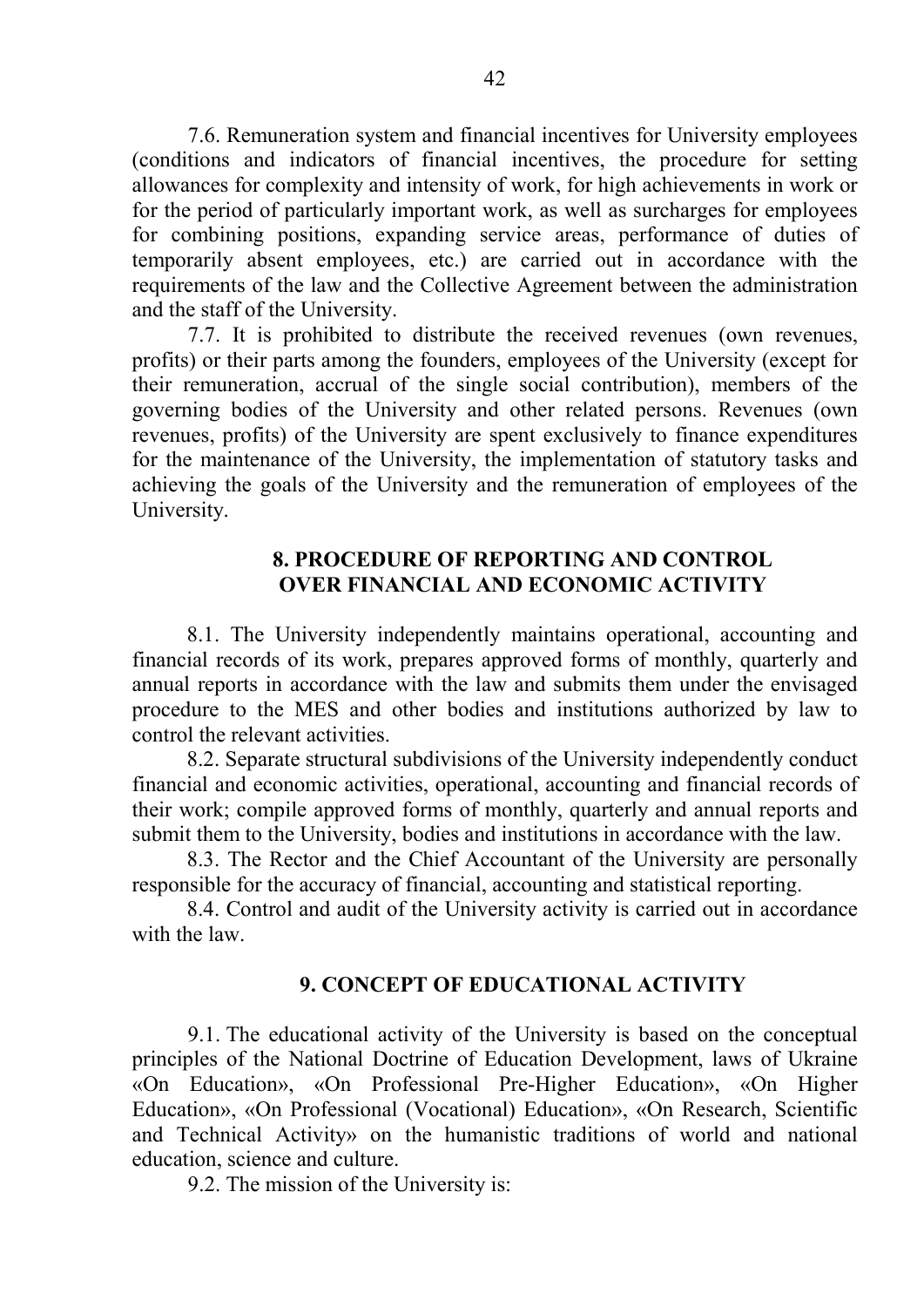in Ukrainian – «Працюємо для нинішнього та майбутнього поколінь»; in English – «We are working for present and future generations»;

in French – «Nous travaillone pour la génération contemporaine et future»;

in German – «Wir arbeiten für die heutige und zukunftige Generation»;

in Russian – «Работаем для нынешнего и будущего поколений».

9.3. Taking into consideration the challenges the University faces, its educational activities are based on the following principles:

accessibility and competitiveness of education for every citizen of Ukraine;

independence of education from the influence of political parties, public and religious organizations;

integration of the University's educational activities into the world education system while preserving and developing the achievements and traditions of Ukrainian education;

organizational combination of basic academic education with professionally oriented practical training;

humanization of the educational process and humanization of the content of education, affirmation of the priority of universal spiritual values, Ukrainian patriotism, harmonization of relations between a person and the environment, society and nature;

integrity and continuity of the educational process;

variability of education, diversification, differentiation and individualization of content, methods of educational process;

democratization of the life of a higher educational institution;

continuous improvement of the quality management system.

9.4. Taking into account the situation on the labor market the University constantly studies the needs of society in specialists, restructures specialities, specializations, organizes retraining (postgraduate education) and professional development, uses various forms of work (specialization, profile expansion, internships, courses, seminars, etc.) .

9.5. The University provides further improvement of the quality of academic, teaching, scientific and pedagogical employees by training through postgraduate and doctoral studies, advanced training of scientific and pedagogical staff through various forms of education.

9.6. In order to train specialists at the level of state standards, the University uses modern active forms and methods of teaching, diagnostics and control of knowledge, targeted programs, distance learning technologies, degree education, parallel-sequential learning, the best domestic and world experience in organizing and conducting educational process.

9.7. To ensure the high quality of education, research of current issues of social and economic development of Ukraine and implementation of these developments in practice, the University is constantly increasing its scientific potential and taking care of its effective use.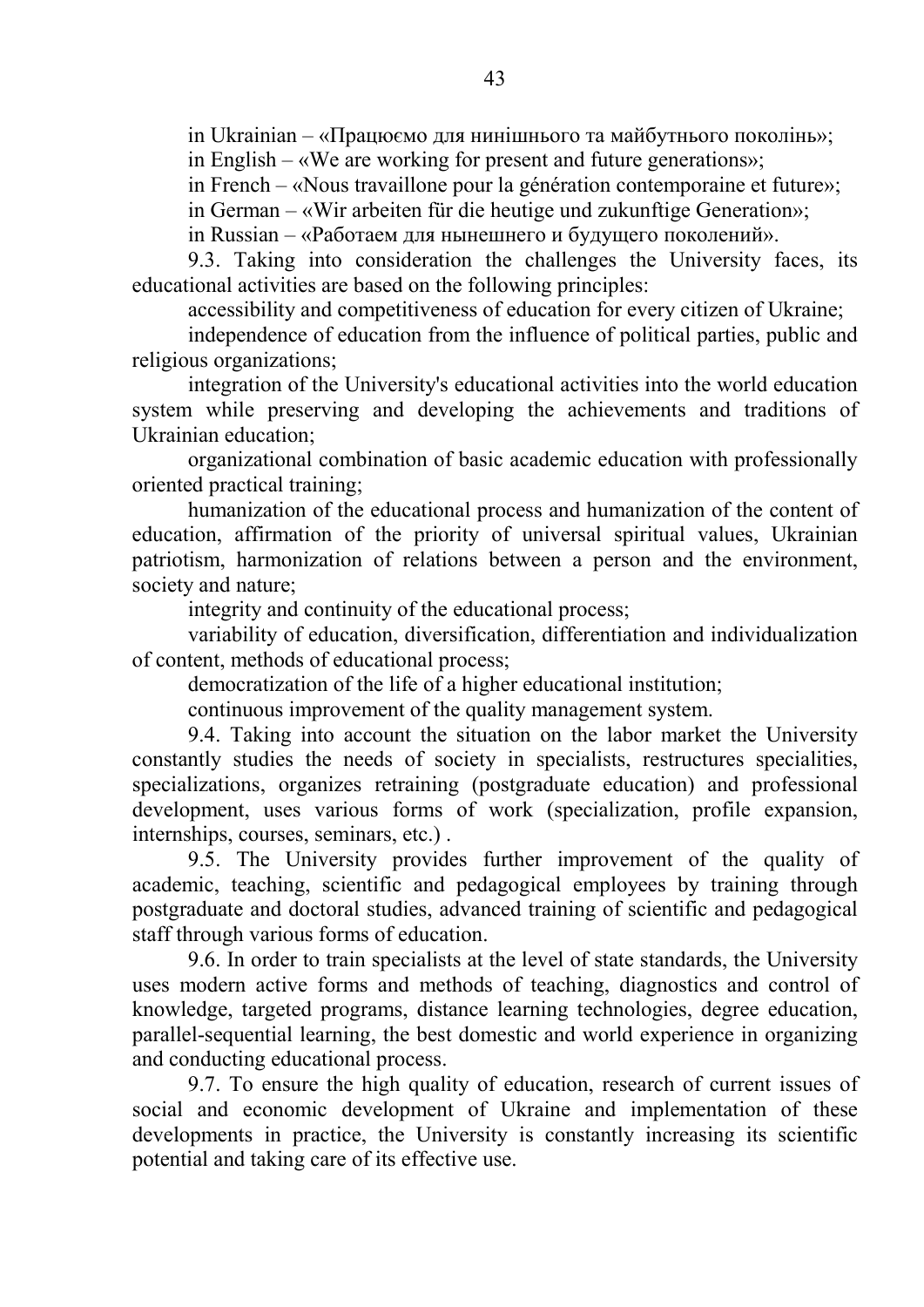Scientific activity is aimed at conducting fundamental, applied research, creating and implementing new scientific developments, technologies, attracting students to research, organizing scientific and practical conferences, round table discussions, seminars, competitions, contests and other works of the University students.

9.8. Given the importance of the facilities in the educational process, the University conducts systematic and purposeful work to strengthen, update and bring facilities to world standards, expand computerization and equip classrooms, laboratories with modern equipment, devices, and technical teaching aids.

# **10. PROCEDURE FOR APPROVAL AND AMENDMENTS TO THE STATUTE OF THE UNIVERSITY**

10.1. The Statute of the University is approved by the SUTE staff conference on the proposal of the Academic Board of the University and submitted to the Ministry of Education and Science for approval.

10.2. Changes and amendments to the Statute of the University are made by presenting its new edition and are approved under the same procedure as the Statute itself.

# **11. PROCEDURE FOR REORGANIZATION AND LIQUIDATION OF THE UNIVERSITY**

11.1. Liquidation and reorganization (mergers, acquisitions, divisions, transformations) of the University are carried out in accordance with the law.

11.2. The liquidation of the University is carried out by the Liquidation Commission set up by the Ministry of Education and Science. The Liquidation Commission includes representatives of the Ministry of Education and Science and the University. The procedure, as well as the deadline for creditors to submit their claims to the terminating University, is determined by the Ministry of Education and Science.

11.3. From the moment the Liquidation Commission is appointed, the authority to manage the affairs of the University is transferred to it. The Liquidation Commission prepares the liquidation balance of the University and submits it for approval to the Ministry of Education and Science. Creditors and other legal entities that have a contractual relationship with the University are notified of its liquidation in writing. In case of termination of the University (as a result of liquidation, merger, division, accession or transformation) its assets are transferred to one or more non-profit organizations of the relevant type or credited to the state budget.